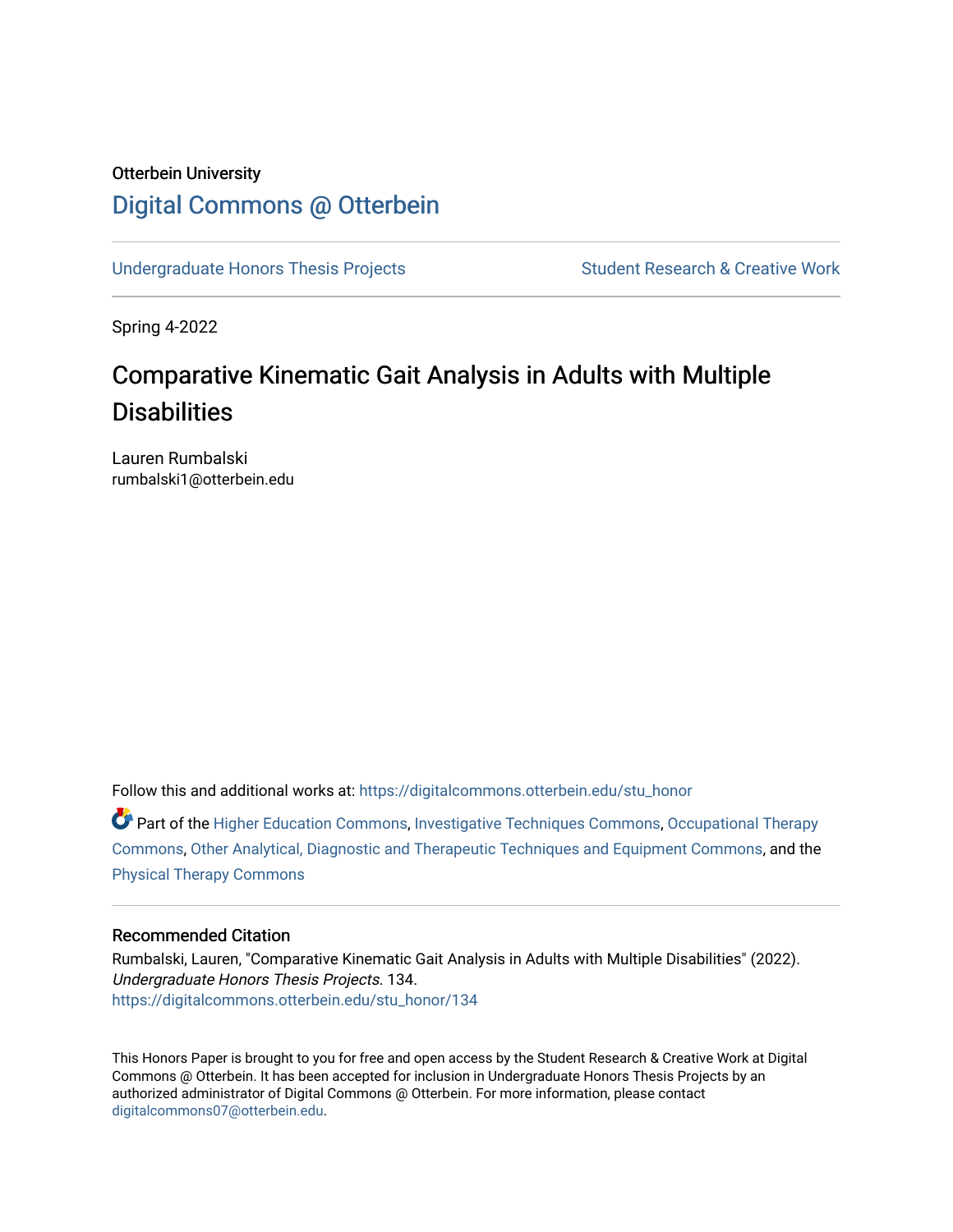# COMPARATIVE KINEMATICGAIT ANALYSIS IN ADULTS WITH MULTIPLE DISABILITIES

by

Lauren E Rumbalski Otterbein University Department of Health and Sports Sciences Westerville, Ohio 4308 l

8 April 2022

Submitted in partial fulfillment of the requirements for graduation with Honors

Shelley Payne, OHS, PT, AT Project Ad visor

Ashley Simons, PT, DPT, PhD, OCS, c/NDT'S Second Reader

Advisor's Signature

Signature

Ad Comparative -----

 $\overline{1}$ 

 $\overline{1}$ 

Michele Acker, PhD Honors Representative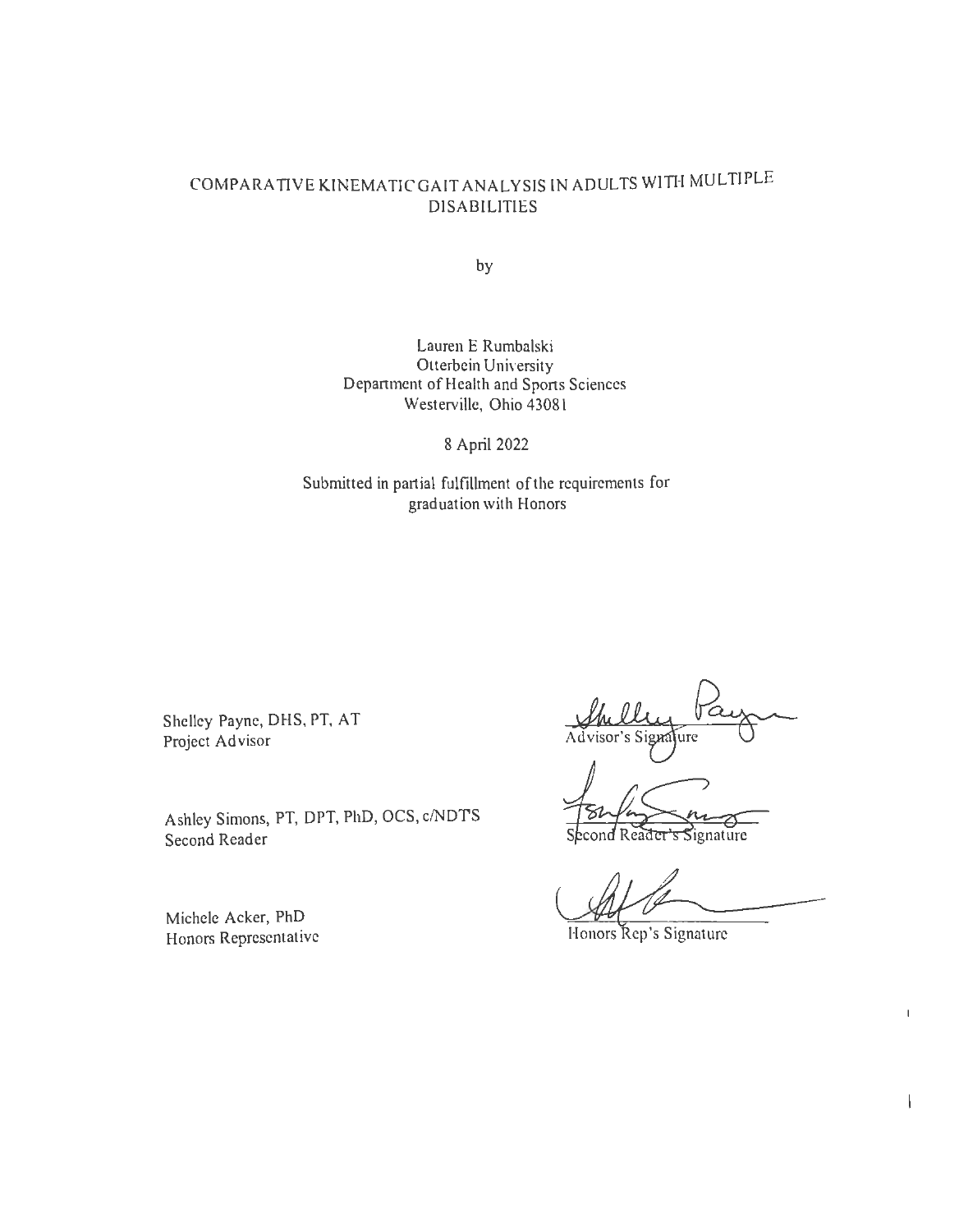### **Abstract**

The purpose of this research is to identify abnormal gait parameters or patterns amongst young adults with multiple disabilities enrolled in a work transition program sponsored by a public-school system. Gait disorders are commonly seen in individuals with neurologic disorders, with significant research in children with autism. Gait disorders have been linked with fall and injury risk, with significant research in elderly populations. Gait analysis technology can be used to identify gait characteristics in populations that are abnormal or contribute to gait disorders. In an observational design, students from the transitional program promoted by Westerville City Schools, housed on Otterbein University campus were the focus population. These students are classified as young adults, aged 18-22 years old, with multiple disabilities. These participants were then gender-matched with healthy Otterbein Student volunteers 18-22 years old. Each participant underwent an hour-long observational session in the Biomechanics Institute at Otterbein university. Gait parameter and kinematic data was collected for each subject. Descriptive statistics and a Mann-Whitney U test was run for statistical significance of values. Significant differences between groups were found for left and right limb walking speeds, right limb step length, right limb step time, left and right limb opposite foot off, right double support, left knee maximum flexion, left knee minimum flexion, and left knee valgus. The gait parameter differences observed were consistent with an overall decreased walking speed and decreased step length in the Best of Both Worlds members, which can contribute to injury risk and decreased community ambulation. Values contributing to decreased walking speeds in the subjects of the BoBW population require further research to identify specific causes, but overall gait differences were identified. Abnormal gait parameter and kinematic information can be an indicator of injury and fall risk and can serve as a clear descriptor of mobility.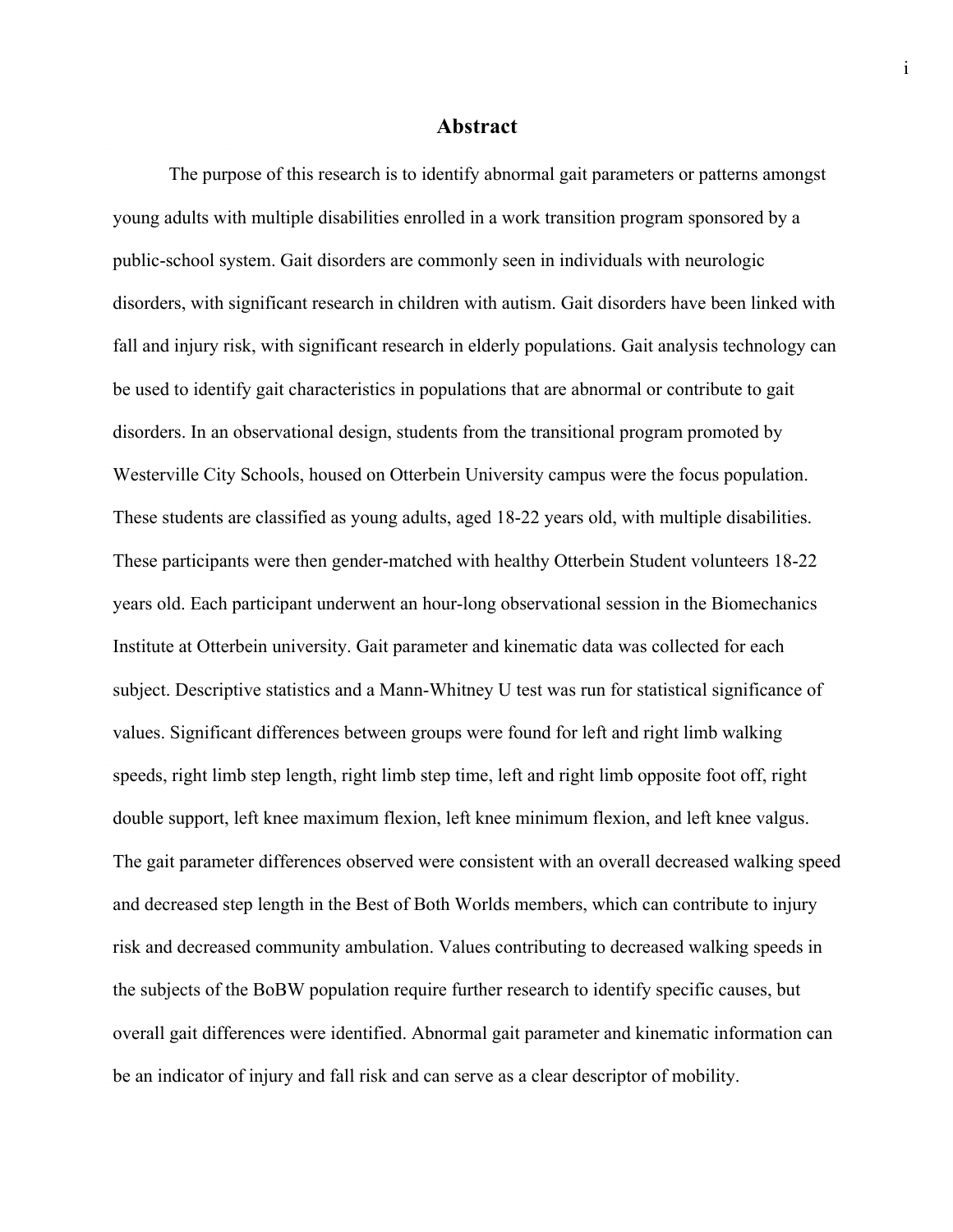# **Acknowledgments**

# **A thank you for the following who provided support, advice, and participation over the last 2 years:**

Dr. Shelley Payne Dr. Ashley Simons Dr. Michele Acker Andrea McDonough Best of Both Worlds Program members Otterbein University Student volunteers The Faculty of the Otterbein Health and Sports Sciences Department Friends and Family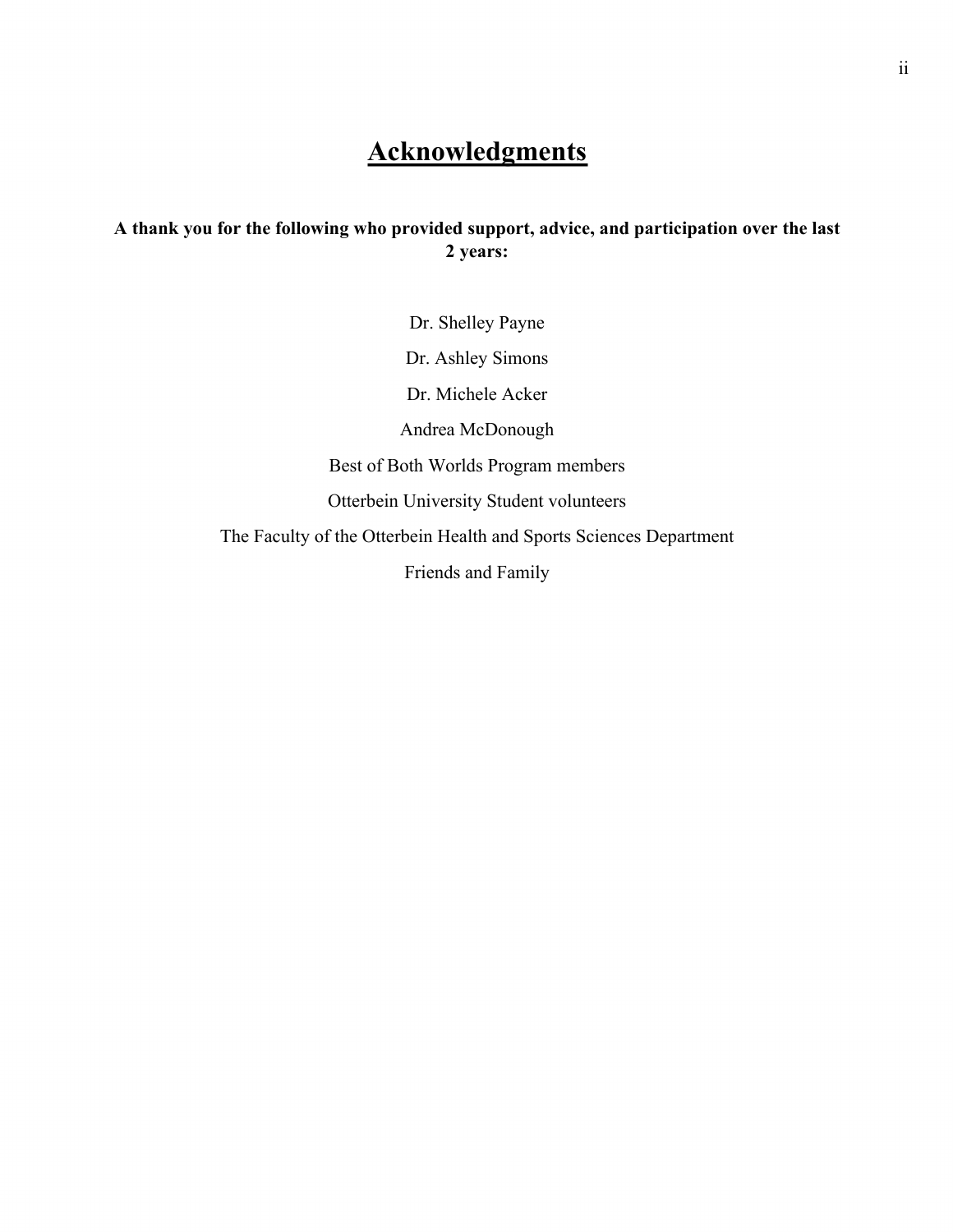# **Table of Contents**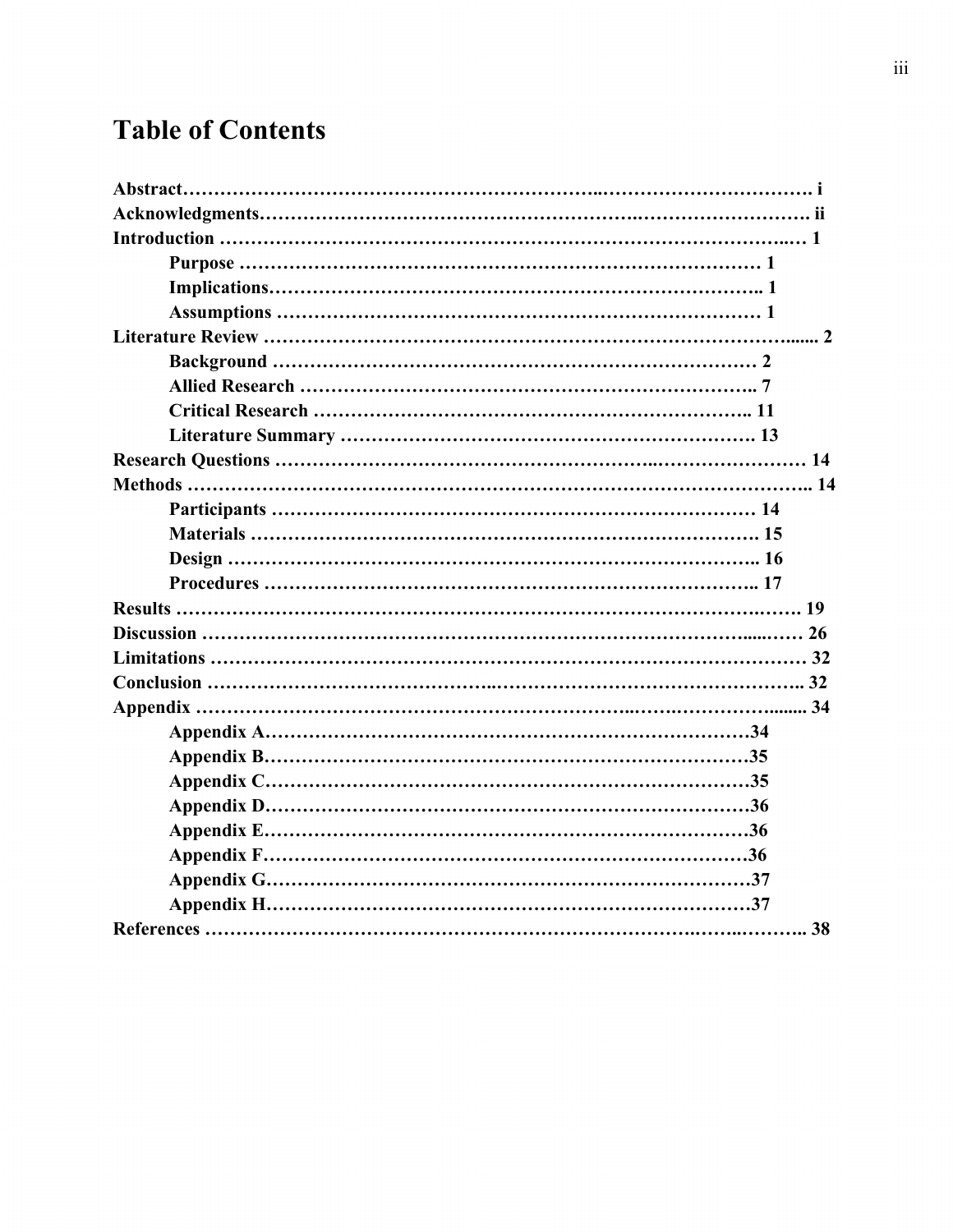### **Introduction**

#### **Purpose**

The purpose of this research is to identify abnormal gait parameters or patterns amongst youth with multiple disabilities enrolled in a work transition program sponsored by a publicschool system. Previous literature has established that children who have been diagnosed with autism spectrum disorder (ASD) have certain gait characteristics that are abnormal. However, most of the established literature examining gait characteristics has been conducted on children (less than 18 years old) with ASD. There is, therefore, a gap in the literature on gait patterns in the 18-22-year-old age group of individuals with multiple disabilities that may include but are not exclusive to ASD. Many of these young adults are enrolled in work transition programs to facilitate their entry into the workforce. Although there is a great attention to work and life skills given to adults enrolled in these programs to better equip these individuals for healthy engagement in society, it is important to consider health-related barriers that adults with disabilities might face as they leave school-based interventions that might have included adapted physical education, physical therapy and occupational therapy services.

## **Implications**

The goal of the study is to compile kinematic data on a population where there is little available data regarding gait characteristics. The kinematic data will be compared to an agematched control group of adults without identified disabilities. The results of this research could provide insight into important limitations or impairments in the gait cycle that could place the individuals at risk for falls or cause a lack of participation in typical health and fitness activities for young adults.

#### **Assumptions**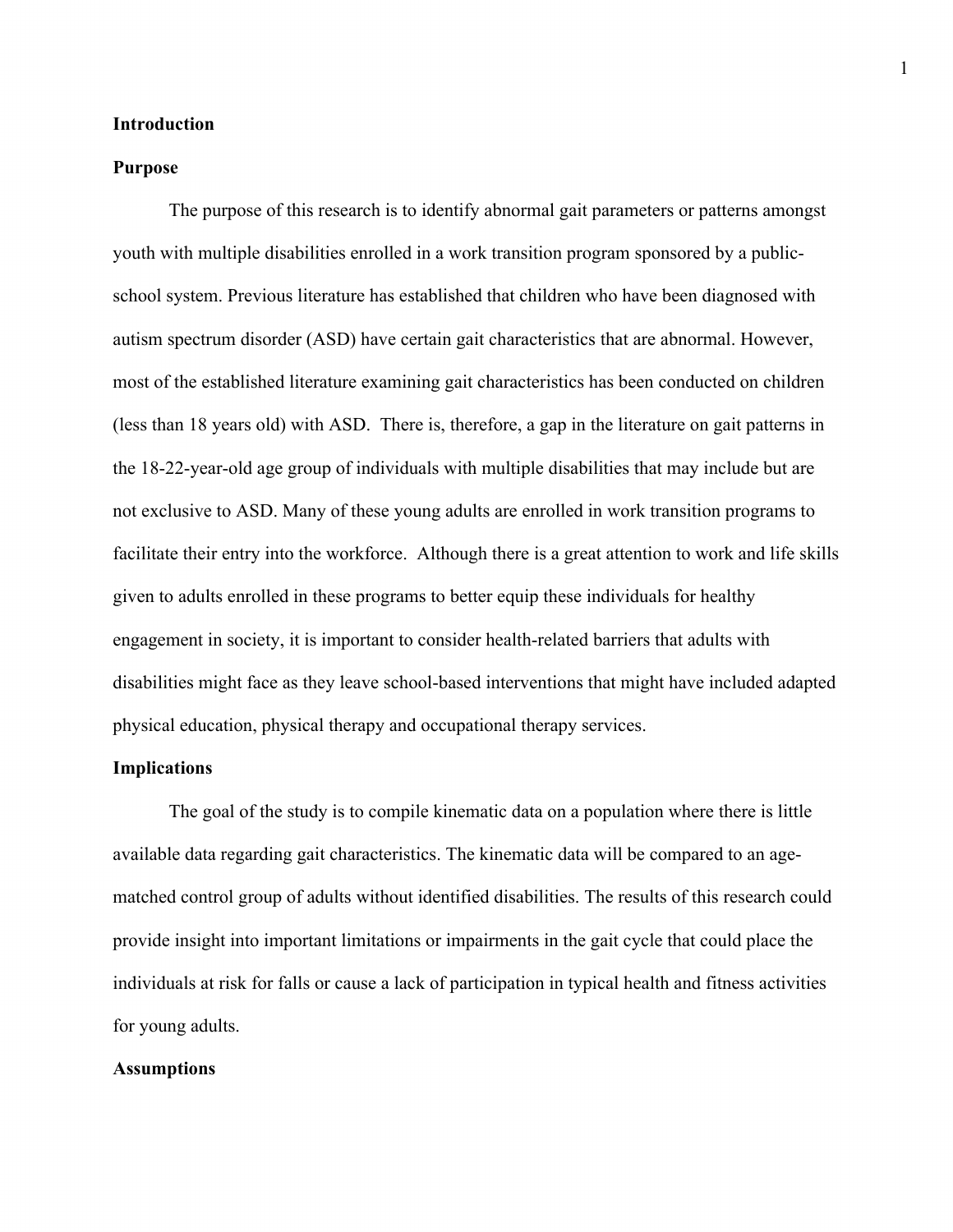Assumptions made throughout the study are that the participants' diagnosed disability as the primary contributor to any abnormal gait characteristics. Similarly, it was assumed that no other physical injuries were contributing to the participants' gait characteristics.

#### **Literature Review**

#### **Background**

With the passing of the Individuals with Disabilities Education Act (IDEA) in 1997, there became more accountability and representation for transitional programs in the United States. The objective of this act was to assist in youth transitions from grade school into practical options post-education such as employment. This act focused on a diverse population that had many variations within its members. An article written in 2002, which aimed to identify the characteristics and flaws within transitional programs in the United States, defined this select group as youth with "a limitation in functioning that stems from the presence of a physical or mental impairment" (Wittenburg, Golden, & Fishman, 2002, p. 196). The individuals who are intended to benefit from these transitional programs vary in characteristics and come to the programs with a broad range of experiences, needs, and different environmental factors that contribute to the kinds of accommodations they require (Wittenburg et al., 2002). Under the IDEA, a state is required to evaluate all children with disabilities that need special education services (Wittenburg et al., 2002). Wittenburg identified two main categories of these transition programs (2002). One category includes school-based programs which require the development of an Individualized Education Plan, or IEP. The IEP allows for specialized services and are developed for a specific student's needs (Wittenburg et al., 2002). Wittenburg identified one fault of these programs being higher levels of variation across states and programs as the population and needs are so diverse. This means that different government agencies control different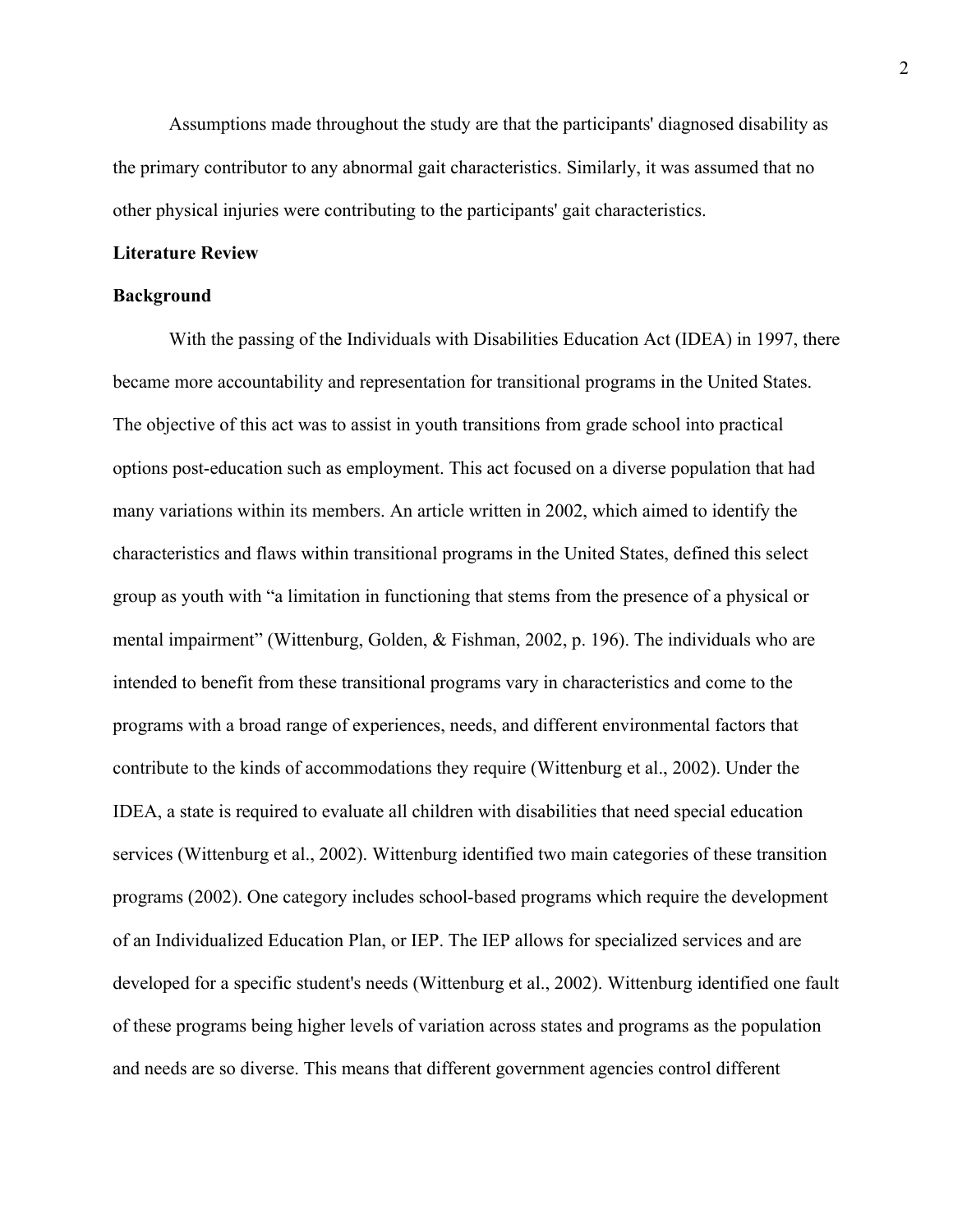services. The involvement of multiple government agencies causes inconsistent or conflicting aspects within programs such as requirements and outcomes (Wittenburg et al., 2002). Another disadvantage to these programs is that they occur while a child is in school. As young adults complete formalized schooling they often find less support in post-school programs, and some young adults lose access to any programming at all (Wittenburg et al., 2002). The second category that Wittenburg identified includes non-school programs that are specific to certain selective population portions with services such as health insurance, cash assistance, rehabilitation and employment support programs, and more (2002). Vocational Rehabilitation (VR) falls within this category. Vocational Rehabilitation programs are typically, "a nationwide federal-state program that provides medical, therapeutic, counseling, education, training, workrelated placement assistance, and other services needed to prepare people with disabilities for work" (Wittenburg et al., 2002, p. 199). These programs aim to create employment and job transition options and opportunities for this population (Wittenburg et al., 2002). As stated previously, there is less support and access for these services under the IDEA than the schoolbased programs, so an even smaller selection of the population can benefit from these services (Wittenburg et al., 2002). Wittenburg identified the importance of these programs in that many students struggle with losing the consistent structure and support that school supplies (2002) in their post-school transition. Wittenburg developed a flowchart in which he identified the two main paths a young adult with disabilities can take in their post-school transition (2002). One path is into post-school support, such as transfer programs, and the other path is into post-school activities, such as employment and work (Wittenburg et al., 2002). While there are these two identified paths, often each individual's path is not clear cut as certain funding and needs are unique to each.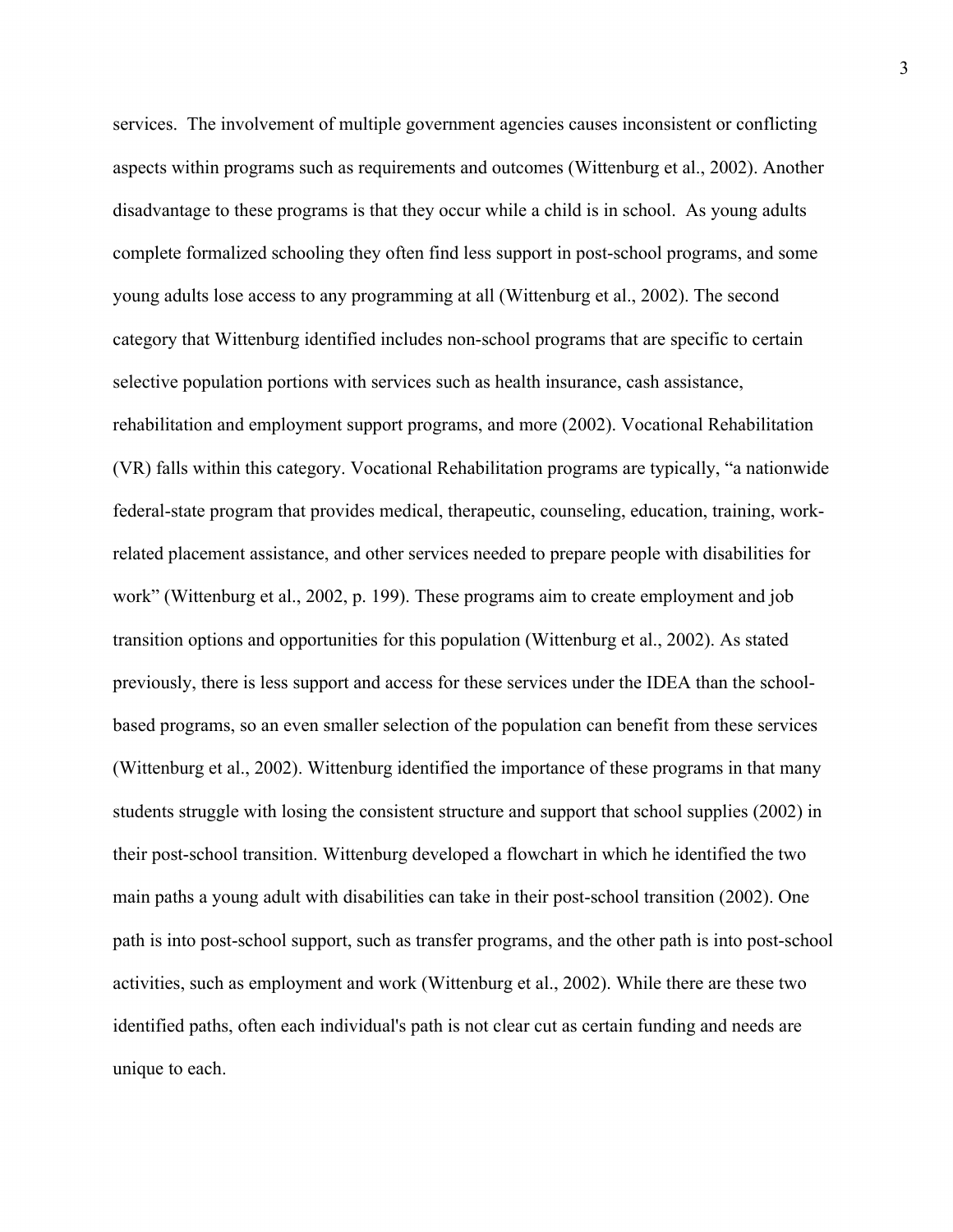Transition programs are essential in aiding young adults with multiple disabilities in their transition from pediatric health care into adult health care and into the work force post-school. In an article written about Kentucky's transition program initiative, "Healthy and Ready to Work," Blomquist states, "Young people with special healthcare needs experience fewer opportunities for employment and independent living because of difficulty with mobility, transportation, finances, maintaining health and functional abilities, and low expectations from people around them (Blomquist, 2008, p. 515). This population must overcome many barriers to find success in and after this transition, and these programs aim to do just that. Kentucky's "Healthy and Ready to Work Initiative" is funded through the state's Federal Health Resources and Services Administration (HRSA)/Maternal and Child Health Bureau (Blomquist, 2008). The goal of this initiative is to develop programs that fit this population's needs in health care, health promotion, skills development, and more to ensure their success (Blomquist, 2008).

It has been identified that this population has been found to have struggles succeeding and maintaining stability within the post-school activities path in employment and researchers have aimed to identify possible barriers to success (Ratzon, Schejter, Alon, & Schreuer, 2010). These researchers attempted to identify physical work demands for youth with disabilities (Ratzon et al., 2010). A select population described as 'youth and adolescents with special needs' (YASN) were recruited from local transitional programs and were evaluated using multiple physical and rehabilitation tools to identify this population's physical abilities and attempted to determine if physical demands resulted in their struggles to maintain employment post-school (Ratzon et al., 2010). Prior to the study, it was identified that a low percent of the YASN population maintained their jobs post-school, and that the majority entered blue-collared, labor jobs (Ratzon et al., 2010). This led researchers to question if the low rates of maintaining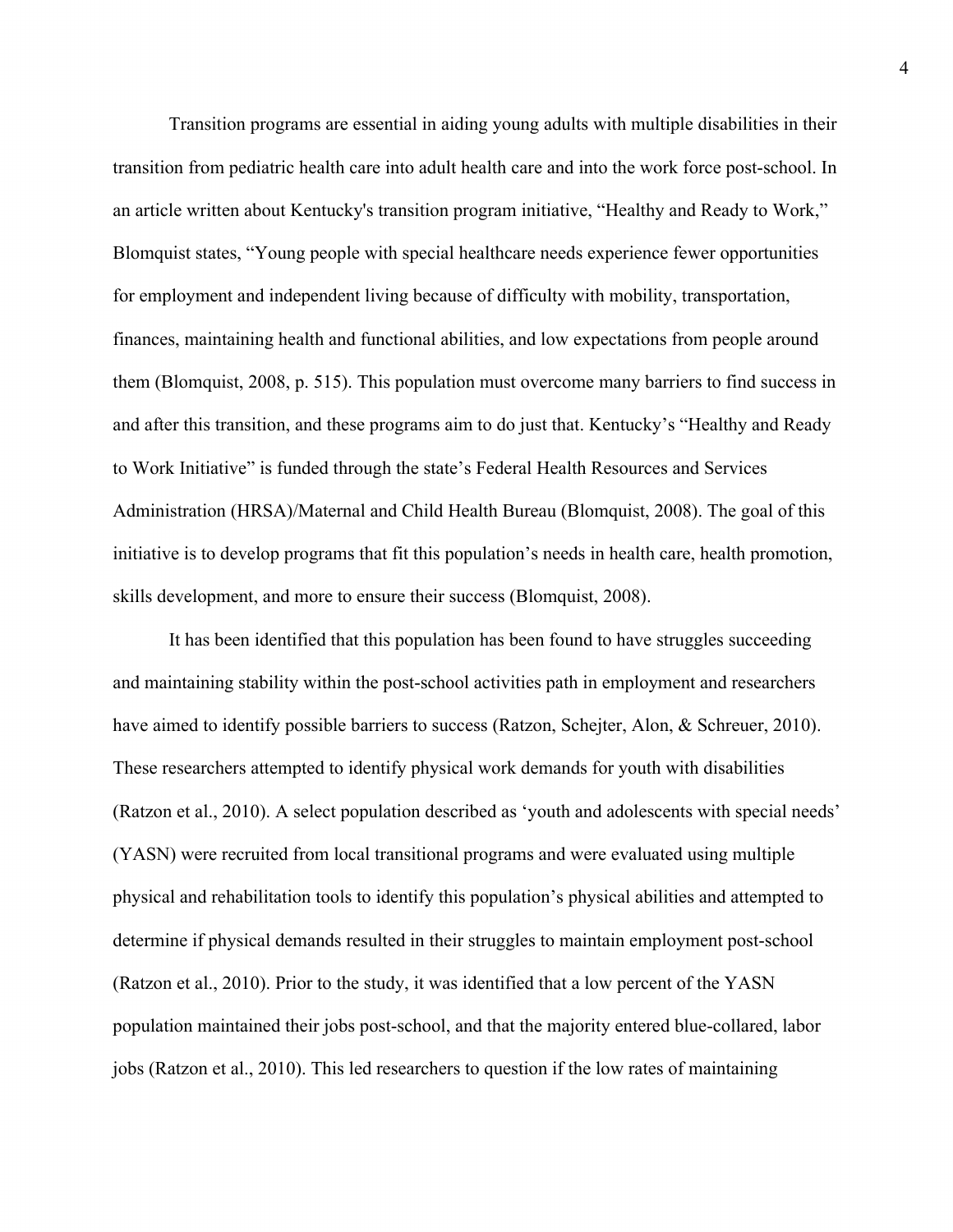employment were a result of the physical demands of these jobs. To assess the physical capacity of this population, Ratzon et al evaluated 26 young adults with an average age of 20 years old (2010). Within the study, there were 13 individuals within the YASN population, and 13 individuals without classified disabilities who graduated and studied in mainstream schools (Ratzon et al., 2010). Of the 13 individuals in the YASN group, diagnoses ranged from attention deficit hyperactivity disorder, learning disorder, pervasive developmental disorder, communication disorders, and developmental coordination disorder (Ratzon et al., 2010). Researchers used the Functional Capacity Evaluation (FCE), a performance test used to identify the performance of daily living activities compared to individual physical capacity, in addition to two sections within the Physical Work Performance Evaluation (PWPE): Dynamic Strength, and Fine motor function and Hand dexterity (Ratzon et al., 2010). Together these functional capacity evaluations were used to assess each subject as they related to work requirements. To test for dynamic strength, subjects performed varied box lifting activities under specific requirements (Ratzon et al., 2010). To test for fine motor function and hand dexterity, subjects performed pinboard exercises specific to industrial worker screening processes, as well as a 12-fastener exercise to evaluate hand dexterity (Ratzon et al., 2010). These tests were administered by trained and licensed Occupational Therapists. Upon completion of these evaluations, a significant difference between the physical capacity of the two separate groups was identified (Ratzon et al., 2010). The most notable difference was among the subsets of the PWPE that employed timed performance. There were recognized differences between the two groups scores within the dynamic strength tests, and an increased average grip strength within the control group verses YASN (Ratzon et al., 2010). With the identified differences in physical capacity within this selected population (YASN), the application of these differences to the physical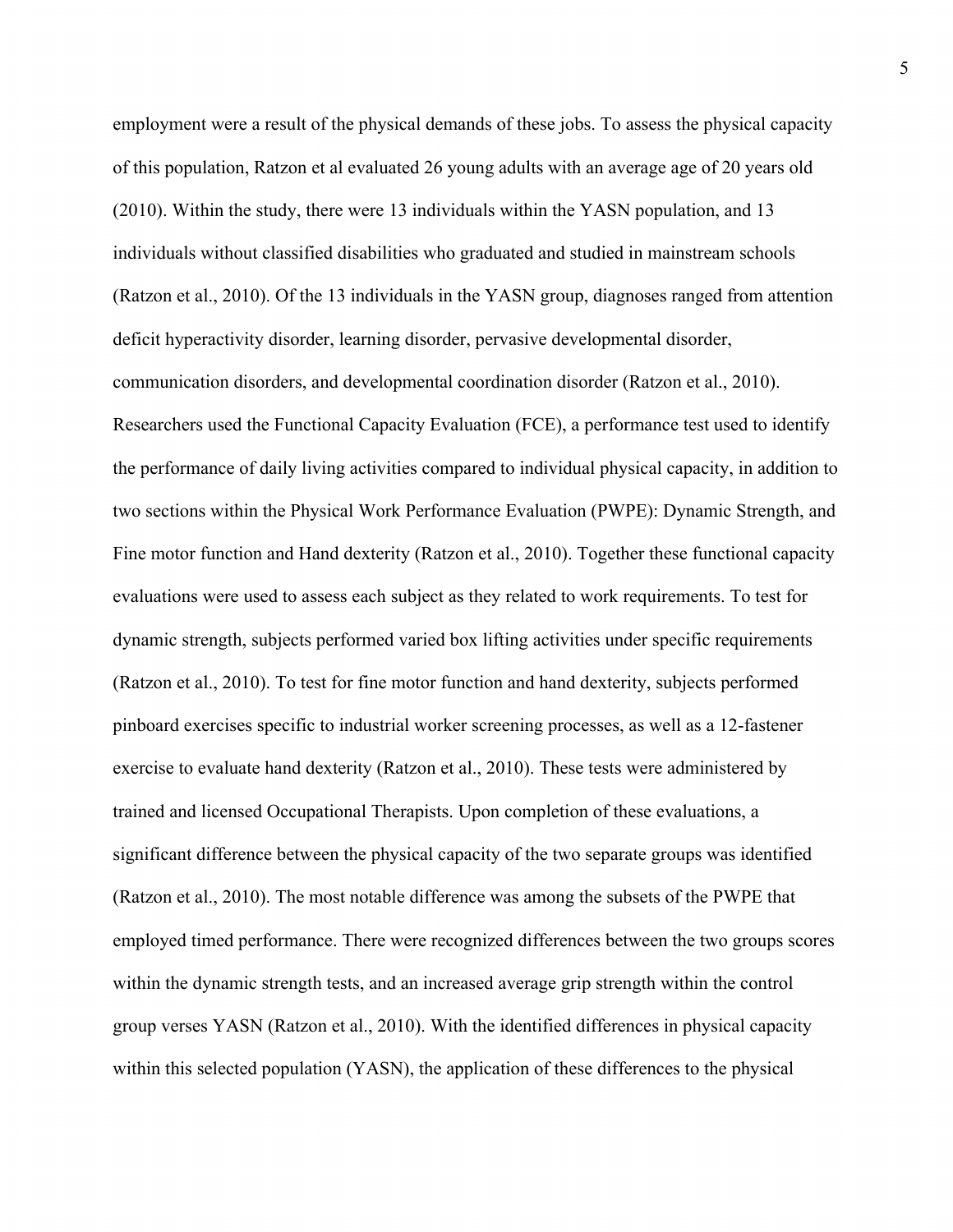requirements within labor intensive jobs could contribute to successful completion of job-related tasks within this population as compared to those without identified disabilities. While a clear connection between decreased physical capacity and post-school success within transitional programs for youths with disabilities requires more research, it has been found that promoting physical activity within this population can have positive benefits in physical heath (Rimmer  $\&$ Rowland, 2008).

An article written in 2008 by Rimmer and Rowland discussed the benefits of increasing physical health amongst children and adolescents with disabilities. It has been identified that the rate of inactivity among adolescents with disabilities is higher than similarly aged adolescents without disabilities (Rimmer & Rowland, 2008). Regular physical activity can improve health through increasing bone density, improving body weight management, decreasing risk of high blood pressure, and decreasing feelings of depression (Rimmer & Rowland, 2008). All the benefits from increased physical activity are reasons to promote physical activity at all ages, for all adolescents. Rimmer and Rowland identified a decreased rate in physical activity can contribute to an increase in obesity rates in adolescents with disabilities. However, exercise programs for this population have been shown to increase strength and cardiovascular endurance in individuals (2008). Rimmer and Rowland proposed development of "PEP for Youth Program", or a personalized exercise program that is internet based and intended to increase adolescents with disabilities' physical activity rate (2008). This program utilized information technology (IT) to combine clinical outcome measurements and personalized wellness assessments to create an individual plan for adolescents with disabilities (Rimmer and Rowland, 2008). The program involved problem identification with a "needs assessment", then a personalized physical and nutritional program combined with accessing school and community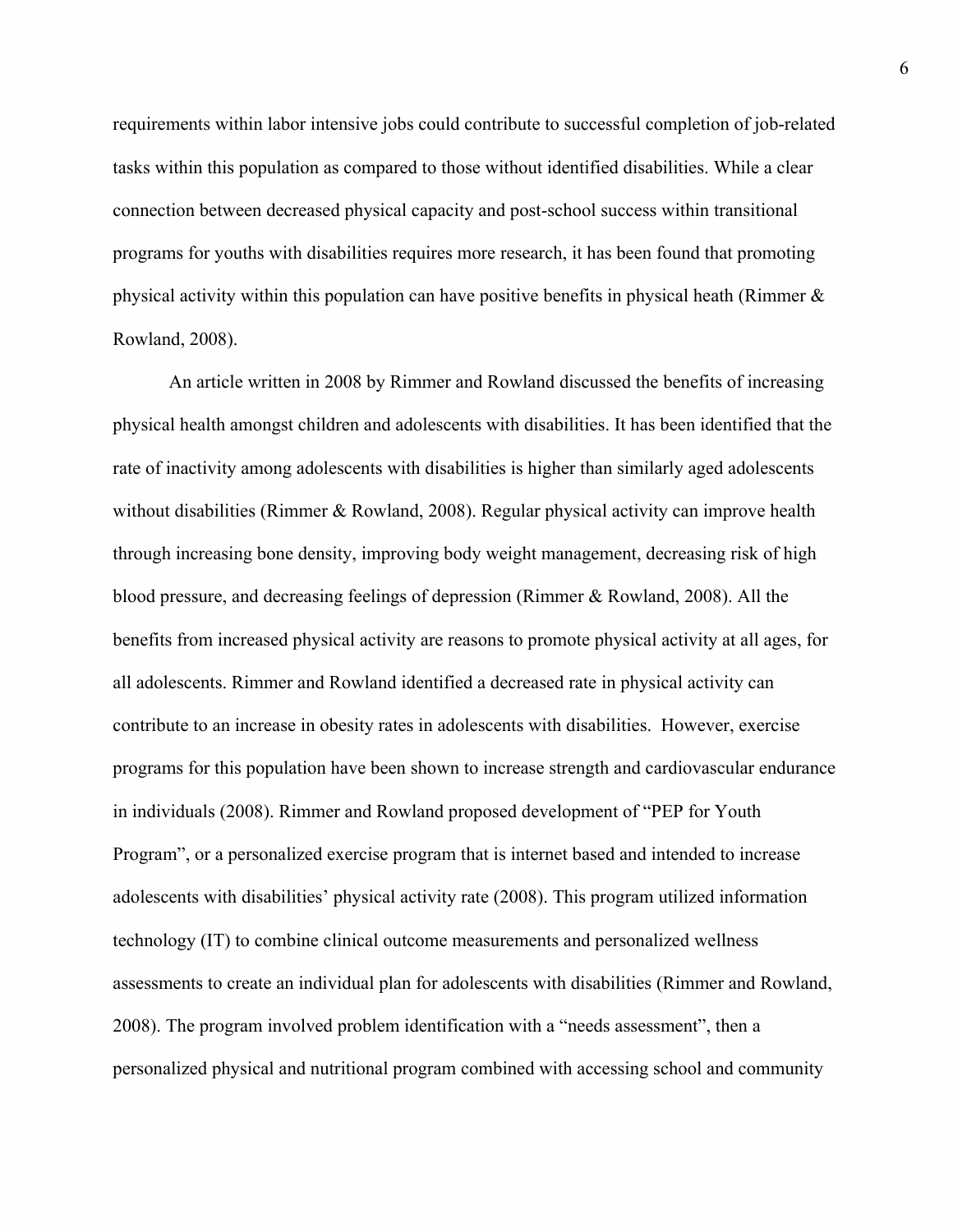resources, to contribute to long term support (Rimmer and Rowland, 2008). Promoting physical activity within these programs can have generalized positive effects, however, these types of personalized plans are not easily accessible to all adolescents with disabilities and require high amounts of support from either a therapist or healthcare provider and family and community support. Access to these resources is not universal for all members of such a large and diverse population (Rimmer and Rowland, 2008). As noted in Ratzon et al. (2010), researchers identified specific differences in motor area functions that can contribute to reduced employment success such as decreased timed performance and grip strength in young adults with multiple disabilities as compared to age-matched individuals outside of this population. Considering these differences and their application to labor demands and prediction of potential injury or risk, there are other generalized predictors of injury risk for many different populations, one of which being gait.

#### **Allied Research**

Gait is defined as "a cyclic pattern of body movements which advances an individual's position" (Ueda et al., 2017, p. 37). The gait cycle is divided up into identifiable sections or moments. The two main phases of a complete gait cycle are stance and swing (Nandy et al., 2021). Stance phase is considered weight-bearing for an identified lower extremity, and swing phase is considered non-weightbearing (Nandy et al., 2021) for the identified lower extremity. Stance phase is further divided into subphases: heel strike, foot-flat, midstance, heel-off, and toe off (Nandy et al., 2021). Swing phase is further divided into subphases: acceleration, midswing, and deceleration (Nandy et al., 2021). All of these subphases describe the position of the lower limb in relation to the ground (Nandy et al., 2021). Stance phase contributes to about 60% of a full gait cycle, whereas swing phase contributes to about 40% of the total gait cycle (Hazari et al., 2021). The swing phase contributes to the momentum that propels the body forward in gait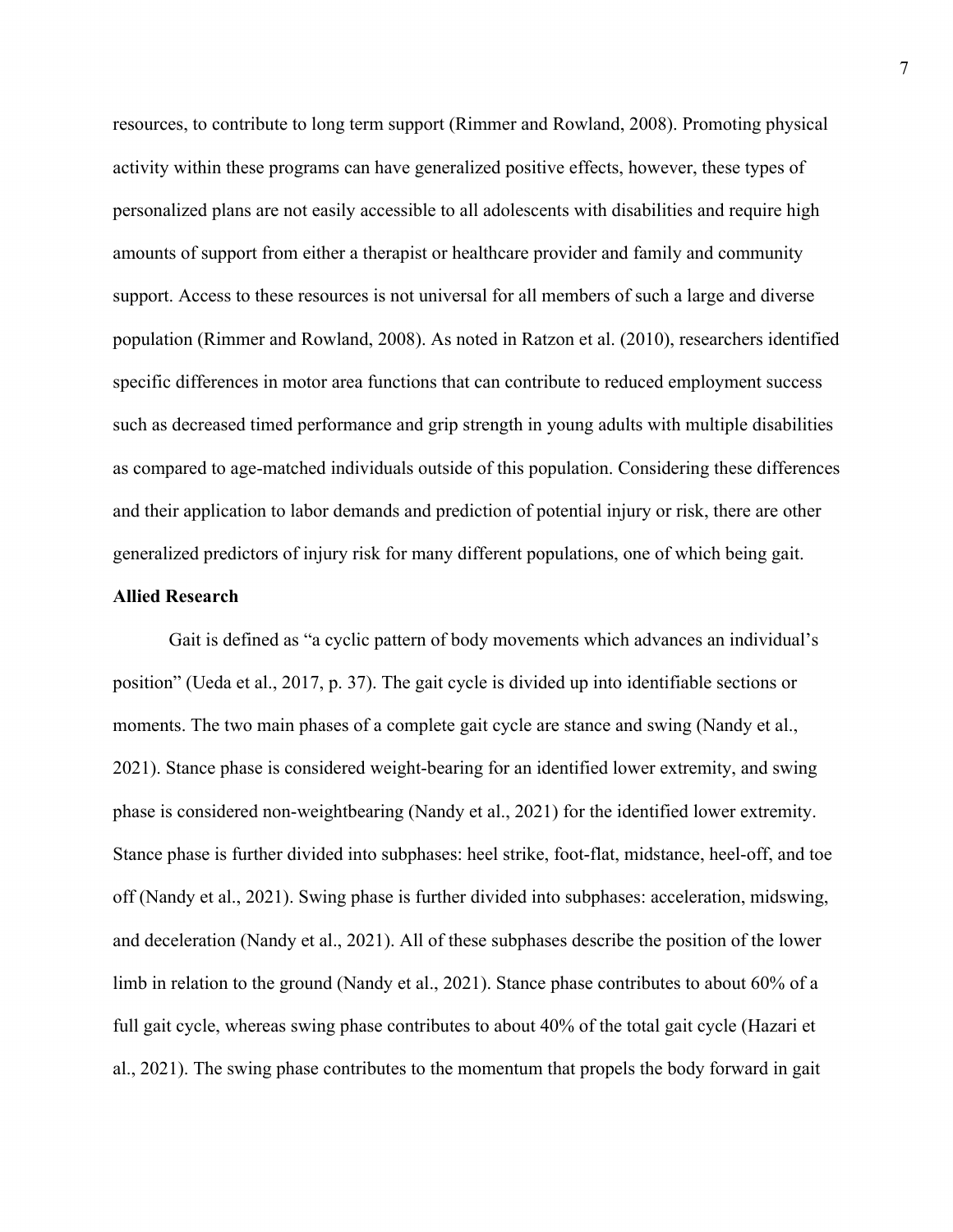and allows for walking to be a low energy expenditure activity (Hazari et al., 2021). Different gait parameters can be further identified using these subphases and provide researchers and clinicians with information about an individual's walking speed, cadence, stance width, step length, stride length, stride time, step time (Hazari et al., 2021). With the utilization of these subphases, gait analysis can be applied to identify abnormalities within a clinical setting. Many of these characteristics can then aid in the identification of fall or injury risk patterns (Hausdorff, 2005).

Abnormalities within different gait parameters are utilized in gait analysis studies for clinical applications (Chambers & Sutherland, 2002). In a guide to gait analysis, clinicians provide a summary as to how gait parameters can help identify certain risk factors . Chambers and Sutherland describe "measurements of kinematics, kinetics, muscular activity, foot pressure, and energetics done in the motion analysis laboratory" as the tools that can be used in gait analysis (Chambers & Sutherland, 2002, p. 230). Chambers and Sutherland describe the advancements within gait analysis and provide summaries with supporting research detailing how each variable can be linked to clinical improvement (2014).

When considering what is essential when focusing on motor development and injury risk indicators for many populations, gait analysis can provide key information on fall predictors and motor delays. Gait is a lifelong motor skill and typically develops within the first few years of life and into childhood and adulthood (Jequier et al., 2021). Research has shown that gait parameters can be indicators of mobility and fall risk (Hausdorff, 2005).

In a prospective cohort study performed in Boston in 2001, 52 subjects with an average age of 80 years old underwent initial testing, then a follow-up 12 months later (Hausdorff et al). During this 12-month period, any subject falls were reported and compared to their baseline gait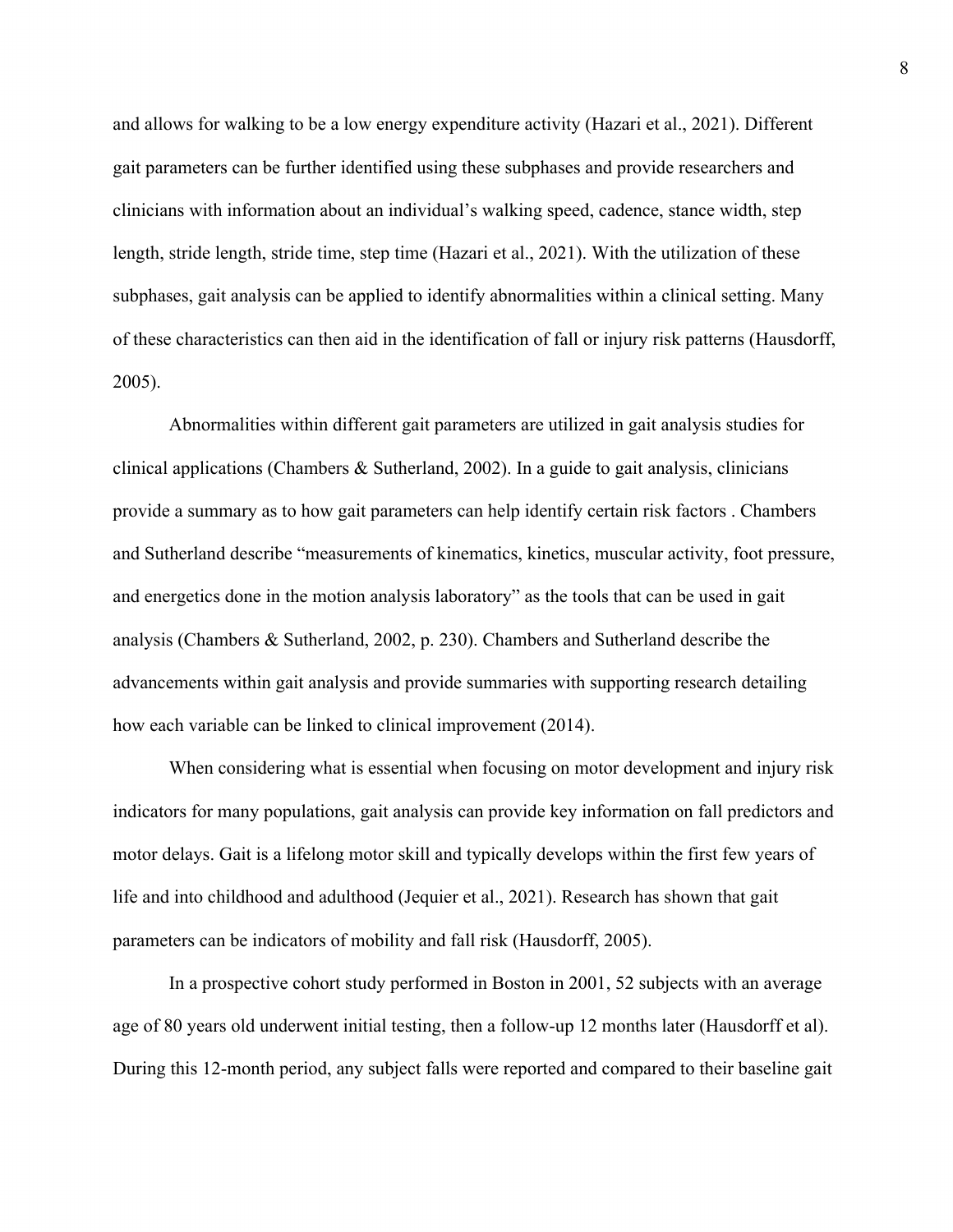testing prior to the 12 months (Hausdorff et al., 2001). The initial testing also involved collection of demographic data, health status, mental status, self-rated quality of life (QOL), functional status, muscle strength, balance, and gait characteristics (Hausdorff et al., 2001). Gait and balance tests were completed using the Functional Reach Test, one-legged stance time (eyes open and closed), tandem stance time, the Timed Up and Go, and the Performance-Oriented Mobility Scale (Hausdorff et al., 2001). Force measuring insoles were used to measure gait variability with measurements such as stride and swing periods during controlled walking trials (Hausdorff et al., 2001). After 12 months, when comparing the subjects that had suffered a fall within the time period to those that had not suffered a fall, the subjects who experienced a fall displayed a significant amount of increased gait variability, particularly stride-time variability, than those that did not report a fall (Hausdorff et al., 2001). This study was able to identify a connection between gait variability and future fall risk predictors, contributing to the argument that gait is a relevant parameter in the evaluation of fall risk and mobility in elderly or at-risk populations. Gait variability, specifically decreased step length, can contribute to abnormal gait patterns, described as "shuffling gait", often seen in Parkinson's patients (Zhang et al., 2021). This gait characteristic is linked with clear indication for injury and fall risk (Yamashita et al., 2011). Through gait analysis on Parkinson's patients, identifying gait abnormalities can be useful in injury prevention techniques.

Three-dimensional gait analysis is a form of gait analysis that can provide specific information on gait parameters across a wide range of populations. The benefit of threedimensional gait analysis is that it can capture over-ground gait without requiring the use of treadmill walking and it is minimally invasive testing. Most motion capture technology that is used to assess gait uses reflective markers placed on various parts of the lower body surrounding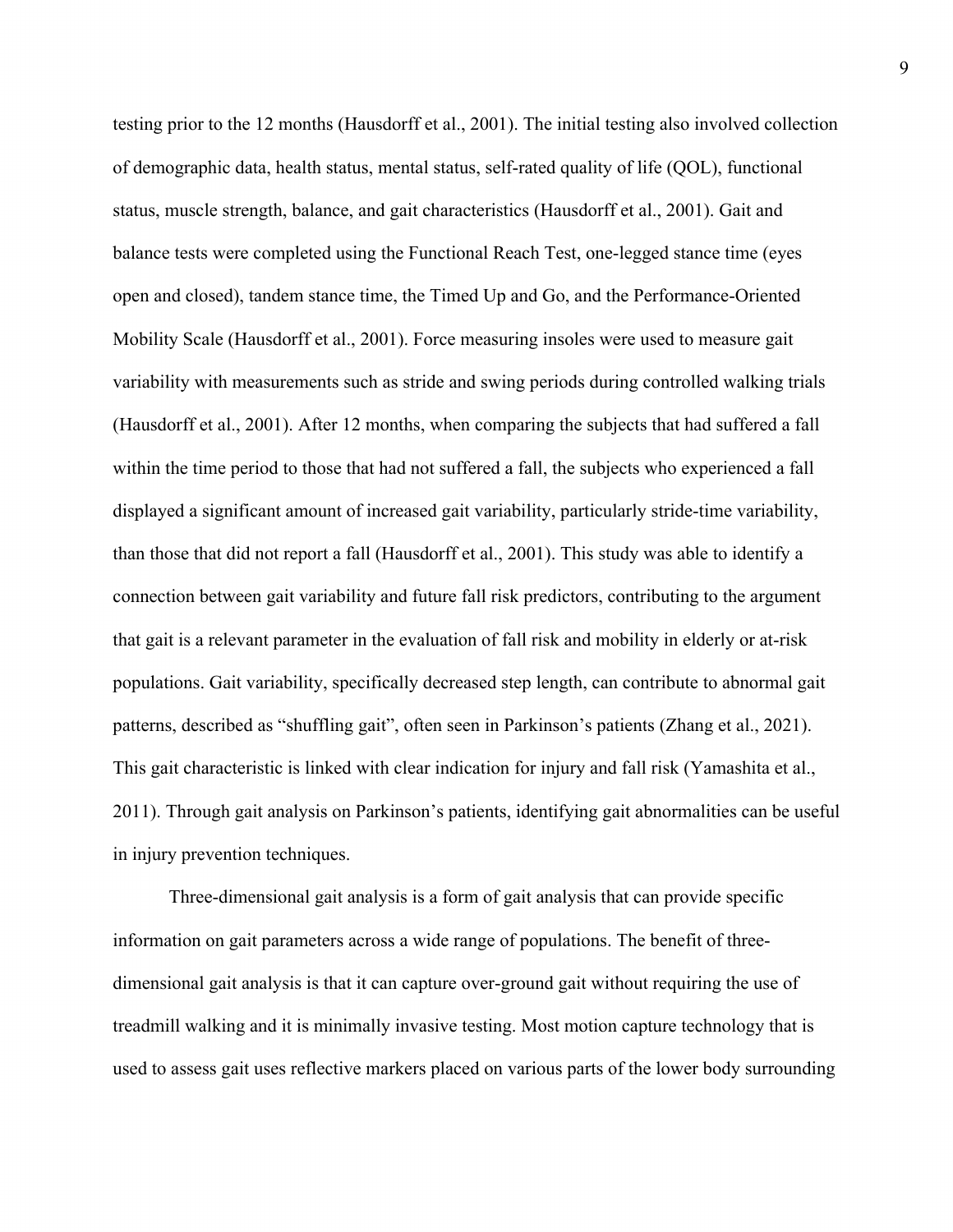key joints such as the hip, knee, and ankle. These markers create an embedded coordinate system that forms a 4-segment rigid body model that is then used to analyze joint kinematics.

In 1990, Kadaba et al. identified gait parameters using VICON motion capture technology (Kadaba, Ramakrishnan, & Wootten). Over the course of three weeks, researchers assessed 40 normal healthy subjects between the ages of 18-40 years old in three different walking trials in a motion capture lab using VICON cameras (Kadaba et al., 1990). The walking trials were spread out over the three weeks to test reliability of the technology when comparing each subject's data against their own (Kadaba et al., 1990). This study was a major building block for future motion capture and gait research studies that have come after it. VICON, a significant motion capture technology company, has since created a pipeline to create the 4 segment rigid body within its software NEXUS 2.0 called "Plug-in-Gait". This pipeline acts as a "short cut" to the work that Kadaba et al. performed. "Plug-in-gait generates virtual marker trajectories that represent kinematic and kinetic quantities and representations of the modeled segments" (NEXUS User guide, 2016, p.172). This pipeline allows the rigid body to be created automatically without having to manually apply the embedded coordinate system and model. For non-complex movements such as walking, this pipeline allows for easy exportation and analysis of kinematic gait data. This technology has been employed in studies examining different populations other than elderly and has been validated within the literature as an acceptable tool for gait analysis and identification of gait abnormalities.

A literature review completed in 2015 compiled different studies that examined gait analysis in individuals with intellectual disabilities (Almuhtaseb, Oppewal, & Hilgenkamp). The studies used different analysis techniques on different populations. The reviewers compiled information gathered in over-ground walking studies which used spatio-temporal gait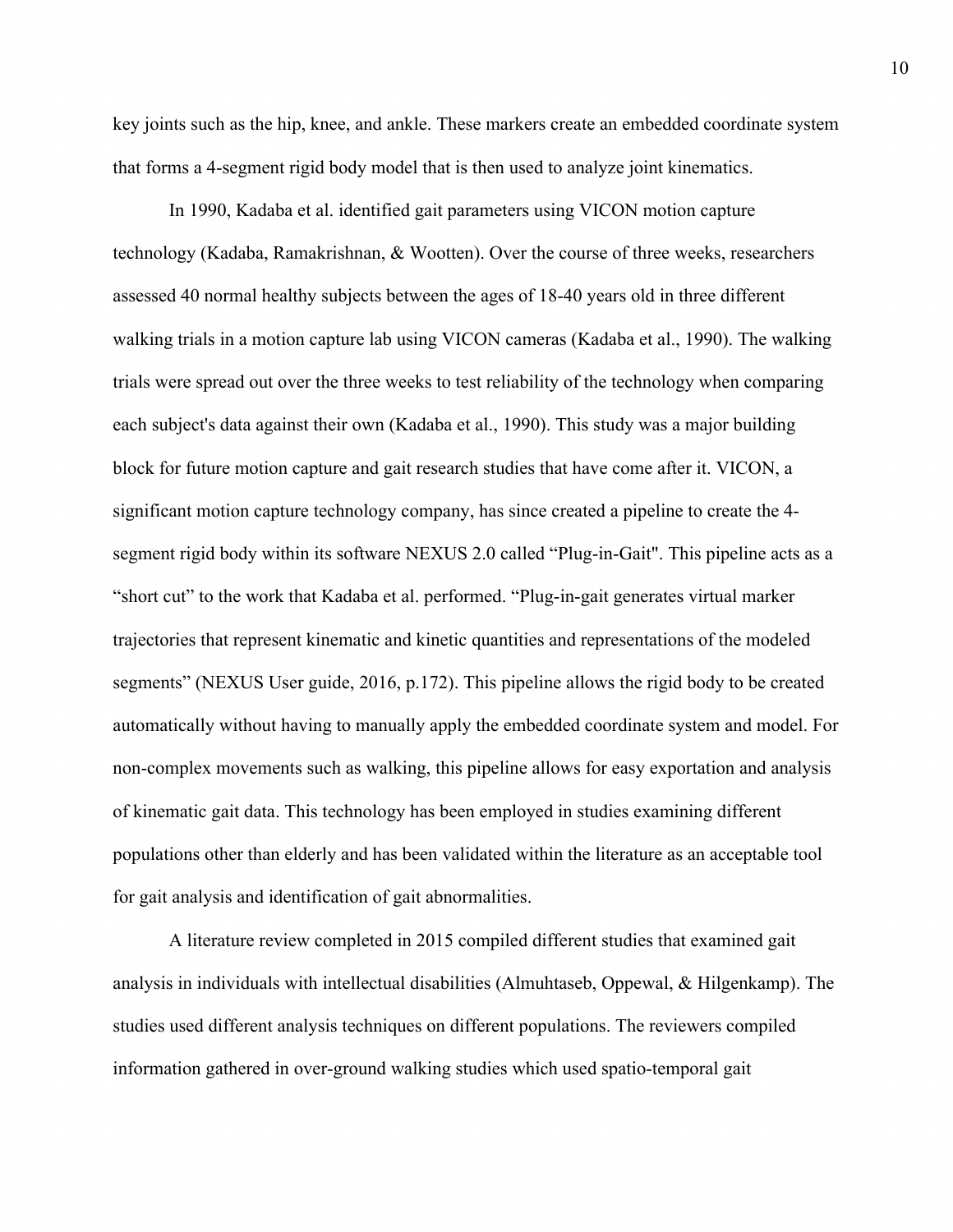parameters, kinematic gait parameters, kinetic gait parameters, and dynamic EMG gait parameters (Almuhtaseb et al., 2015). Applied to different populations with intellectual disabilities, the review compared the findings between studies and attributed certain findings as possible contributors to gait abnormalities such as physical appearance and cognitive effects. These studies utilized gait analysis to identify abnormalities in a particular population of interest.

#### **Critical Research**

It has been established that gait parameters can be used as predictors to fall risk and used in evaluating mobility (Almuhtaseb et al., 2015, Hausdorff et al., 2001). Many studies have used motion capture technology to identify gait abnormalities in children with autism (Calhoun, Longworth, & Chester, 2010; Eggleston, Harry, Hickman, & Dufek, 2017). A study conducted in 2010 at the University of New Brunswick used VICON motion capture technology to identify gait patterns in children aged 5-9 years old diagnosed with autism spectrum disorder (Calhoun et al.). Twelve children were selected for the study and exclusions consisted of those diagnosed with Asperger's disorder, a non-specified pervasive developmental disorder, and toe-walkers (Calhoun et al., 2010). Of the 12 children, 33% had confirmed hypotonia, or low muscle tone, and 25% reported gross motor delays during development (Calhoun et al., 2010). Gait parameters collected on the 12 subjects were compared to previously collected controlled data from 22 neuro-typical children aged 5-9 years old in a 2006 study (Calhoun et al., 2010). Gait kinematics were collected using an 8-camera VICON motion capture system and 4 force plates. Twenty reflective markers were placed on each subject's lower body based on a rigid body model previously established (Calhoun et al., 2010). Each subject performed typical walking trials in the motion capture space, and the gait cycle that was most similar to the individual mean was used for further analysis (Calhoun et al., 2010). The researchers used an embedded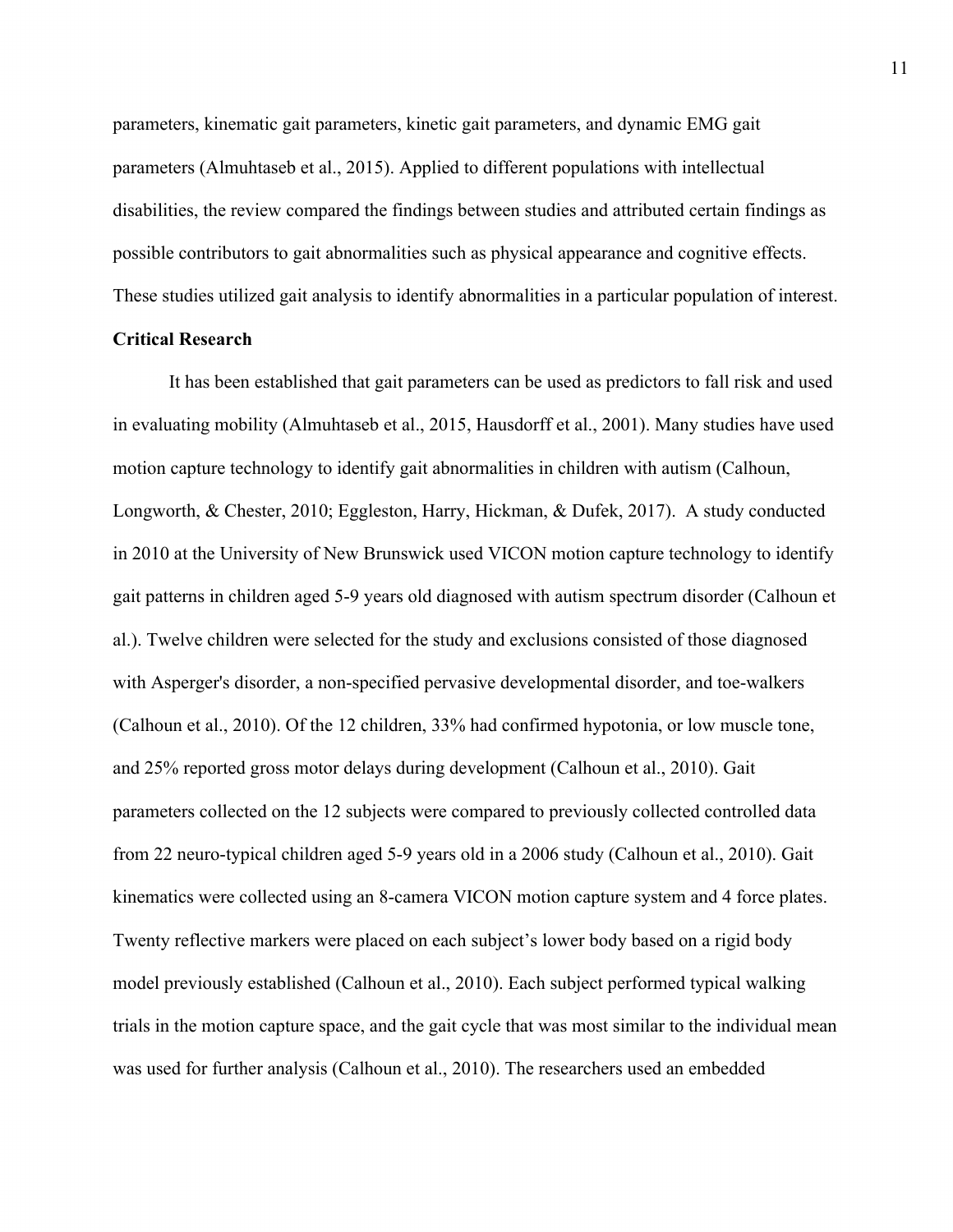coordinate system created based on the joint marker placements, and thus were able to establish joint angles changes during the walking trials (Calhoun et al., 2010). A one-way ANOVA analysis was used to identify gait parameter differences in the experimental group versus the control data (Calhoun et al., 2010). Among the significant differences found, the Autism group showed increased cadence, increased peak dorsiflexion angles in swing phase, and increased peak hip flexion angles in stance (Calhoun et al., 2010). In summary, researchers found significant differences in plantarflexion moments and angles, as well as differences in hip flexor moments and angles (Calhoun et al., 2010). They attributed the differences in plantar flexion moments and decreased plantar flexion angles to hypotonia which was identified in 33% of the autism testing group (Calhoun et al., 2010). Additionally, decreased hip extensor moment activity researchers attributed increased peak hip flexion angles, but there is a lack of research to explain the findings (Calhoun et al., 2010). This study identified that there are key differences in the gait patterns of children diagnosed with autism as compared to neurotypical children of a similar age and used motion capture technology to identify joint angles and moments that were identified as different within comparison. Another study performed in 2017 analyzed gait symmetry in a similar population (Eggleston et al.).

Eggleston et al. performed a motion capture study to identify possible lower extremity gait symmetry parameters in children with autism spectrum disorder (2017). Researchers compared the kinematic data of 10 children, aged 5-12 years old, diagnosed with autism (Eggleston et al., 2017). The subject's gait parameters were measured using an 8-camera VICON motion capture lab, with 2 embedded force plates in the ground of the testing space (Eggleston et al., 2017). Nineteen reflective markers were placed on the subjects lower-extremities, and they were instructed to walk at a self-selected velocity through the testing space in multiple trials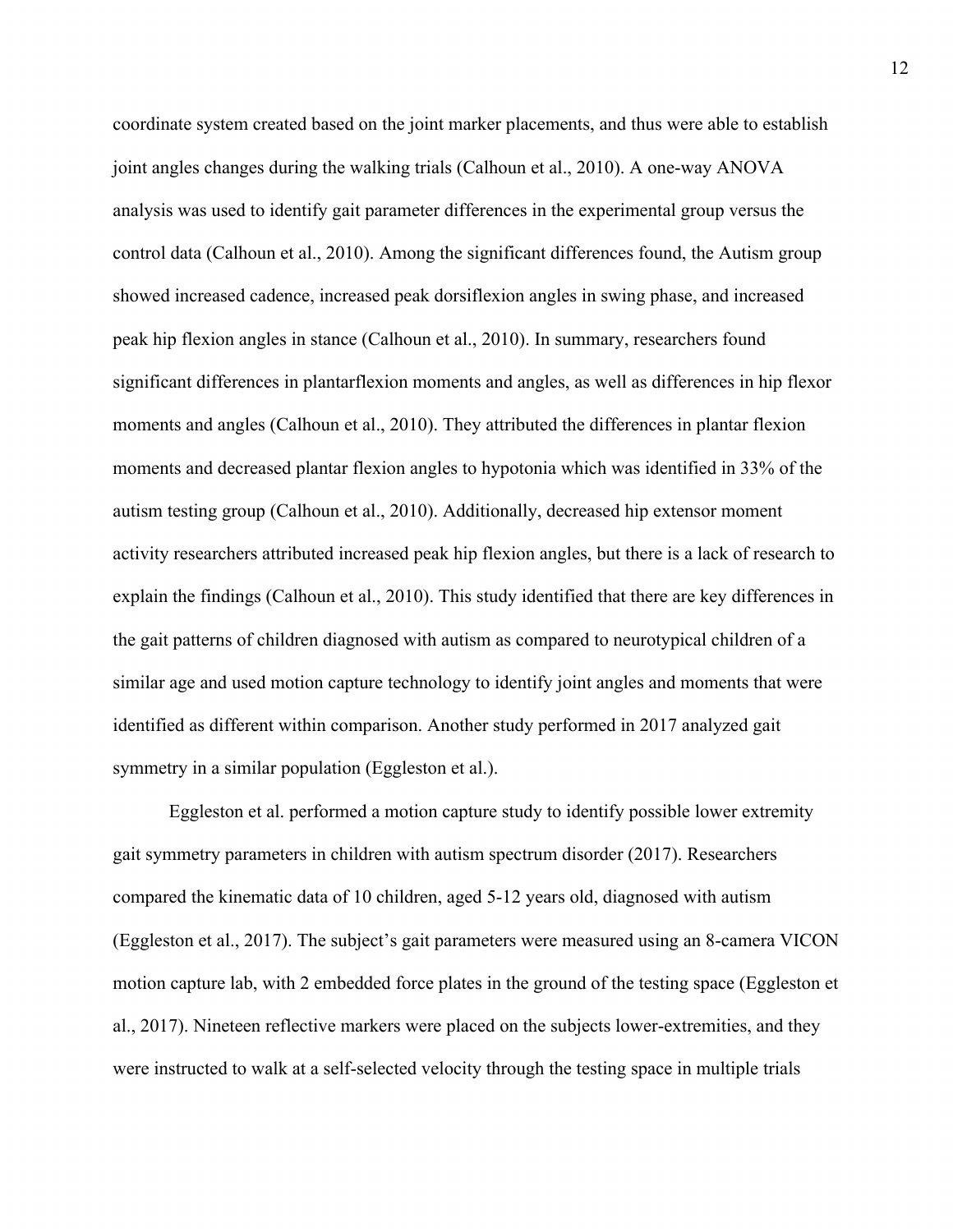(Eggleston et al., 2017). A point-by-point procedure-model technique was used to identify statistically significant differences between left and right lower extremities of the subject's joint positions at different points in their gait cycle (Eggleston et al., 2017). Researchers found statistically significant differences between the left and right joint positions of the hip, knee, and ankle joints throughout the gait cycles of the subjects (Eggleston et al., 2017). Researchers did not find any consistent asymmetry between the subjects, showing that their technique was successful at identifying differences in gait within each subject's own gait cycle, but these differences bilaterally were not consistent across all subjects (Eggleston et al., 2017). This study further demonstrates how this population displays characteristics of gait instability individually.

#### **Literature Summary**

Previous studies have utilized the use of motion capture technology to perform minimally invasive analyses on a population of interest. There is an identified gap in the populations that are served through transitional programs in the United States. Transitional programs are used to aid in young adult's transition from pediatric health care and education, and with the percentage of young adults with disabilities who cannot maintain a job being so high, it is important to identify all contributing factors. While young adults diagnosed with autism spectrum disorder are among the population classified under "young adults with multiple disabilities," there is a lack of gait research on young adults with autism, and similarly on this population in general. Research has shown that when compared to controls, young adults with multiple disabilities are found to struggle with dynamic strength tests involving a timed element, as well as displaying decreased grip strength. This motor information is important as it can be addressed within transitional programs, or in the workplace where accommodation can be made. While there are many different diagnoses within this population and there is no way to definitively determine a gait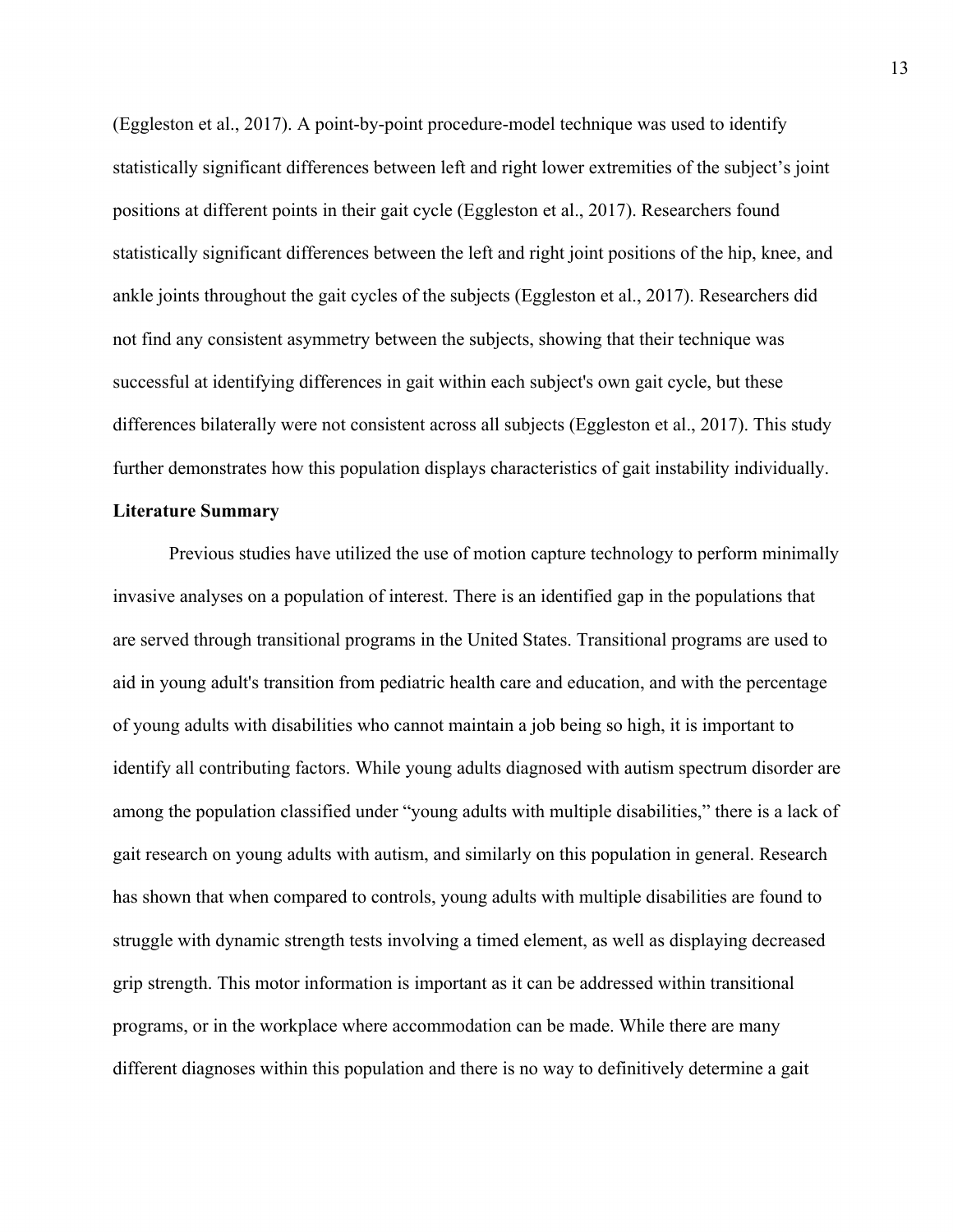characteristic that is both abnormal and consistent amongst them all, it is clear in the research that gait parameter information can be an indicator of injury and fall risk and serve as a clear descriptor of mobility. In a population where physical demands may increase due to transition into the work force, it is important to identify if gait instability is an overarching issue or if there are any gait abnormalities within this population. There are high levels of success in gait analysis being utilized in injury risk identification and injury prevention in elderly individuals. Data collected within a population of adults with disabilities pertaining to gait parameters in comparison to control populations of similar age may contribute to identification of areas of focus that can be applied to transitional programs to help maximize the future success of this population in and out of the workplace.

#### **Research Questions**

- 1. Among college aged (18-22 years old) individuals with multiple disabilities enrolled in a public school sponsored transitional program housed at Otterbein University, are there identifiable gait characteristics that can be found using motion-capture technology?
- 2. When compared to other college aged individuals without disabilities, are there identifiable gait characteristics amongst young adults with multiple disabilities?

The goal of the study is to compile kinematic data on a population where there is little available data regarding gait characteristics. The kinematic data will be compared to an age-matched control group of adults without identified disabilities. The results of this research could provide insight into important limitations or impairments in the gait cycle that could place the individuals at risk of falls or lack of participation in typical health and fitness activities for young adults.

# **Methods**

### **Participants**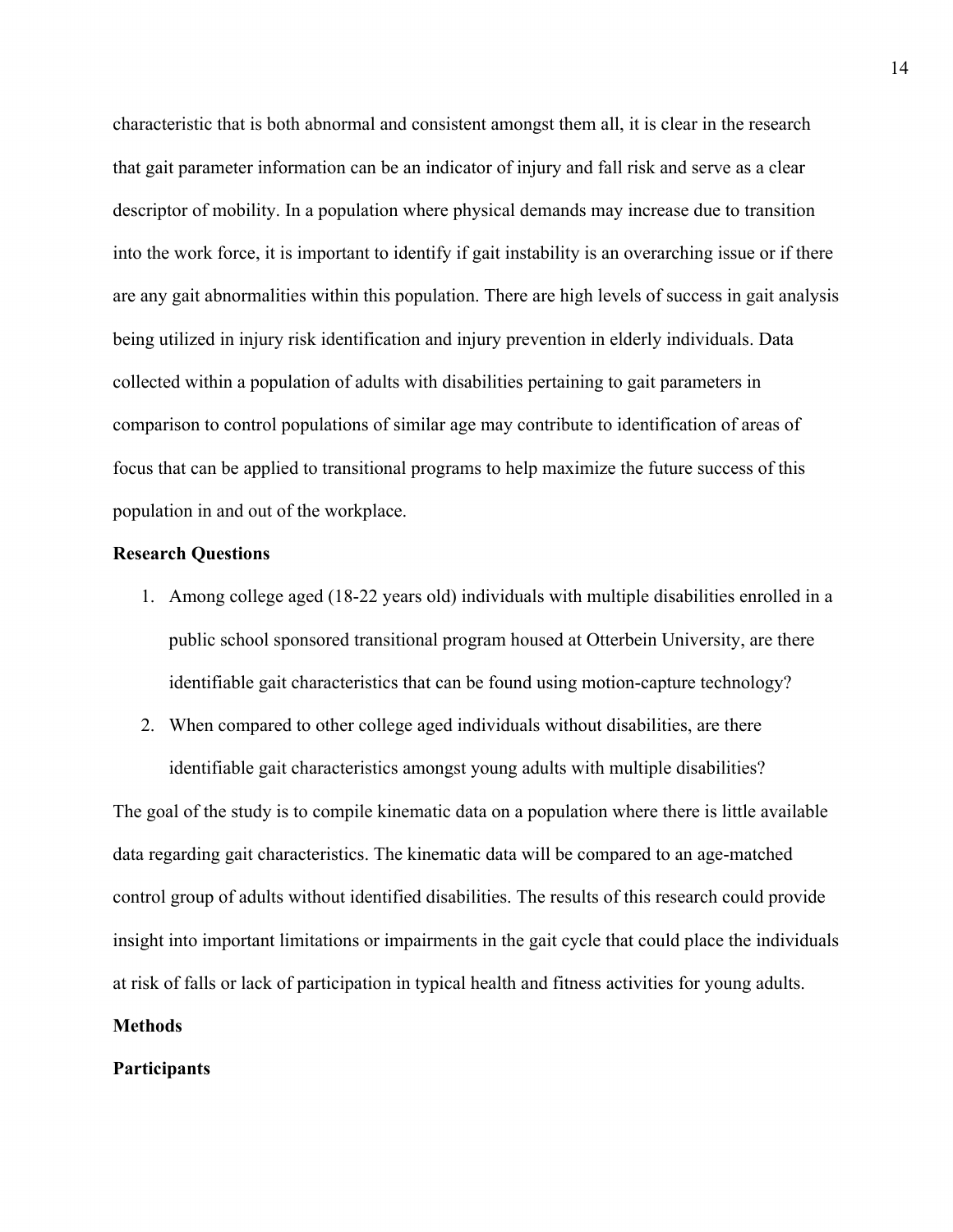The study was approved by the Otterbein Institutional Review Board (IRB) (Appendix A). Participants for this study were solicited to volunteer for this study from the Westerville City Schools' work transition program that is housed on Otterbein's campus with a solicitation statement provided to the students in the program and their legal guardians (Appendix B). This program is known as the "Best of Both Worlds" program (BoBW). This program is a transitional-work program that is designed to provide work, community, and life skills experiences to 18–22-year-old public school students with identified disabilities (Appendix C). A total number of four BoBW students volunteered to participate in the study, three females and one male. Control subjects were solicited through emails sent to the general population of Otterbein students to provide comparative data with similarly aged students without identified disabilities and who are not participating in a transitional program. There were four control subjects who were gender-matched with the BoBW subjects. Subjects excluded from the study were those that had any chronic or acute lower extremity injury that altered normal walking gait. No students were forced to take part in any physical tasks or participate in the study. To ensure that no one was forced to participate, all participants were over 18 years of age and were asked to provide oral assent to participate and the participants and their legal guardians (if applicable) were asked to sign the Consent for Participation in Social and Behavioral Research form which acknowledged that they were free to withdraw consent at any time and to discontinue participation in the study without prejudice (Appendix D). Researchers collecting data were trained and experienced in the motion capture technology used in data collection.

#### **Materials**

To analyze biomechanics pertaining to gait, 3D motion capture was used. Data was collected in Otterbein University's Biomechanics Institute. This lab contains a 10-camera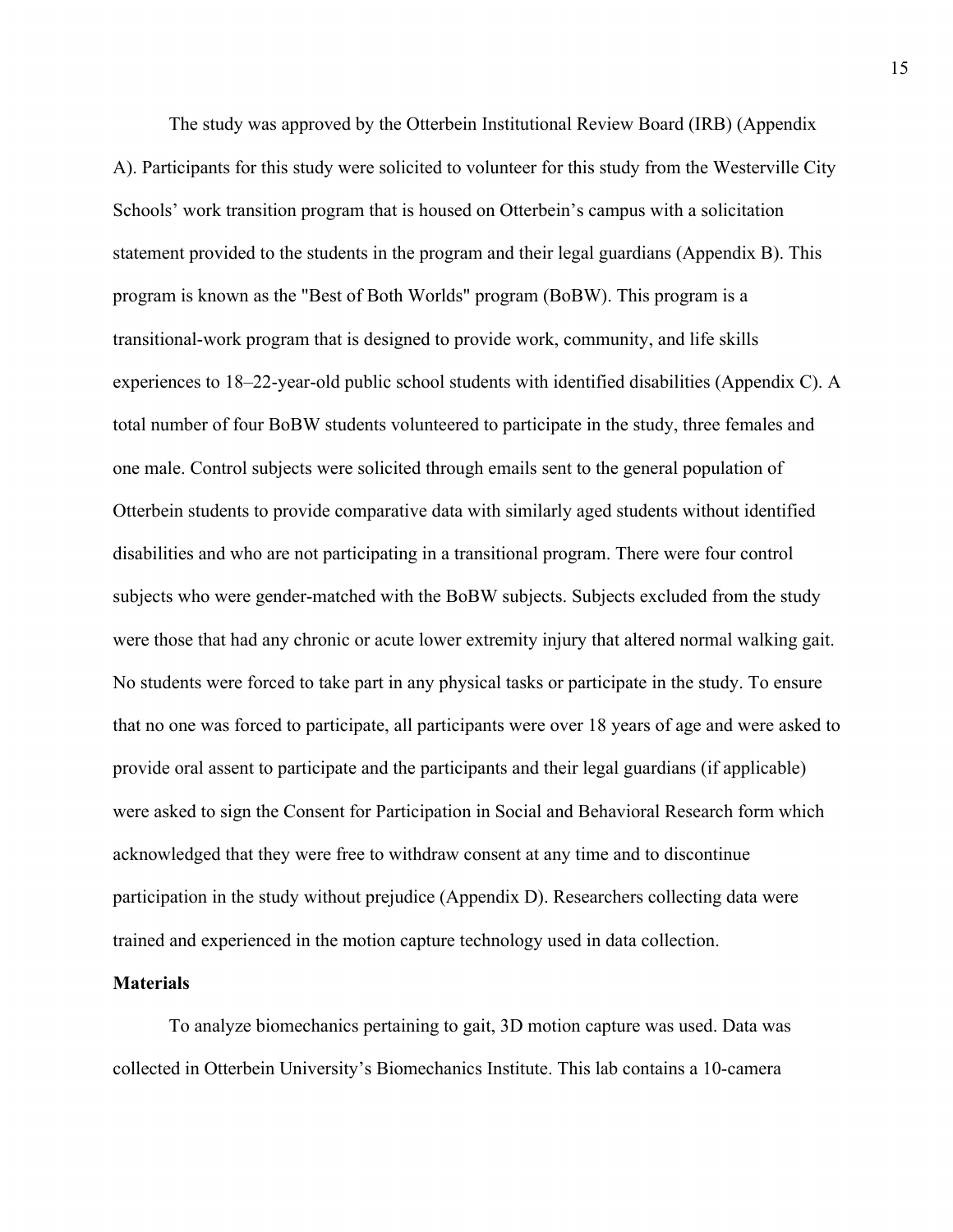VICON system that uses Nexus 2.0 software to collect and process kinematic data. The lab cameras are mounted above the data collection space on a metal frame suspended in the room. The data collection area was a wide-open, level space to mimic typical above ground walking conditions. Within the Nexus software, the "Plug-in-Gait" pipeline that has previously been developed to process gait data was used to model reflective marker placement and data processing. Both groups required the use of reflective diodes and double-sided tape to place markers for kinematic data collection, as well as a desktop computer with the Nexus software to process data to be later analyzed. The use of colored tape on the floors in the lab was used to aid in verbal and visual instruction during kinematic data collection to cue the stop and start lines for gait analysis.

#### **Design**

The design of this study was observational. Each subject was individually analyzed on different gait parameters relating to lower limb movements, with a focus on ankle, knee, and hip movements and angles. No interventions were provided, and no longitudinal analysis was conducted. All subject data was combined within both groups, to identify commonalities, as well as differences, relating to which group they belong using descriptive analysis. The goal of the study was to identify any gait characteristics and abnormalities in the BoBW group that may be consistent with previously established abnormal gait parameters in neuro and elderly populations. Descriptive data analysis was applied, along with a Mann-Whitney U test to identify a significant difference between the two groups. The collection of data within an experimental setting and unfamiliar environment was a variable to consider, but this condition remained constant for both groups. Similarly, subject awareness of active motion analysis as they perform tasks could have impacted the production of normal gait frequencies and parameters. Variables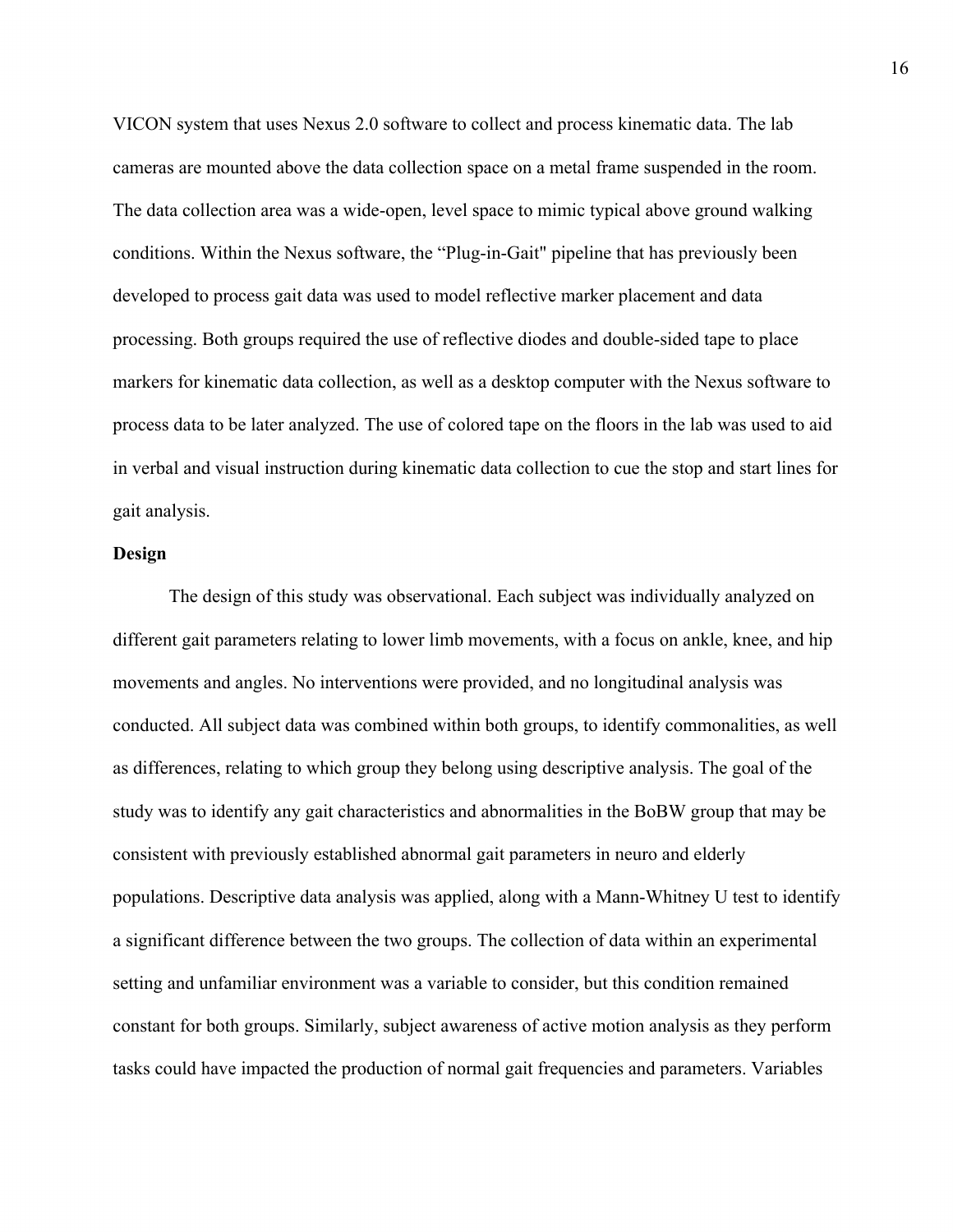that could have affected comparison are the nonspecific or generalized diagnosis within the BoBW group. However, the intent of the study was to identify gait parameter and abnormalities despite the wide range of diagnoses within a transitional group.

## **Procedure**

Prior to the study, pilot data was collected on individuals from Otterbein's Health and Sport Science department students. This pilot data was used to determine design of the data collection sessions such as number of trials needed and chosen cycle of analysis. It was determined that three walking trials for each participant provided sufficient data for analysis, and the 2nd cycle of each trial was representative of the subject's normal gait. Once the subjects were determined, the kinematic data was collected over multiple weeks, with each subject only participating in a single, one-hour session in the motion capture lab. Subjects were assigned a time to be analyzed. As the design of the study was not experimental or dependent on time, the times were made based upon the availability of each subject independently. Participants were given compression shorts to wear that lacked reflective materials as not to interfere with the reflective markers for data collection. Subjects were allowed to bring a guardian or guest to ensure a calm and controlled environment. Prior to marker placement, each subject received an explanation of where the markers were going to be placed and an example of the tape that is used. Researchers worked to ensure minimal distractions and maximal privacy during the data collection. Each BoBW subject had a BoBW job coach in attendance during their session to ensure a stable environmental factor. If at any point the subject became too overwhelmed with the atmosphere, they could choose to leave the space immediately.

Once the subject was informed of expectations, marker placement began. Reflective diodes were placed on anatomical landmarks previously determined through the Nexus "Plug-in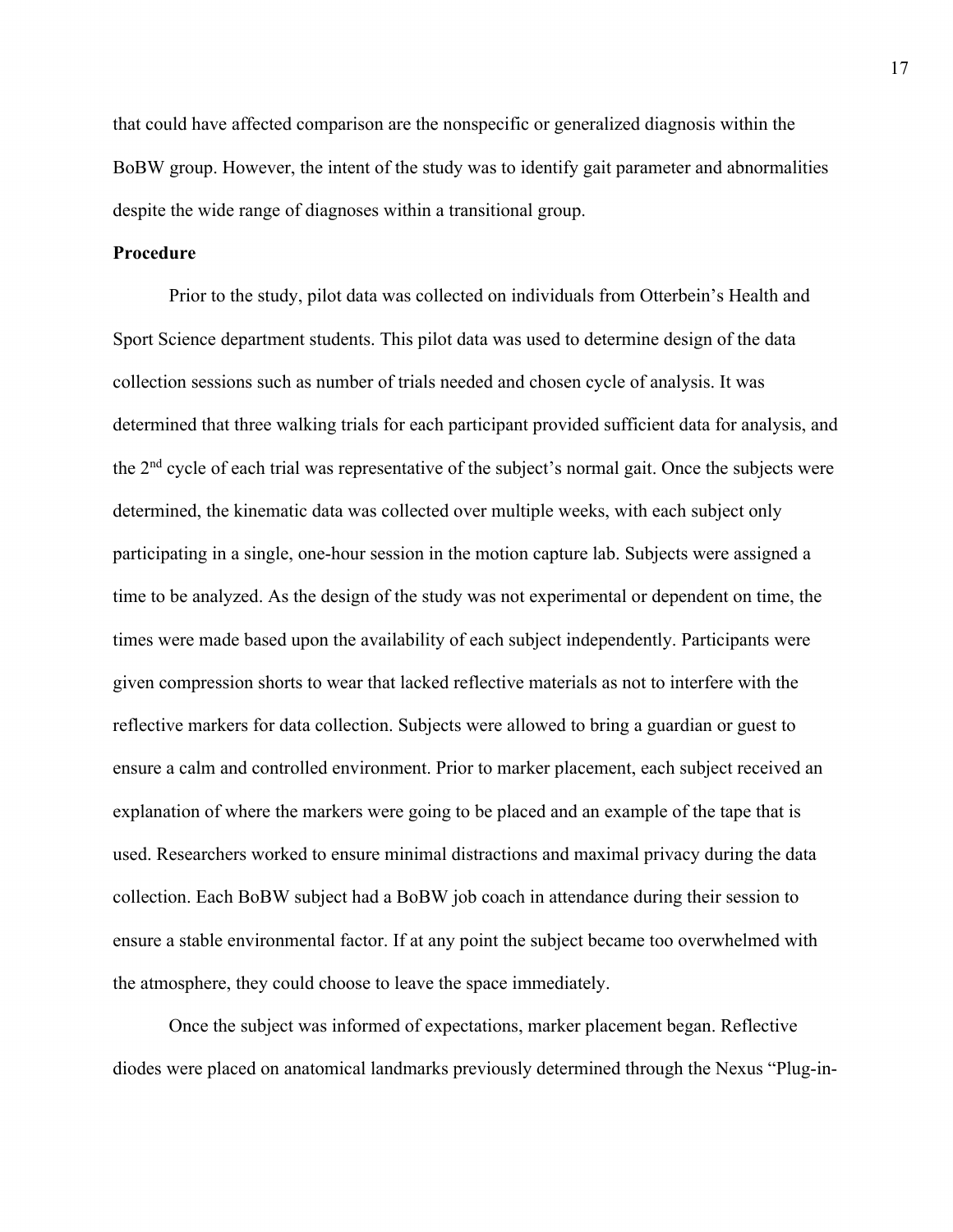Gait Lower Body AI" pipeline (Appendix E). Prior to data collection and after marker placement, researchers also gathered anthropometric data for each subject. Measurements included body mass (kg), height (mm), leg length (ASIS to medial malleolus, mm), knee width (calipers at joint line, mm), ankle width (calipers at malleoli, mm). Once these were collected, a subject profile was created and saved in the database. It is important to note that each subject was assigned a unique identifier for the remainder of the study to maintain subject privacy through data analysis.

Once all anthropometric information was collected, marker placement was complete and anatomical parameters were collected, the subject was moved into the space. The subject was placed in the center of space and instructed to perform a static post to calibrate their markers to space. Then, the subject was placed in the corner of the space out of view of the cameras. Subjects were all given the same verbal instructions on how to perform walking gait through the space (Appendix F). A series of colored red, yellow, and green lines of tape on the floor indicated when the subject was to begin walking and when to stop to correspond to the verbal instructions and provide a visual guide. There were three warm up rounds, then three rounds of gait cycle collection. The walking trials were completed on a flat, even surface in a controlled clinical environment.

The kinematic data collected during the trials included information about each subject's lower extremity (LE) movements, with a focus on ankle, knee, and hip movements and angles. Each subject's kinematic data was analyzed using Nexus 2.0 software. Of the three trials for each subject, the trial with the highest consistency of motion capture was selected for data analysis. Within the selected trial, the 2<sup>nd</sup> gait cycle for each subject was used for analysis. This cycle was determined to provide consistent representative gait data in the pilot testing. Due to the lack of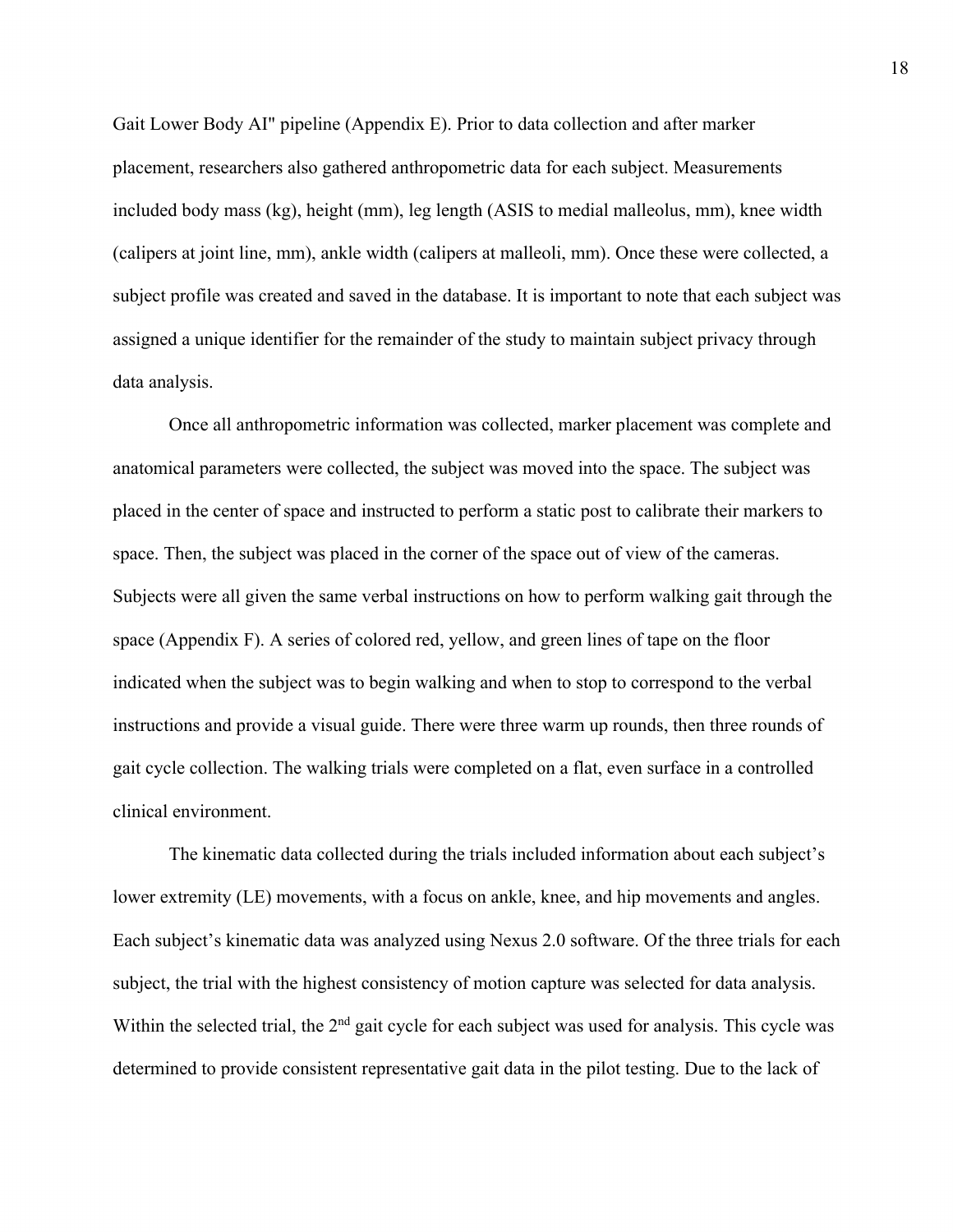force plates in the testing space, the researcher manually entered moments of heel strike and toe off for the 2<sup>nd</sup> cycle of measurable gait in each trial for each subject using the Nexus 2.0 software marker trajectory feature. Then, the Plug-In Gait pipeline within Nexus 2.0 allowed for autocorrelation of all gait cycles, and calculated gait parameters for each LE, left (L) and right (R), which could be exported and compared. Additionally, the Plug-In Gait pipeline provided frame by frame kinematic joint angle amounts in X (sagittal), Y (Frontal), and Z (Transverse) planes for both left and right LE. Ankle plantarflexion and dorsiflexion, knee flexion and hyperextension, and hip flexion and extension kinematic values were derived from the X plane model outputs. Knee valgus and varus, and hip abduction and adduction kinematic values were derived from the Y plane model outputs. Hip internal and external rotation kinematic values were derived from the Z plane model outputs. The kinematic data from the second complete gait cycle was used for data analysis for each subject.

All values for both groups were entered into the Statistical Package for the Social Sciences (SPSS). Descriptive statistics for each sub variable were gathered using the Explore procedure for each group. Due to the small sample size, a Mann-Whitney U test was selected to analyze for differences between groups. The Mann-Whitney U test is a non-parametric test that does not require normal distribution for each group or equivalence of variance. All video data, 3D reconstructions, and .csv or Excel files were stored privately with password protection.

#### **Results**

All subject data was grouped into two groups. Two different areas of inquiry for the study were differences between groups in gait parameters and gait kinematics.

*Gait Parameters*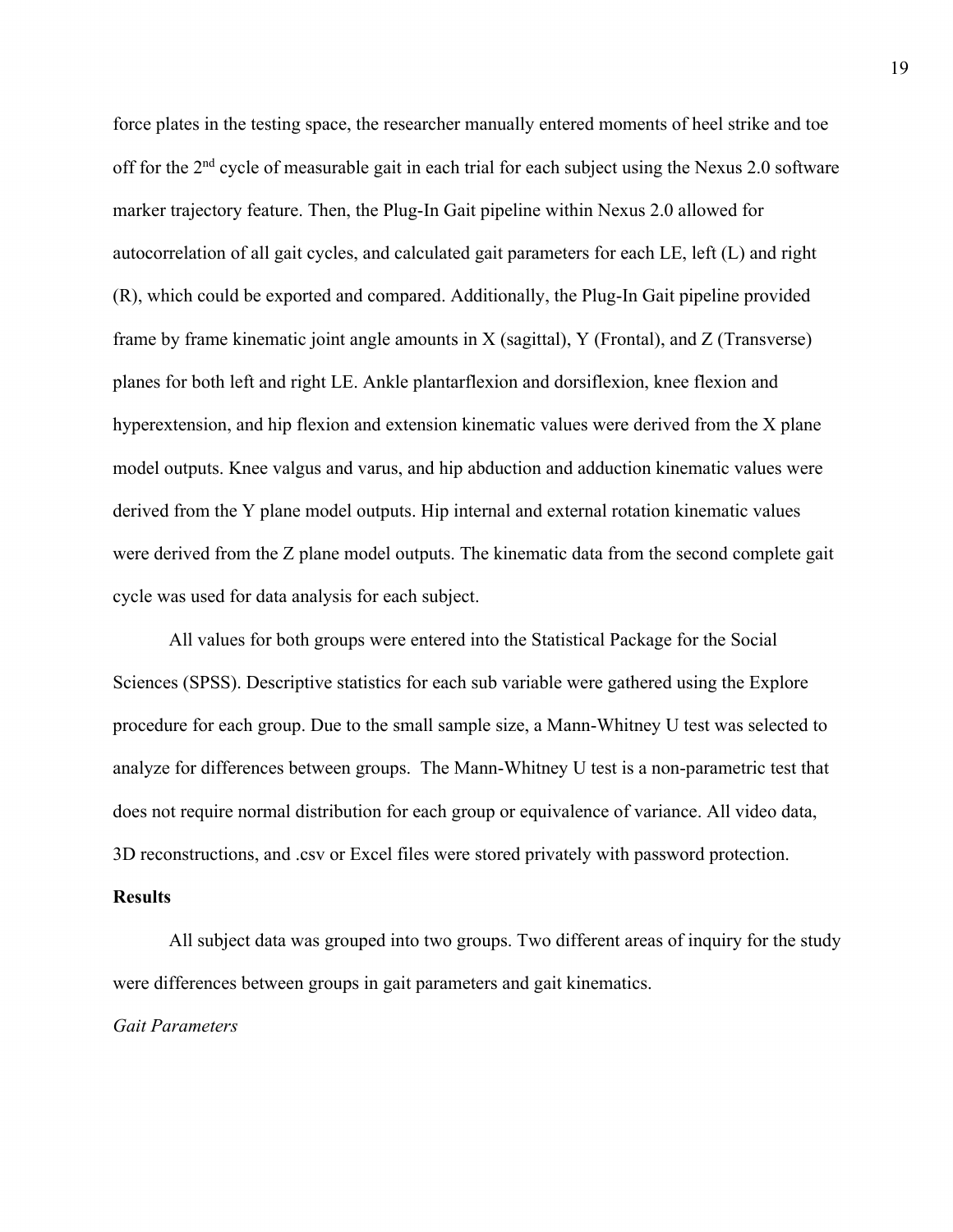# *Table 1*

| Gait Parameters              |          | $\operatorname{BoBW}$ | Contol   |          |          |  |  |  |  |
|------------------------------|----------|-----------------------|----------|----------|----------|--|--|--|--|
|                              | Mean     | SD(±)                 | Mean     | SD(±)    |          |  |  |  |  |
| L Cadence<br>(step/min)      | 108.57   | 8.12                  | 121.42   | 9.91     | 0.08     |  |  |  |  |
| R Cadence<br>(step/min)      | 106.5    | 6.61                  | 122.5    | 10.23    | 0.06     |  |  |  |  |
| L Walking speed<br>(m/s)     | 0.99     | 0.13                  | 1.3      | 0.11     | $0.02*$  |  |  |  |  |
| R Walking speed<br>(m/s)     | $1.01\,$ | 0.14                  | 1.31     | 0.12     | $0.02*$  |  |  |  |  |
| L Stride time (s)            | 1.11     | $0.08\,$              | 0.99     | $0.08\,$ | 0.11     |  |  |  |  |
| R Stride time (s)            | 1.13     | 0.07                  | 0.99     | 0.09     | $0.06\,$ |  |  |  |  |
| L Step time (s)              | 0.57     | 0.05                  | 0.51     | 0.07     | 0.39     |  |  |  |  |
| R Step time (s)              | 0.56     | 0.06                  | 0.48     | $0.01\,$ | $0.04*$  |  |  |  |  |
| L Opp foot off $(\%)$        | 13.02    | 5.18                  | 4.92     | 1.28     | $0.02*$  |  |  |  |  |
| R Opp foot off (%)           | 10.94    | 2.87                  | 3.18     | $0.81\,$ | $0.02*$  |  |  |  |  |
| L Opp foot contact<br>$(\%)$ | 49.12    | 2.08                  | 48.52    | 3.39     | 1.00     |  |  |  |  |
| R Opp foot contact<br>$(\%)$ | 50.01    | 3.66                  | 51.07    | 3.36     | 0.39     |  |  |  |  |
| L Foot off $(\% )$           | 60.26    | 3.66                  | 59.47    | 2.82     | 1.00     |  |  |  |  |
| R Foot off (%)               | 58.32    | 3.73                  | 56.04    | 2.89     | 0.39     |  |  |  |  |
| $L$ single support $(s)$     | 0.4      | 0.05                  | 0.44     | 0.03     | 0.19     |  |  |  |  |
| $R$ single support $(s)$     | 0.44     | 0.06                  | 0.47     | 0.07     | 0.14     |  |  |  |  |
| $L$ double support $(s)$     | 0.27     | 0.09                  | 0.16     | $0.06\,$ | 0.08     |  |  |  |  |
| R double support (s)         | 0.22     | 0.08                  | $0.08\,$ | $0.01\,$ | $0.02*$  |  |  |  |  |
| L Stride length (m)          | 1.09     | $0.1\,$               | 1.29     | $0.1\,$  | $0.06\,$ |  |  |  |  |
| R Stride length (m)          | 1.13     | $0.1\,$               | 1.29     | $0.07\,$ | 0.06     |  |  |  |  |
| L Step length (m)            | 0.57     | $0.06\,$              | 0.67     | $0.1\,$  | $0.15\,$ |  |  |  |  |
| R Step length (m)            | 0.56     | 0.05                  | 0.62     | 0.05     | $0.04*$  |  |  |  |  |
| L Step Width (m)             | 0.23     | $0.05\,$              | $0.18\,$ | 0.06     | 0.24     |  |  |  |  |
| R step width (m)             | 0.21     | $0.06\,$              | $0.16\,$ | $0.06\,$ | 0.24     |  |  |  |  |

*Note. The mean values and standard deviations for the all sub variables of gait parameters are displayed between groups. The two tailed significance p values for each sub variable between groups from the Mann-Whitney U test are listed. A statistically significant value of p ≤ .05 was set for all data analysis (\* =*  $p \leq .05$ *).*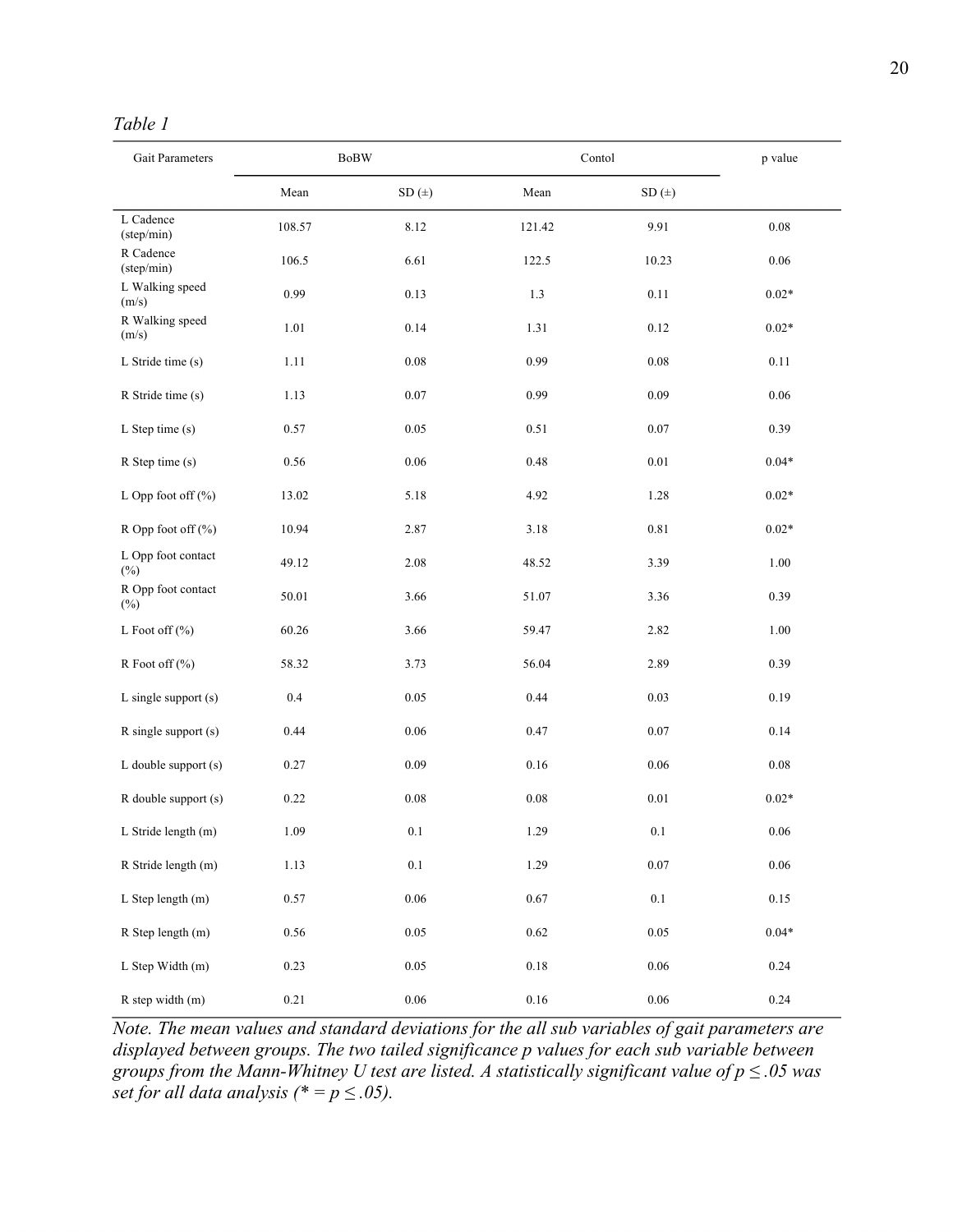Descriptive statistic values for all subsets of different gait parameters are listed in Table 1 above. After completing a Mann-Whitney U test analysis of all the gait parameter data, the investigators identified values of statistically significant differences between the BoBW group and control group gait parameters for left walking speed, right walking speed, right step time, left opposite foot off, right opposite foot off, right double support, and right step length ( $p \le 0.05$ ).

Between the two groups, the BoBW group demonstrated a statistically significant decreased values for left ( $p \le 0.02$ ) and right ( $p \le 0.02$ ) limb walking speeds measured in meters traveled per second (Figures 1 & 2), and right limb step length ( $p \le 0.04$ ) measured in meters (Figure 3).



*Figure 1. Box and Whisker plot which represents the mean values, distribution, and standard deviations for left limb walking speed (m/s) for each group.* 



*Figure 2. Box and Whisker plot which represents the mean values, distribution, and standard deviations for right limb walking speed (m/s) for each group.*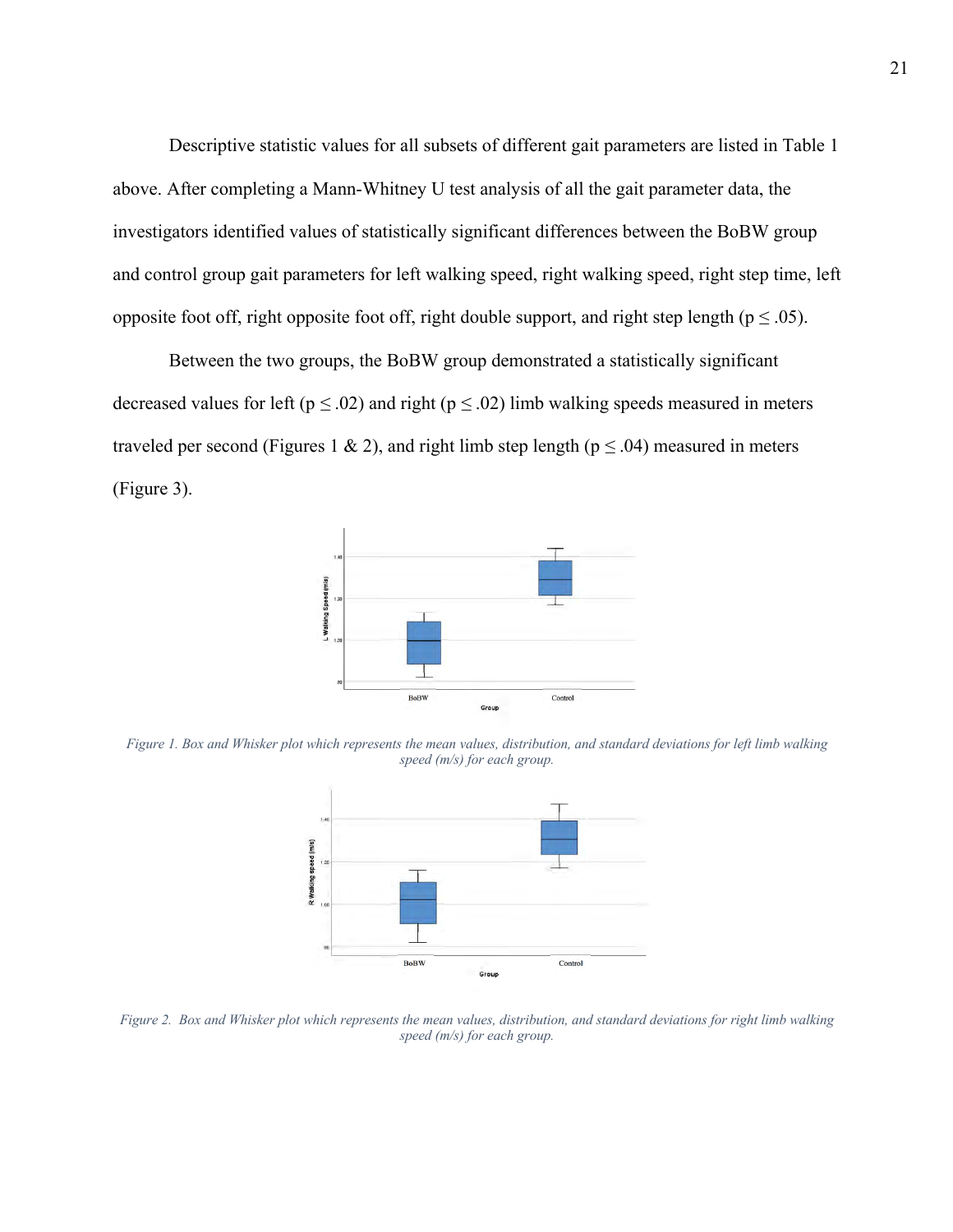

*Figure 3. Box and Whisker plot which represents the mean values, distribution, and standard deviations for right limb step length (m) for each group.* 

The BoBW group also displayed statistically significant increase for the values of right limb step time ( $p \le 0.04$ ) measured in seconds (Figure 4), left ( $p \le 0.02$ ) and right ( $p \le 0.02$ ) limb opposite foot off percentages (Figures 5 & 6), and right limb double support (p *≤* .04) measured in seconds (Figure 7).



*Figure 4. Box and Whisker plot which represents the mean values, distribution, and standard deviations for right limb step time (s) for each group.*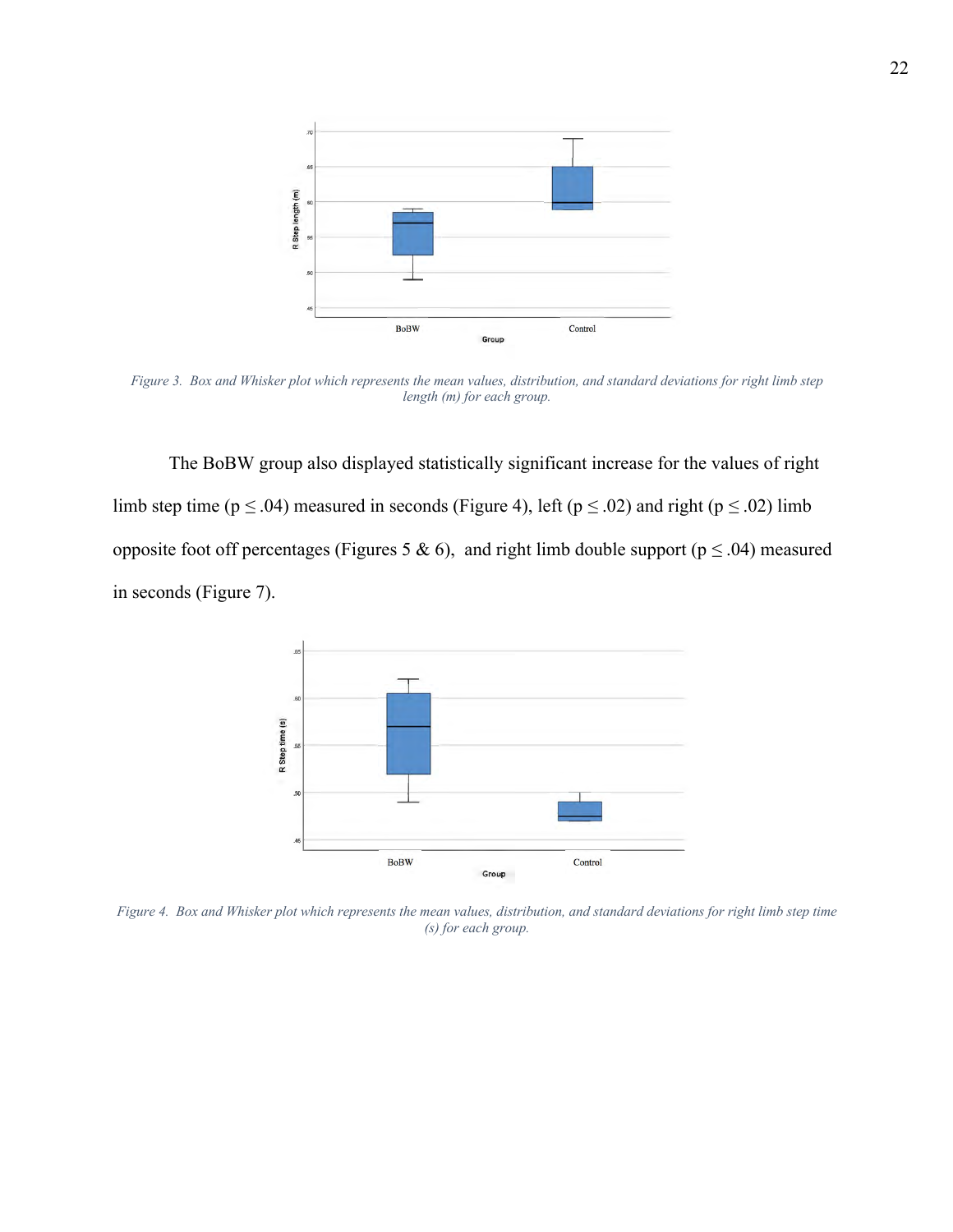

*Figure 5. Box and Whisker plot which represents the mean values, distribution, and standard deviations of left limb opposite foot off percentage for each group.* 



*Figure 6. Box and Whisker plot which represents the mean values, distribution, and standard deviations for right limb opposite foot off percentage for each group.* 



*Figure 7. Box and Whisker plot which represents the mean values, distribution, and standard deviations for right limb double support (s) for each group.*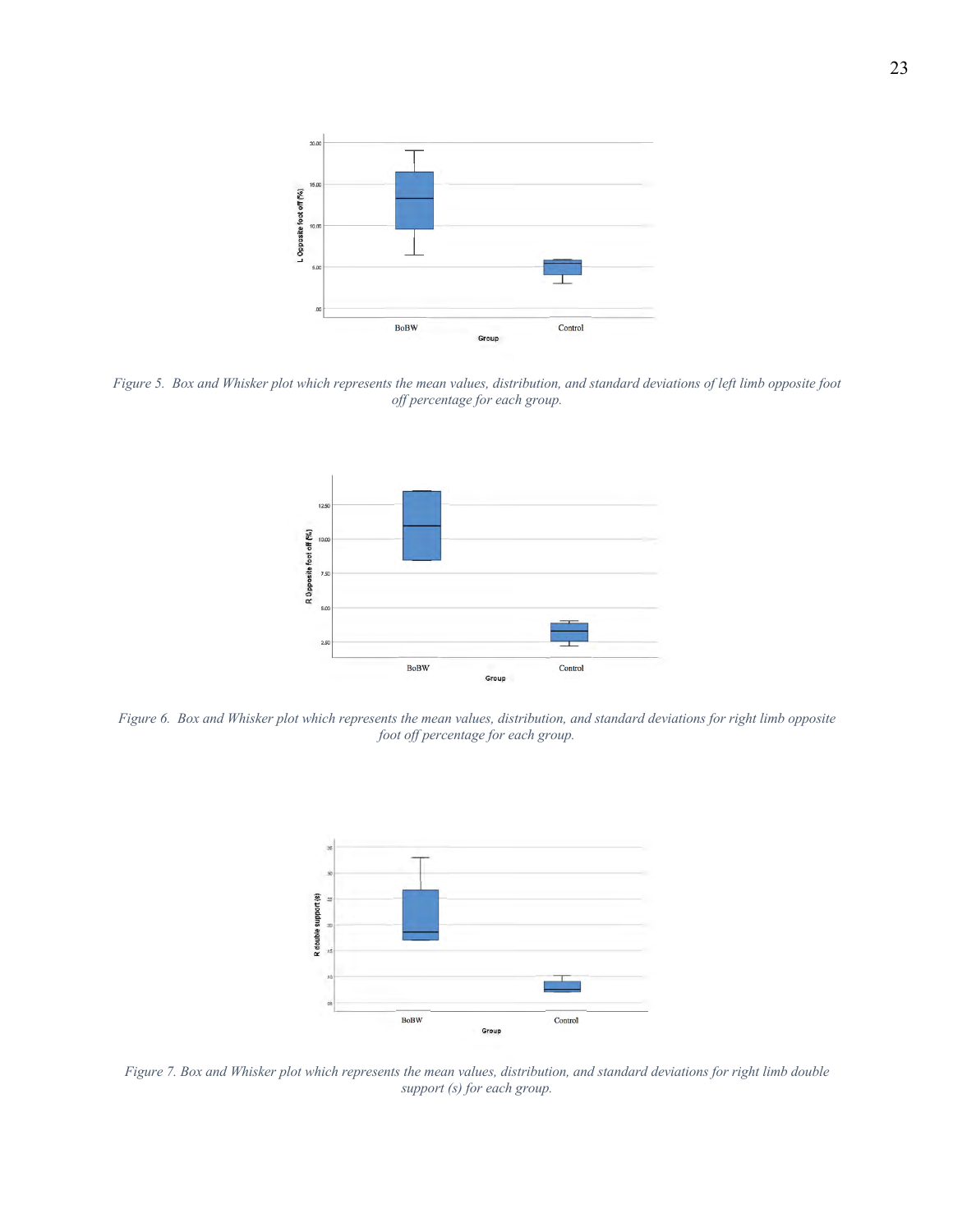For all other gait parameter values, there were no statistically significant differences between the BoBW and control groups identified. All gait parameter test statistics, U statistics, as well as the asymptotic significance (2-tailed) p-values from the Mann-Whitney U test are represented in Appendix G.

### *Kinematics*

#### *Table 2*

| Kinematics (deg)        |         | <b>BoBW</b> | Contol  |       |              |  |  |  |  |
|-------------------------|---------|-------------|---------|-------|--------------|--|--|--|--|
|                         | Mean    | $SD(+)$     | Mean    | SD(±) |              |  |  |  |  |
| L Max Dorsiflexion      | 16.7    | 5.58        | 15.29   | 5.56  | 0.39         |  |  |  |  |
| R Max Dorsiflexion      | 15.27   | 1.54        | 14.85   | 4.46  | $\mathbf{1}$ |  |  |  |  |
| L Max<br>Plantarflexion | 7.59    | 9.78        | 20.37   | 5.1   | 0.15         |  |  |  |  |
| R Max<br>Plantarflexion | 10.5    | 4.63        | 20.17   | 9     | 0.08         |  |  |  |  |
| L Max Knee Flexion      | 56.86   | 2.96        | 48.54   | 7.75  | $0.02*$      |  |  |  |  |
| R Max Knee<br>Flexion   | 55.91   | 9.2         | 50.75   | 12.2  | 0.77         |  |  |  |  |
| L Min Knee Flexion      | 1.55    | 3.4         | $-6.75$ | 2.02  | $0.02*$      |  |  |  |  |
| R Min Knee flexion      | $-0.29$ | 3.63        | $-4.85$ | 5.45  | 0.25         |  |  |  |  |
| L Knee Varus            | 13.47   | 8.07        | 16.38   | 7.8   | 0.77         |  |  |  |  |
| R Knee Varus            | 3.65    | 5.18        | 10.91   | 11.84 | 0.39         |  |  |  |  |
| L Knee Valgus           | 10.15   | 1.28        | 3.26    | 2.83  | $0.02*$      |  |  |  |  |
| R Knee Valgus           | 10.6    | 2.78        | 9.85    | 12.43 | 0.25         |  |  |  |  |
| L max Hip Flexion       | 40.33   | 5.29        | 31.31   | 9.54  | 0.15         |  |  |  |  |
| R max Hip Flexion       | 38.55   | 3.62        | 32.78   | 11.59 | 0.56         |  |  |  |  |
| L Min hip flexion       | 1.61    | 7.74        | $-9.13$ | 9.37  | 0.15         |  |  |  |  |
| R min hip flexion       | $-0.22$ | 6.21        | $-8.14$ | 11.79 | 0.27         |  |  |  |  |
| L Hip Abduction         | 4.56    | 1.93        | 7.18    | 2.43  | $0.08\,$     |  |  |  |  |
| R hip Abduction         | 3       | 3.08        | 5.64    | 4.89  | 0.56         |  |  |  |  |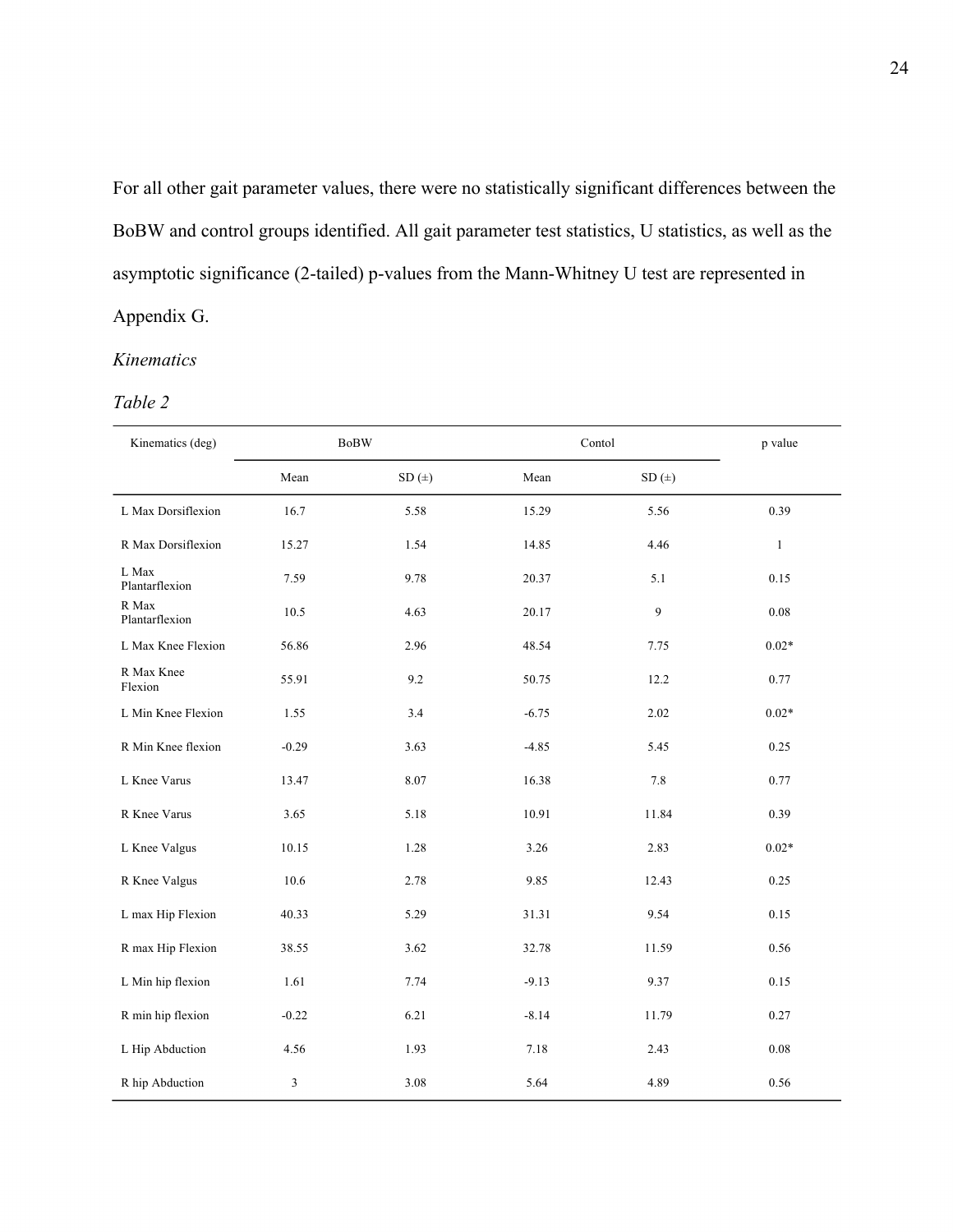| L Hip Adduction     | 8.47  | 3.55  | 7.58  | 4.12  | 0.56 |
|---------------------|-------|-------|-------|-------|------|
| R Hip Adduction     | 11.36 | 2.27  | 9.12  | 4.35  | 0.25 |
| L Hip Int. Rotation | 11.92 | 12.96 | 16.57 | 10.16 | 0.56 |
| R Hip Int. Rotation | 15.59 | 7.76  | 6.67  | 28.09 | 0.77 |
| L Hip Ext. Rotation | 19.91 | 13.13 | 22.36 | 9.58  |      |
| R Hip Ext. Rotation | 7.28  | 12.52 | 14.58 | 19.5  | 0.39 |

*Note. The mean values and standard deviations for the all sub variables of gait parameters are displayed between groups. The two tailed significance p values for each sub variable between groups from the Mann-Whitney U test are listed. A statistically significant value of p ≤ .05 was set for all data analysis* (\* =  $p \leq .05$ ).

The mean and standard deviation between groups for all maximum and minimum moments relative to gait for each joint are represented in Table 2 above. After completing a Mann-Whitney U test analysis of all the kinematic data, the investigators identified values of statistically significant differences between the BoBW group and control group kinematics of left knee maximum flexion ( $p \le 0.02$ ), left knee minimum flexion ( $p \le 0.02$ ), and left knee valgus ( $p \le$ .02) angles. The BoBW group displayed statistically significant increased angles for these three kinematic values compared to the control group as shown in Figures 8-10.



*Figure 8. Box and Whisker plot which represents the mean values, distribution, and standard deviations for left knee maximum flexion (deg) for each group.*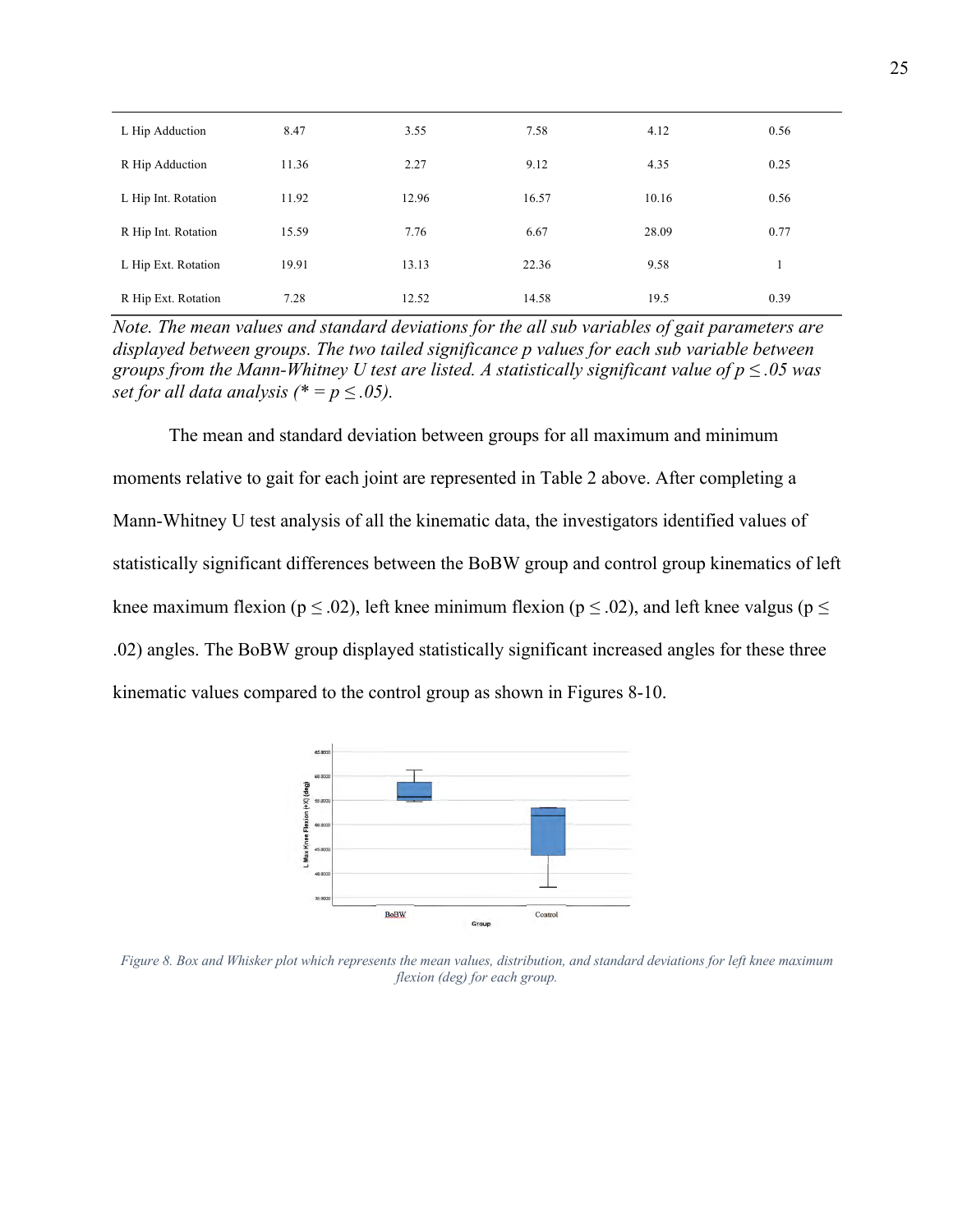

*Figure 9. Box and Whisker plot which represents the mean values, distribution, and standard deviations for left knee minimum flexion (deg) for each group.* 



*Figure 10. Box and Whisker plot which represents the mean values, distribution, and standard deviations for left knee maximum valgus (deg) for each group.* 

For all other kinematic angles, there were no statistically significant differences between the BoBW and control groups identified. All kinematic test statistics, U statistics, as well as the asymptotic significance (2-tailed) p-values from the Mann-Whitney U test are represented in Appendix H.

## **Discussion**

The BoBW group displayed significantly decreased walking speeds for both left and right limbs. Confirming values for this gait abnormality were identified in the significant differences in right step length, right step time, left and right opposite foot off percentage, and right double support time between the BoBW group and the control and are consistent with decreased walking speeds of neurologic gait in certain populations of young adults (Almuhtaseb et al., 2014).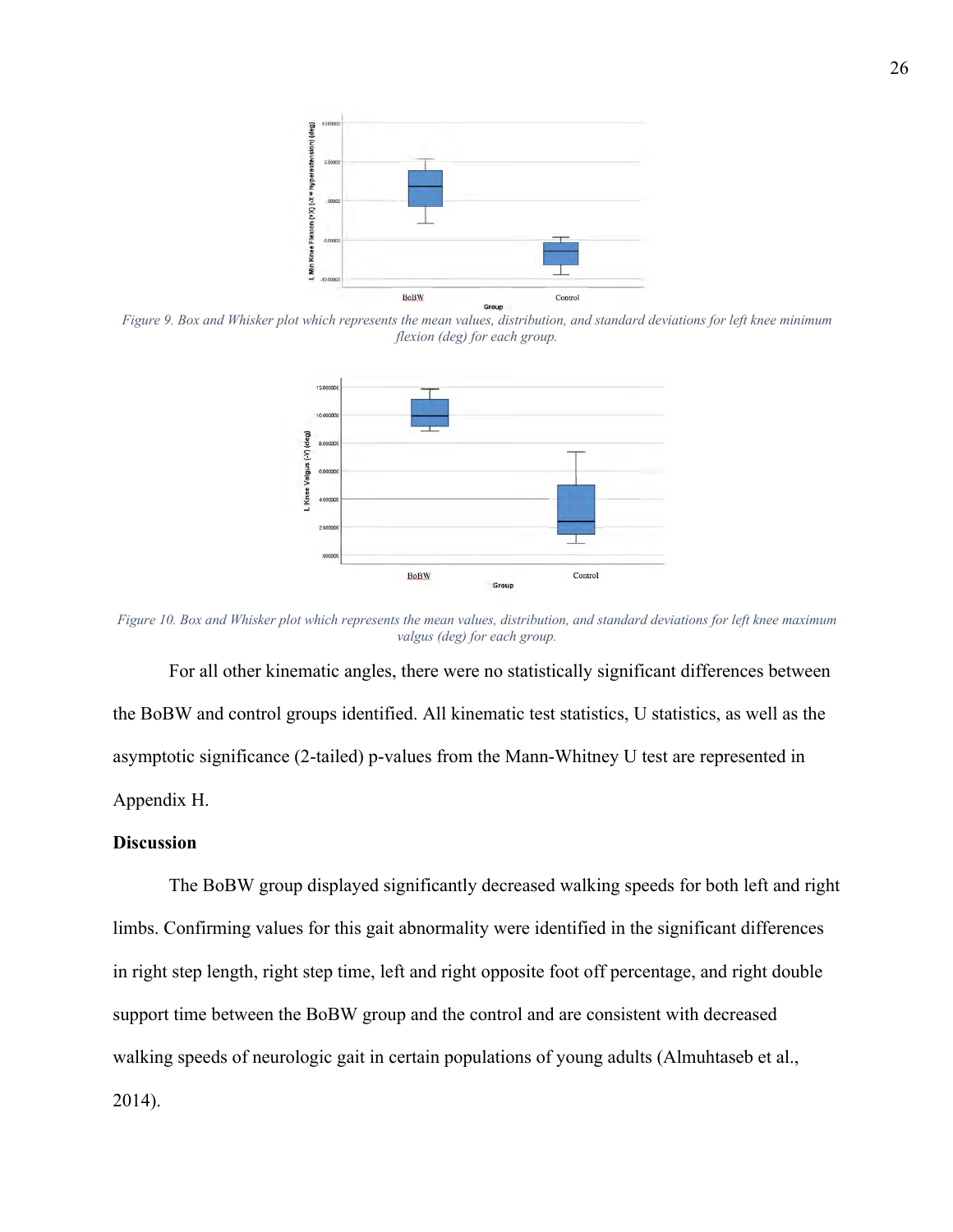Walking speed represents distance traveled over time. Respectively, this means the BoBW subjects travelled less distance in the same amount of time as the control group, representing decreased speed. While there was not a significant difference between groups in either limb cadence, which represents number of strides per unit time, this parameter is related to speed and was found to be slightly decreased in the BoBW group, but not enough to achieve statistical significance.

The BoBW group presented with a significantly decreased right step length. This represents the distance between each ipsilateral foot contact in one gait cycle, or the distance between the initial right foot contact and the location of the following right foot contact. Left step length differences between groups were not found to be significant but were observed to include decreased values in the BoBW group compared to the control. Considering this, the decreased step lengths within the BoBW group represents less distance traveled in one cycle, thus relating to the observed significant decreased walking speed in the BoBW group as a decrease in distance traveled over time results in decreased velocity, or speed. This finding of decreased step length is associated clinically with a gait pattern that is often observed as "shuffling gait." In the literature that examines gait parameters that have been associated with increased fall risk, a decreased step length is consistently identified as a risk factor for falls.

Significantly increased right limb step time was found in the BoBW groups, which represented time between contralateral and the following ipsilateral foot contact. This finding signifies a larger amount of time occurred between the instance of left foot contact to the instance of right foot contact for the BoBW group than the control group. This can be related to the significantly decreased walking speed of both limbs found in the BoBW group. A larger step time represents increased time between each foot contact, and an increased time inversely relates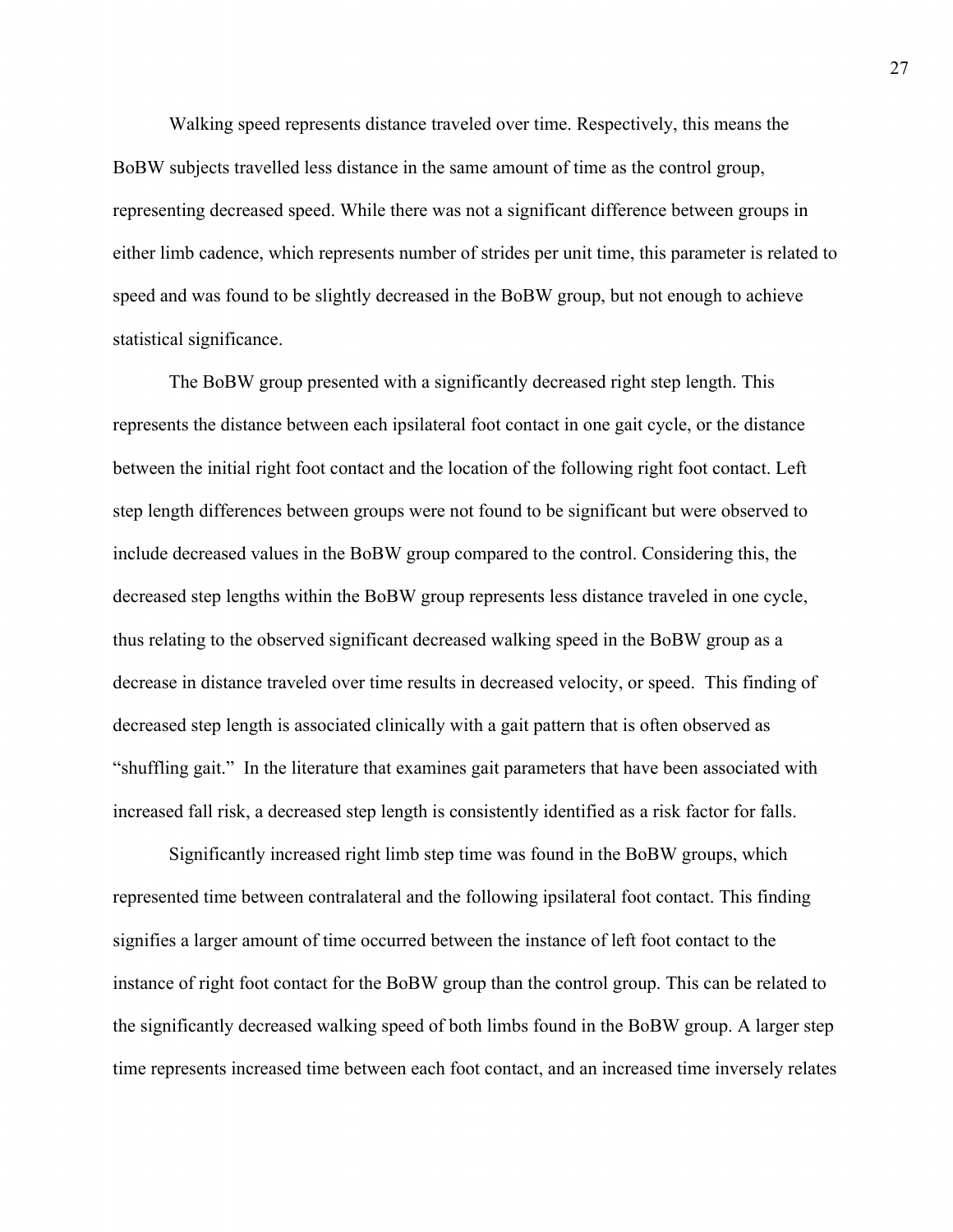to distance traveled, further explaining the decreased walking speeds observed in the BoBW group. The explanation for this difference has similar explanations as previously stated for walking speed and cadence such that there can be multiple contributing factors but there is an overall identifiable group difference. However, there were no significant values for left step time, or both left and right stride time. Stride time represents the time between successive ipsilateral foot strikes, or the time between left foot contact to the following left foot contact, or right foot contact to the following right foot contact. Since only right step time was found significantly longer, but left step time was not, this implies possible individual asymmetries in gait patterns relating to step time but should not be assumed for all members of the BoBW group. However, for all four parameters of right and left step and stride times, there were observed larger means within the BoBW group compared to the control group. While right step time is the only significant value, the increased values for all of these timed gait parameters were consistent with the significantly decreased left and right walking speed found in the BoBW group. In general, a decreased walking speed contributes to slower community ambulation, which in addition to being a safety risk, this can also impede one's ability to socialize with peers and can also impeded ability to complete job related tasks in a timely manner. As seen in Ratzon et al., (2010), young adults with disabilities displayed significant decreases in timed performance in Physical Work Performance Evaluation. This is consistent with the observed decreased walking speed and the possible negative contributions this characteristic could have in job related task performance.

Significantly larger values for left and right opposite foot off percentages were found in the BoBW group as compared to the control. Opposite foot off represents the time as a percentage of the gait cycle that the opposite toe off occurs. A higher value of opposite foot off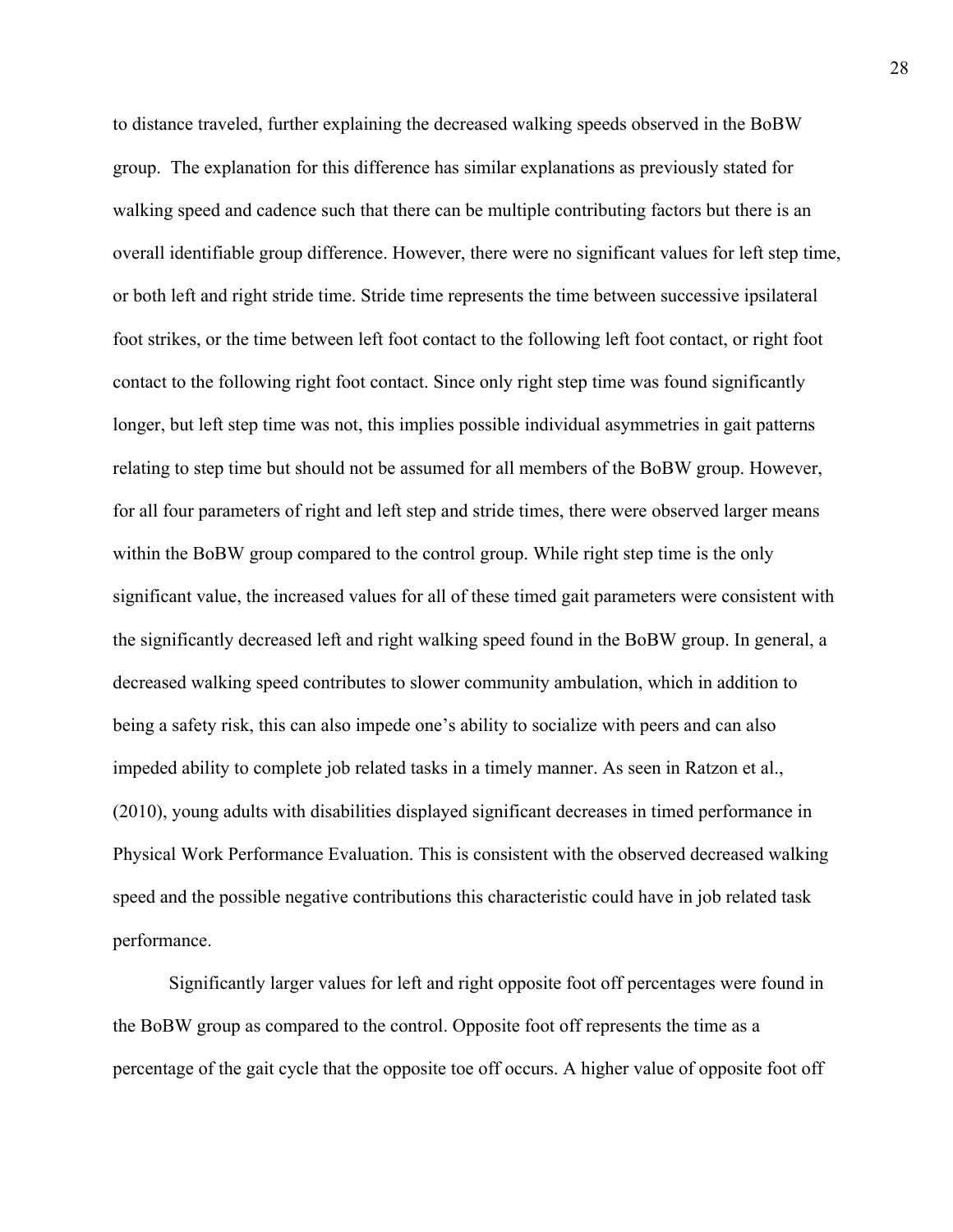percentage means the time of opposite toe off is later, representing larger time of double support within each gait cycle, or moments where both feet are in contact with the ground. Relatively, right double support time in the BoBW was found to be significantly higher than the control group. Double support represents the time from ipsilateral foot contact to contralateral foot off plus time from contralateral foot contact to ipsilateral foot off. For the BoBW group, the time from right foot contact to left foot off plus the time from left foot contact to right foot off was greater. While there were no significant differences between groups for left double support time, there were observed overall larger left double support times for the BoBW group compared to the control. The combination of significantly larger left and right opposite foot off percentages with significantly increased right double support time differences between the two groups represented the BoBW group spending more time in double support, or with both feet in contact of the ground. These values are representative of the relationship between stance versus swing. The BoBW subjects spent more time in stance phase of the gait cycle than the control. This means that they spent a decreased percentage of the gait cycle in the swing phase, which is where the corresponding limb is not in contact with the ground and is progressing forward to propel the body forward. Because the swing phase impacts the distance forward the subject travels, a decrease in swing phases will correspond to decrease distance traveled in one gait cycle, thus relating to decrease speed. Therefore, the combination of significantly increased values for opposite foot off and right double support in the BoBW group corresponds to the decreased walking speed within this group. Additionally, normal limb swing time produces the momentum driven quality of gait (Hazari et al., 2021). With this normal time in swing altered, it produces an overall need for greater energy expenditure by the BoBW students to perform simple automated tasks and activities of daily living.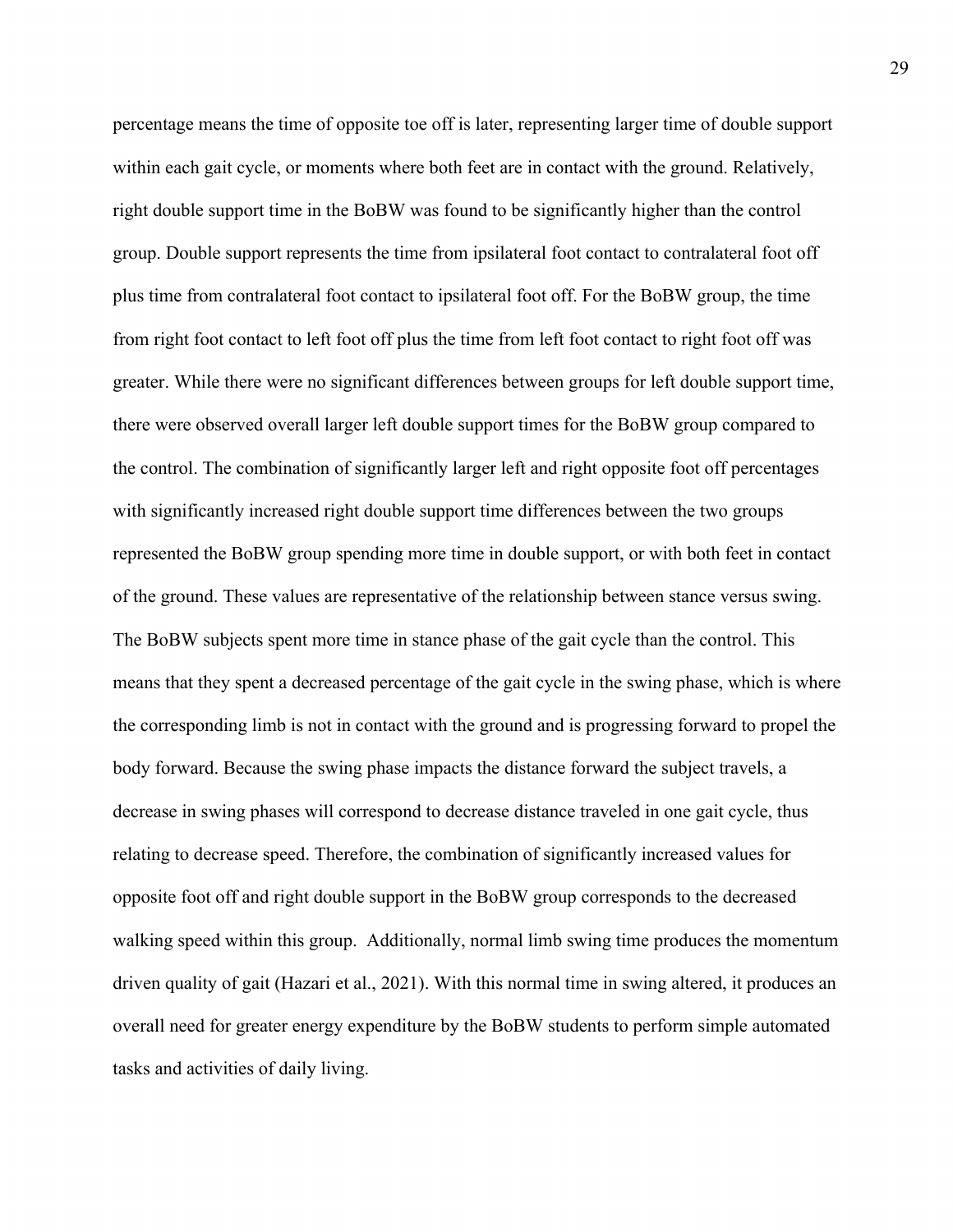When considering what contributes to decreased walking speeds, there may be possible limb movement limitations in the BoBW group's gait related to time during their normal walking patterns. This could be an effect of multiple factors on each subject's mobility, such as interaction of different physical characteristics and cognitive components, such as those represented in the literature review performed by Almuhtaseb et al. (2014). Due to the heterogeneous populations of the various intellectual disabled populations in the studies the review analyzed, gait differences such as decreased walking speed and cadence within all the studies had contributions ranging from obesity, to low muscle strength, to hypotonicity and more (Almuhtaseb et al., 2014). While our subjects in the BoBW program did not have exclusive diagnoses of intellectual disorders, the wide range of diagnoses within our population represents the diversity in diagnoses as presented in this review. This suggests that while there may not be one identifiable uniform contributing factor to the significantly decreased walking speed in all BoBW subjects, the overall observation is still notable as it describes a general gait abnormality identified within this population.

The BoBW group displayed slightly increased values of left and right step width as compared to the control. While these values are not found to be significant, there are clinical considerations for the observed increased values in step width as it applies to the BoBW population. A larger step width represents a greater horizontal distance between left and right foot contact. A larger step width represents a larger base of support, which is often observed in correction to balance instability in certain populations (Chambers & Sutherland, 2002). While not significant, if the BoBW students present with a larger base of support, this could represent a possible issue with balance in this population, which is directly related to injury risk as supported in the literature (Hausdorff et al., 2001).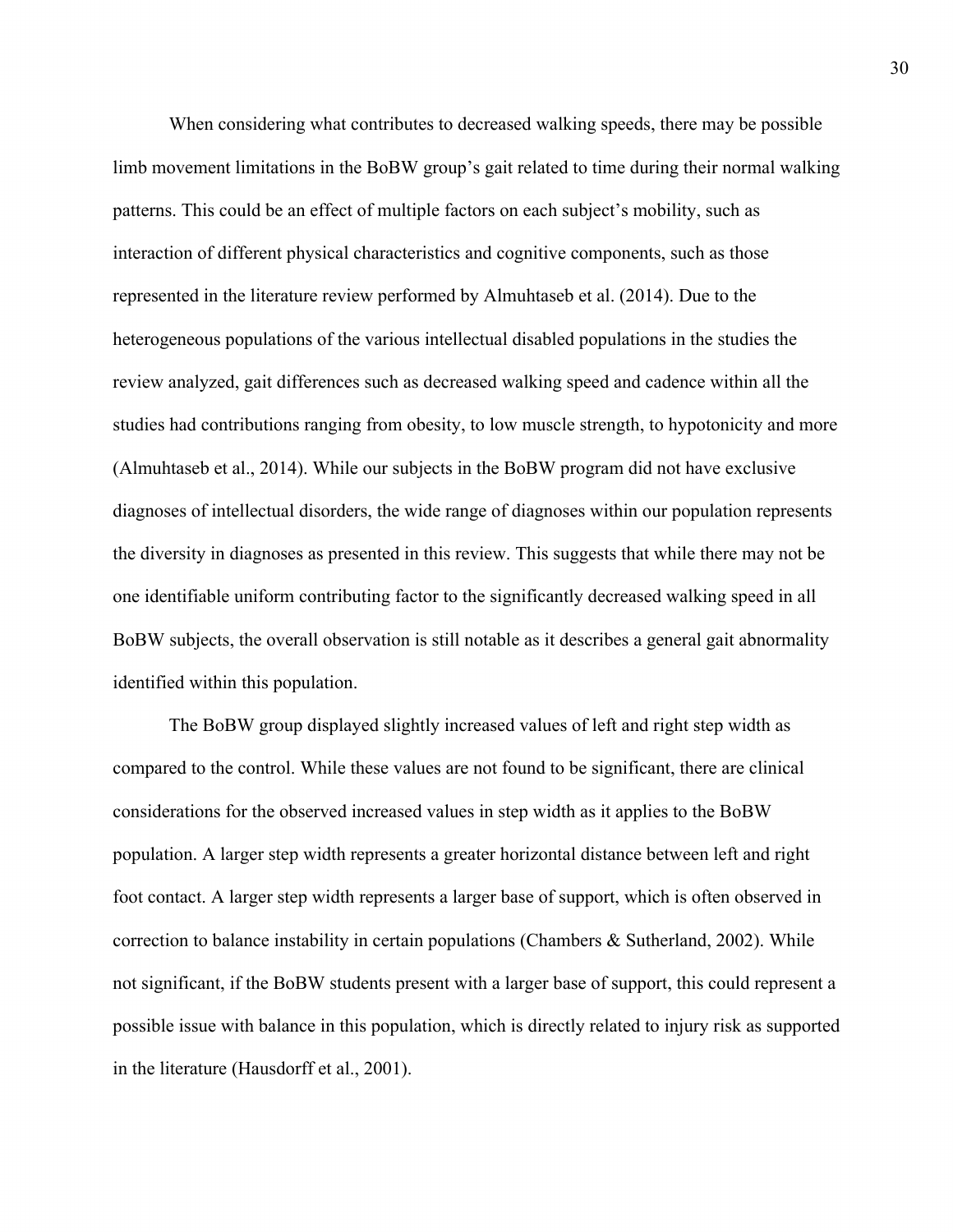Relating to gait kinematics, the BoBW displayed significantly larger values for the degree of left knee maximum flexion, left knee minimum flexion, and left knee valgus. A large value for the degree of maximum knee flexion means the maximum degree of knee flexion that occurred during one gait cycle in BoBW subjects was larger than the maximum degree of knee flexion during one gait cycle for one gait cycle. Similarly, a larger value for minimum knee flexion means that the minimum degree of knee flexion that occurred in one gait cycle for the BoBW subjects was larger than the control meaning the control actually experienced more knee hyperextension. A larger knee valgus degree represents increased frontal plane positioning away from midline for the BoBW subjects versus the control. Although these three dependent variables reached a level of statistical significance, the fact that all of the values were found on the left side seems to indicate that perhaps one particular subject may have had some left side asymmetry.

One limitation presented in the kinematic data analysis and interpretation was found to be a result of the absence of kinetic data during the study. While not statistically significant, the BoBW subjects displayed a decreased amount of maximum plantar flexion as compared to the control group. Without force plate data, we are unable to confirm, but can hypothesize that this represents a decreased value of plantar flexion force in the toe off moment, or moment of peak plantar flexion, in the gait cycle. The addition of force plates allows for kinetic, or force data to be paired with kinematic data to further explain gait differences or abnormalities (Eggleston et al., 2017). With the addition of kinetic data, observed angular differences between groups could have been explained by increased or decreased force values produced by each limb in different stages of the gait cycle. Kinetic data would have allowed for researchers to link values such as decreased peak plantarflexion to decreased force production and observe decreased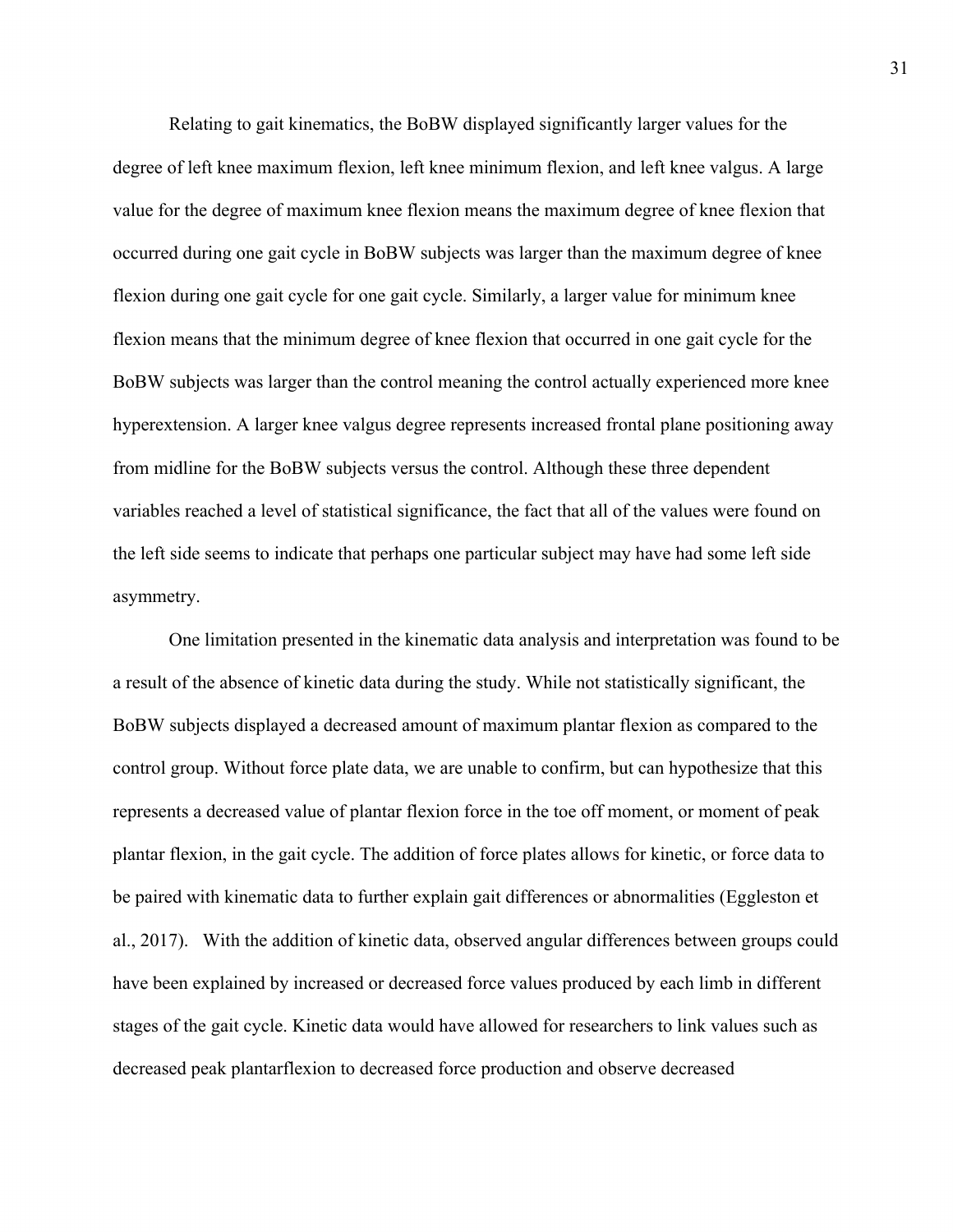gastrocnemius and soleus push off forces. Again, a sufficient force production in the plantarflexion moment of toe-off allows gait to be low expenditure and creates momentum. (Simonsen, 2014). These decreased kinetic values relate to observable energy generation differences between groups. Because we do not have kinetic values to pair with kinematic values in this study, the interpretation and assumption of kinematic differences is only hypothetical.

## **Limitations**

One limitation of this study is the small number of participants available within the transition program. Similarly, completely random selection is unattainable as the subjects volunteered and were solicited from a highly specific group. Another limitation of this study is the lack of data collection from multiple transition programs.

#### **Conclusion**

The purpose of this study was to compile kinematic data on a population where there is little available data regarding gait characteristics. The results of this study provided insight into gait parameter differences between young adults with multiple disabilities and an age and gender matched control group. Values contributing to decreased walking speeds in the subjects of the BoBW population require further research to identify specific causes, but overall gait differences were identified. Abnormal gait parameter and kinematic information can be an indicator of injury and fall risk and can serve as a clear descriptor of mobility. In a population where physical demands may increase due to transition into the work force, it is important to identify if gait instability is an overarching issue or if there are any gait abnormalities within a group from this identified population. While additional research is required to understand these differences, the identified gait abnormalities within this study could be used to develop interventions that could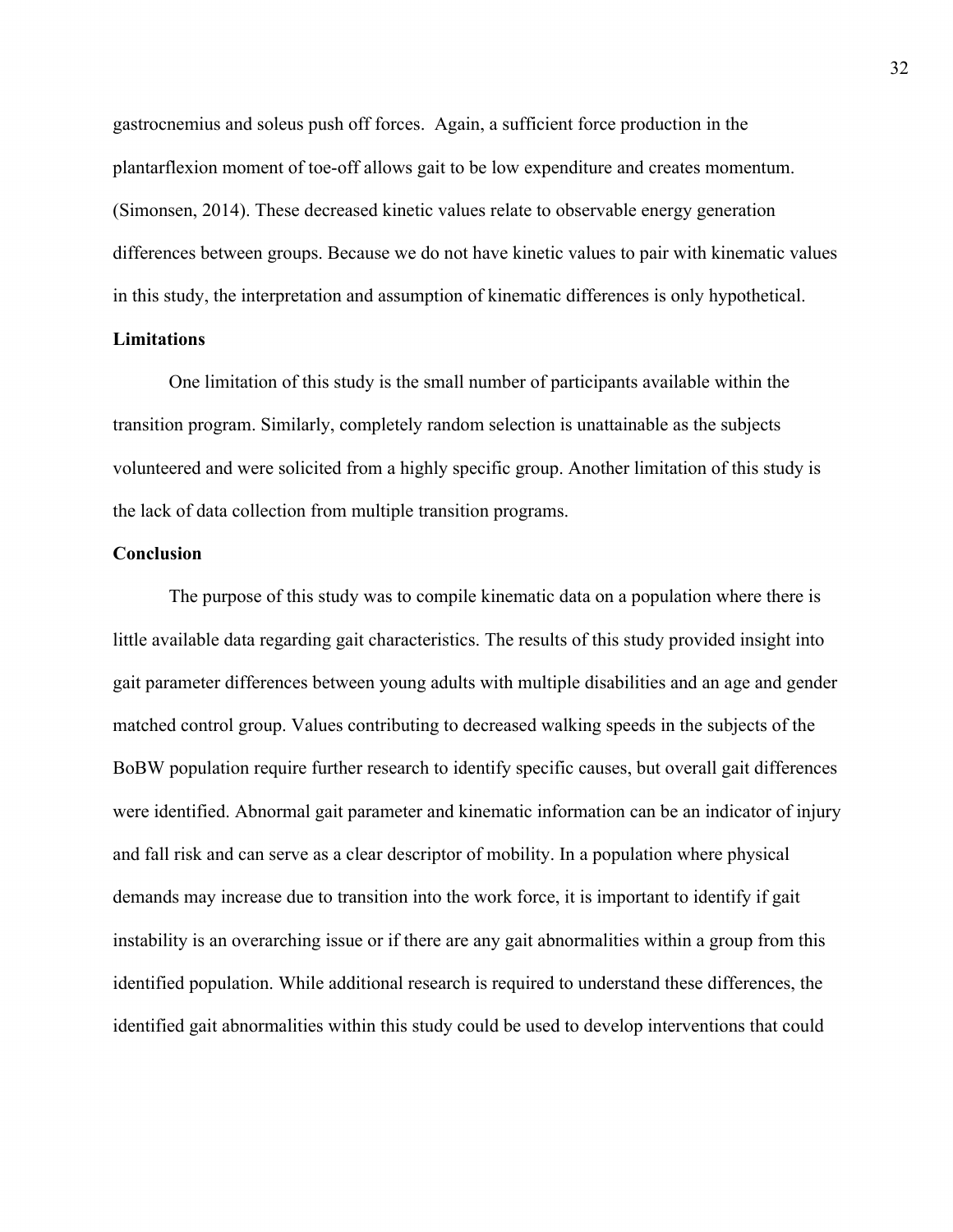be provided to such a group through established group fitness classes and the results could establish a means to advocate for continued therapy support for this population.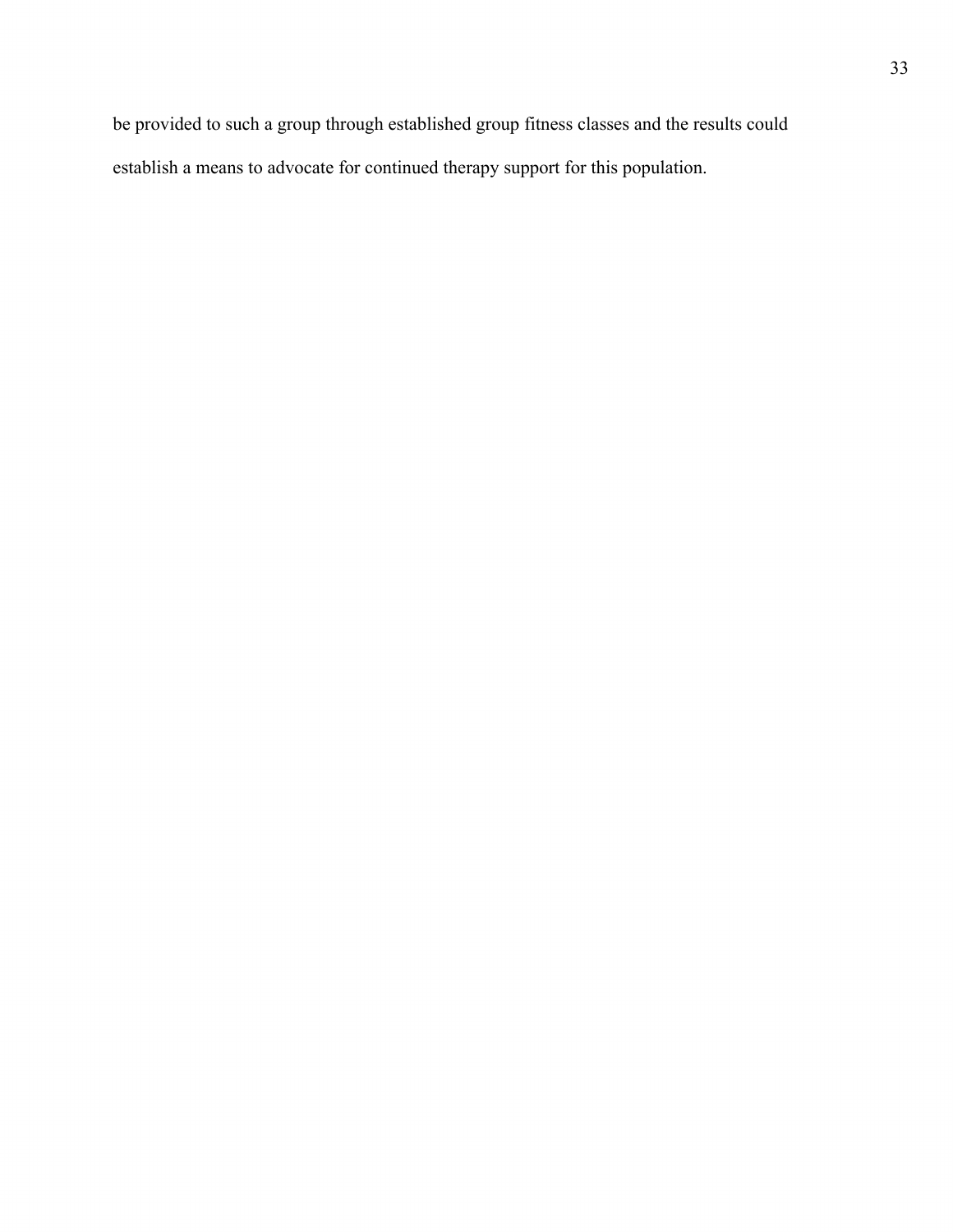

INSTITUTIONAL REVIEW BOARD

 $\boxtimes$  Original Review  $\square$  Continuing Review  $\Box$  Amendment

Dear Dr. Payne,

With regard to the employment of human subjects in the proposed research:

**HS** # **21/22-07 Payne** & **Rumbalski: Comparative Kinematic Gait Analysis in Adults with Multiple ...** 

THE INSTITUTIONAL REVIEW BOARD HAS TAKEN THE FOLLOWING ACTION:

 $\boxtimes$  Approved  $\square$  Approved with Stipulations\*

 $\square$  Limited/Exempt/Expedited Review

□ Disapproved

- D Waiver of Written Consent Granted
- $\Box$  Deferred

\*Once stipulations stated by the IRB have been met by the investigator, then the protocol is APPROVED.

- I. As Principal Investigator, you are responsible for ensuring all individuals assisting in the conduct of the study are infonned of their obligations for following the !RB-approved protocol.
- 2. It is the responsibility of the Principal Investigator to retain a copy of each signed consent form for at least four (4) years beyond the termination of the subject's participation in the proposed activity. Should the Principal Investigator leave the university, signed consent fonns are to be transferred to the IRB for the required retention period.
- 3. If this was a limited, exempt, or expedited review, there is no need for continuing review unless the investigator makes changes to the proposed research.
- 4. If this application was approved via full IRB committee review, the approval period is one ( I) year, after which time continuing review will be required.
- 5. You are reminded you must promptly report any problems to the IRB and no procedural changes may be made without prior review and approval. You are also reminded the identity of the research participants must be kept confidential.

Signed: Noam Shpancer IRB Chairperson Date: 9-27-21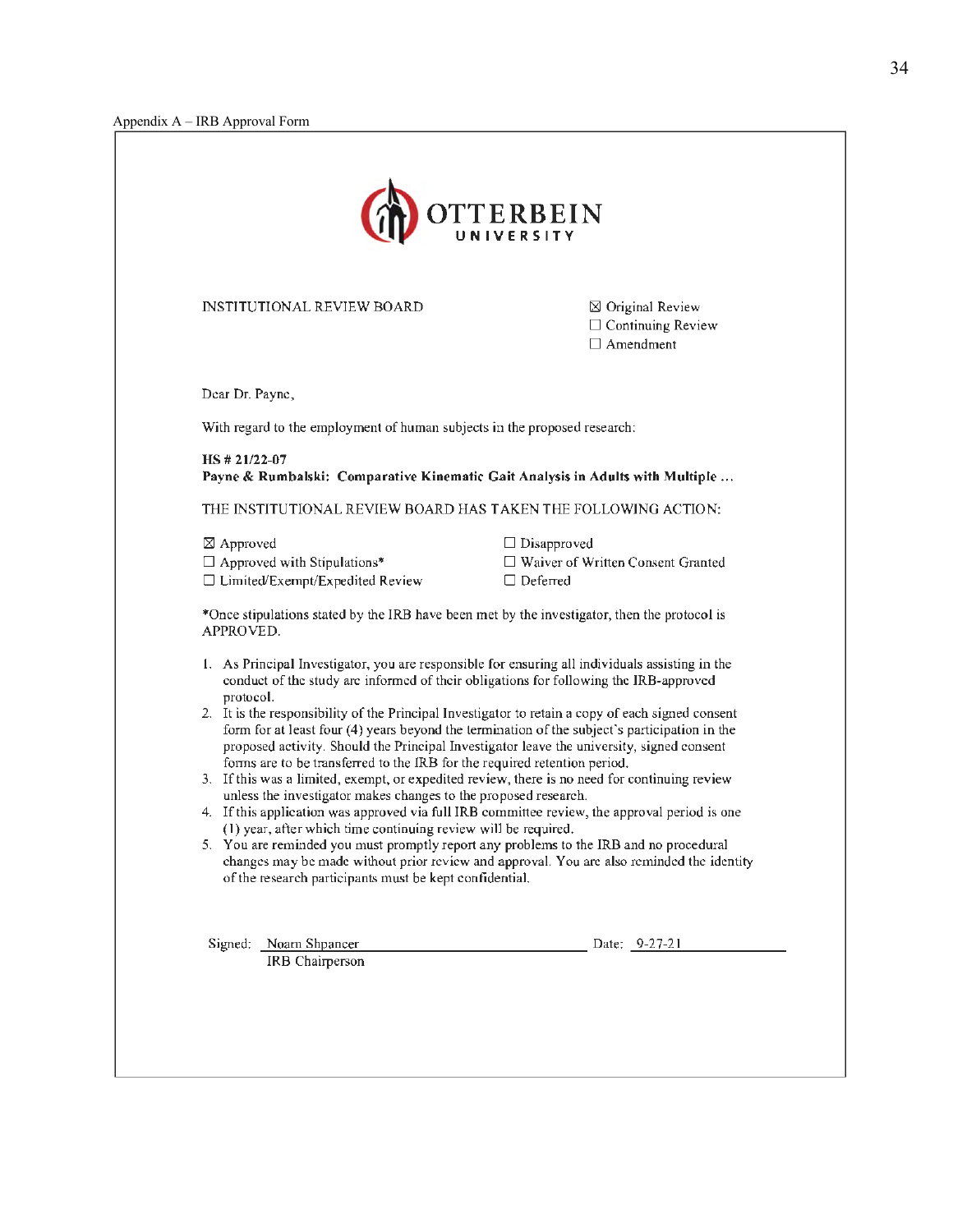Appendix B – Best of Both Worlds "About" statement directly from the Best of Both Worlds Westerville official website

Westerville City Schools, in collaboration with Otterbein University, is a Transition Program for students with cognitive disabilities. For years, Westerville pupils had to travel to Ohio State or Columbus State to access proper Transition Programs. At a cost savings of more than \$200,000, the "Best of Both Worlds" program allows local students to access Transition Services in their home community.

Students in the program will have work experiences on Otterbein's Campus and in Westerville; participate in activities on Otterbein Campus with Otterbein students; and practice daily living skills throughout the local community. They will gain skills for independence while experiencing college life at Otterbein University.

We provide the appropriate transition and educational experiences for students by involving them in a variety of activities including:

-Direct instruction in important life skills.

-Self-determination and self-advocacy to increase independence in the home, work environment, and community.

-Community based work experiences to help with employment skills that can generalize to a variety of work places.

-Recreation and leisure activities to improve quality of life and increase community integration at all levels.

|  |  |  | Appendix C - Student Participation Consent Form |  |
|--|--|--|-------------------------------------------------|--|
|  |  |  |                                                 |  |

| I consent to participating in research entitled: Comparative Kinematic Gait Analysis in Adults<br>with Multiple Disabilities |
|------------------------------------------------------------------------------------------------------------------------------|
| Dr. Shelley Payne (Principal Investigator) or her authorized representative has                                              |
| explained the purpose of the study, the procedures to be followed, and the expected                                          |
| duration of my participation.                                                                                                |
| I acknowledge that I have had the opportunity to obtain additional information regarding                                     |
| the study and that any questions I have raised have been answered to my full satisfaction.                                   |
| Furthermore, I understand that I am free to withdraw consent at any time and to                                              |
| discontinue participation in the study without prejudice to me.                                                              |
| Finally, I acknowledge that I have read and fully understand the consent form. I sign it                                     |
| freely and voluntarily. A copy has been given to me.                                                                         |
|                                                                                                                              |
| Participant Signature:                                                                                                       |
| Person Authorized to Consent for Subject (if necessary):                                                                     |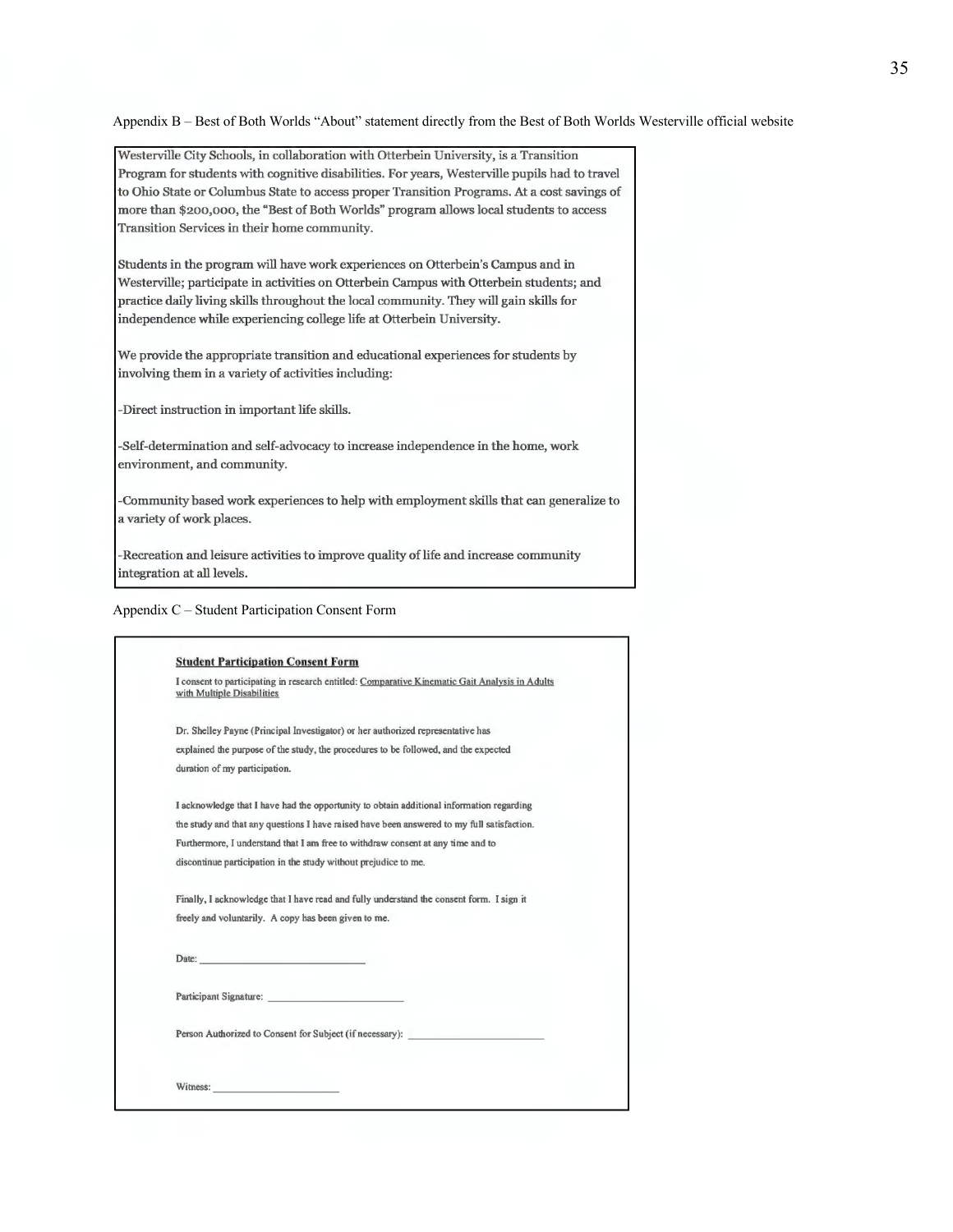#### Appendix D – Solicitation Statement

#### Greetings,

We are contacting you all regarding your child's potential participation in a study being conducted this winter in Otterbein's newly instated Biomechanics Institute! This lab allows us to use 3D motion capture technology to analyze each subject's lower limb movements, with a focus on ankle, knee, and hip movements and angles. This study is looking to examine walking-gait characteristics in young adults with multiple disabilities in the BoBW program as related to other college-aged students at Otterbein University. To participate in this study, your student would come into our lab at the Point on Otterbein's campus for a one-time observational session. During this session, they would have reflective markers placed on their hips, legs, and feet. They would be instructed to walk around the data collection space during data collection for 3 trials consecutively, each that lasts about under a minute. The total session would be no longer than 2 hours of participation. After the in-person study, your child's kinematic data would be analyzed and compared. All students' identities will remain anonymous throughout the research process. Attached is a consent form that will also be sent home with your child that will need to be filled out to allow for their participation in the study.

Thank you for your consideration!







Verbal Instructions for Data Capture:

I) "First, place both of your feet behind the big red line on the floor"

2) "When you hear me say the words 'Begin walking', you can start to walk towards the green line on the ground in front of you at your normal walking pace"

3) "Once you pass the green line, continue to walk like normal across the whole room towards the yellow line"

4) "Once you get to the yellow line, you can stop when you pass it. I will also remind you to stop once you get to the yellow line."

6) "Once I tell you to stop, you can walk back to the red line."

7) "When you are in place behind the red line, I will ask you if you are ready to begin again"

Instructions are repeated before each trial while the subject is in place at the red line. Once the subject confirms readiness behind the red line, the data capture begins, and the researcher states the initiation prompt: " Begin walking".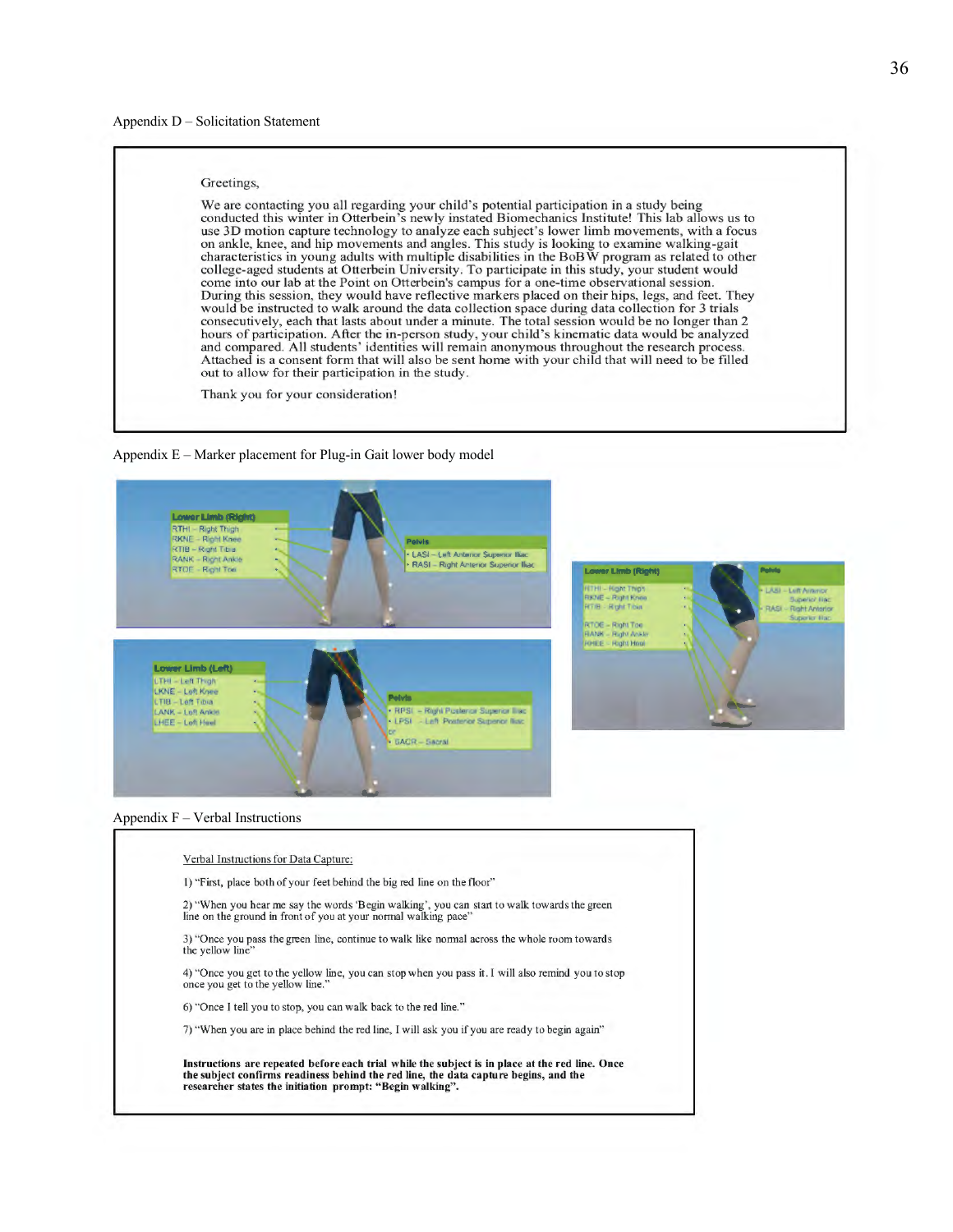|                                                           | <b>Test Statistics®</b>           |                           |                         |                                |                    |                |                  |                  |                         |                            |                                 |                                   |                |                        |                      |                         |                         |                         |                      |                            |                   |                      |                  |                      |
|-----------------------------------------------------------|-----------------------------------|---------------------------|-------------------------|--------------------------------|--------------------|----------------|------------------|------------------|-------------------------|----------------------------|---------------------------------|-----------------------------------|----------------|------------------------|----------------------|-------------------------|-------------------------|-------------------------|----------------------|----------------------------|-------------------|----------------------|------------------|----------------------|
|                                                           | <b>L</b> Cadence<br>(stephnitude) | R Cadenc<br>(stephningte) | L Wallar<br>Speed (m/s) | <b>R Walkin</b><br>speed (m/s) | L Stride time<br>働 | R Stride firme | Size line<br>в   | R Slee fine<br>岡 | L Ongost<br>lool of (%) | R Opposite<br>foot off (%) | L Opposite<br>foot cardact<br>需 | R Opposite<br>foot cartact<br>(5) | L Foot off [%] | R Foot off (%)         | L single<br>punpod 6 | R single<br>support (s) | L double<br>support (s) | R double<br>support (s) | L Shide<br>length ra | <b>R</b> Shide<br>leagh m) | L Slep length     | R Siep length<br>(m) | Sizo Wally<br>œ  | R sien width<br>(10) |
| <b>Mann-Whitney U</b>                                     | 2,000                             | 1.500                     | .000                    |                                | 2.500              | 1,500          | 5.000            | 1000             | 000                     | 001                        | 8.009                           | 5.000                             | 8 0 0 0        | 5 000                  | 3.500                | 3.000                   | 2.000                   | $.000 -$                | 1,500                | 1.500                      | 3.000             | 1.000                | 4,000            | 4,000                |
| Wilcogan W                                                | 12000                             | 11,500                    | 10,000                  | 10000                          | 12,500             | 11.500         | 15000            | 11000            | 10000                   | 10000                      | 18 000                          | 15 (00)                           | 18 000         | 15 000                 | 13500                | 13,000                  | 12,000                  | 10,000                  | 11,500               | 11,500                     | 13,000            | 11,000               | 14,000           | 14,000               |
|                                                           | $-1.732$                          | $-1.899$                  | $-2.309$                | $-2309$                        | $-1.597$           | $-1.899$       | $-866$           | $-2033$          | $-2,309$                | $-2.309$                   | $000 -$                         | $-866$                            | (00)           | $-866$                 | $-1.315$             | $-1.488$                | $-1.753$                | $-2337$                 | $-1.898$             | $-1.888$                   | $-1452$           | $-2.071$             | $-1.169$         | $-1162$              |
| Asymp. Sig. (2-tailed)                                    | DE3                               | 058                       | m <sub>1</sub>          | m                              | 110                | ,058           | 395              | B42              | .021                    | \$21                       | 1,000                           | 385                               | 1,000          | 386                    | ,189                 | 137                     | ,080                    | B19                     | ,059                 | 059                        | 148               | ,938                 | 243              | 245                  |
| Exact Sig. [2"(1-tailed<br>Sig.1                          | $114^{h}$                         | .057 <sup>h</sup>         | $029^{\circ}$           | .029 <sup>9</sup>              | $114^8$            | $057^3$        | 486 <sup>b</sup> | $057^{\circ}$    | .029 <sup>h</sup>       | .023 <sup>h</sup>          | 1.009 <sup>h</sup>              | 485 <sup>b</sup>                  | 1,000          | <b>485<sup>b</sup></b> | .208 <sup>3</sup>    | 209 <sup>h</sup>        | .114 <sup>b</sup>       | 0.39 <sup>9</sup>       | $B57^b$              | .057 <sup>b</sup>          | .200 <sup>9</sup> | .057 <sup>h</sup>    | 343 <sup>o</sup> | $343^{\circ}$        |
| a. Grouping Variable: Group<br>b. Not corrected for fies. |                                   |                           |                         |                                |                    |                |                  |                  |                         |                            |                                 |                                   |                |                        |                      |                         |                         |                         |                      |                            |                   |                      |                  |                      |

Appendix G *-* Test statistics table showing comparison of Gait Parameter values between groups from Mann-Whitney U test

Appendix H - Test statistics table showing comparison of Kinematic values between groups from Mann-Whitney U test

|                                                               |                                    |                                  |                                       |              |                                   |                    |                                                |                                                |                                   |                           |                           | <b>Test Statisties<sup>®</sup></b> |                                 |                           |                                                        |                                                                 |                            |                             |                            |                                  |                                        |                        |                                |                                       |
|---------------------------------------------------------------|------------------------------------|----------------------------------|---------------------------------------|--------------|-----------------------------------|--------------------|------------------------------------------------|------------------------------------------------|-----------------------------------|---------------------------|---------------------------|------------------------------------|---------------------------------|---------------------------|--------------------------------------------------------|-----------------------------------------------------------------|----------------------------|-----------------------------|----------------------------|----------------------------------|----------------------------------------|------------------------|--------------------------------|---------------------------------------|
|                                                               | Litar<br>DoraWesto<br>$eX = 0.001$ | Riller<br>Dorsifiento<br>as (deg | L Max<br><b>Plantarfesto</b><br>x deg | <b>R</b> Max | L Max Khoe<br>Texton (+)<br>(643) | R May Knee<br>1400 | L. Min Knee<br>Floxion (+X) (-<br>X×<br>$-043$ | R lilin Knoe<br>Renton (+X) (-<br>Xm<br>ni deg | L Knee Vanas<br>$(1)$ ( $(0.0)$ ) | R Knee Vanz<br>$+1$ (deg) | L Knoe<br>$1003 -$<br>deg | R Knoe<br>valgus (<br>deg)         | L max Hig<br>Flax on (+)<br>040 | R max Hip<br>Fission (+X) | L Min No<br>0049 Robert<br>X=No<br>edension<br>$($ deg | <b>R</b> min hip<br>9 (Pel missil)<br>X o hit<br>edansio<br>000 | LHIP<br>Abduction<br>$000$ | R hip<br>iduction<br>$-0.0$ | LHo<br>Adductio<br>407,000 | RHID<br>adduction<br>$(4)$ $440$ | L Hip Internal<br>Rotation (+Z)<br>deg | R Him Internati<br>440 | L Hip Edenta<br>$(\text{deg})$ | RHIG<br>Edam<br>Robriton (-Z)<br>(deg |
| Mann-Whitney U                                                | 5000                               | 8.000                            | 3000                                  | 2.000        | 000                               | 7.000              | 000                                            | 4800                                           | 7000                              | 5000                      | 000                       | 4 000                              | 3 000                           | 6000                      | 3 000                                                  | 4000                                                            | 2000                       | 6.000                       | 6000                       | 4 000                            | 6 0 0 0                                | 7.000                  | 8000                           | \$000                                 |
| Witgaran W                                                    | 15,000                             | 18000                            | 13000                                 | 12 000       | 10,000                            | 17,000             | 10,000                                         | 14 800                                         | 17,000                            | 15 000                    | 10000                     | 14 000                             | 13 000                          | 16000                     | 13,000                                                 | 14 000                                                          | 12000                      | 16000                       | 16000                      | 14 000                           | 16 000                                 | 17,000                 | 18 000                         | 15 000                                |
|                                                               | $-000$                             | 000                              | $-1.643$                              | $-1.332$     | $-2.300$                          | .209               | $-2,300$                                       | $-1155$                                        | .30%                              | .966                      | $-2.309$                  | $-1.165$                           | $-1443$                         | $-577$                    | $-1443$                                                | $-1155$                                                         | $-1.732$                   | .577                        | $-577$                     | $-1.155$                         | .577                                   | .208                   | 000                            | .006                                  |
| Asymp Sig (2-talied)                                          | 386                                | 1,080                            | 149                                   | 003          | 021                               | 773                | 021                                            | 240                                            | 773                               | 386                       | 021                       | 248                                | 140                             | 464                       | 149                                                    | 240                                                             | 003                        | 564                         | 564                        | 248                              | 564                                    | 773                    | 1.000                          | 388                                   |
| Exact Sig. [2"(1-bulod<br>341                                 | an <sup>3</sup>                    | 1000                             | 20 <sup>b</sup>                       | 114          | 029 <sup>3</sup>                  | 100 <sub>7</sub>   | 020                                            | 343 <sup>3</sup>                               | 100 <sub>3</sub>                  | 400                       | œř                        | $343^0$                            | 200 <sup>3</sup>                | <b>AN</b>                 | 280°                                                   | 343 <sup>3</sup>                                                | .114 <sup>b</sup>          | 881                         | 600                        | 343 <sup>b</sup>                 | m                                      | <b>AMP</b>             | 1,000                          | 408                                   |
| a. Orogolno Variable: Oroup<br><b>b</b> Net corrected for Des |                                    |                                  |                                       |              |                                   |                    |                                                |                                                |                                   |                           |                           |                                    |                                 |                           |                                                        |                                                                 |                            |                             |                            |                                  |                                        |                        |                                |                                       |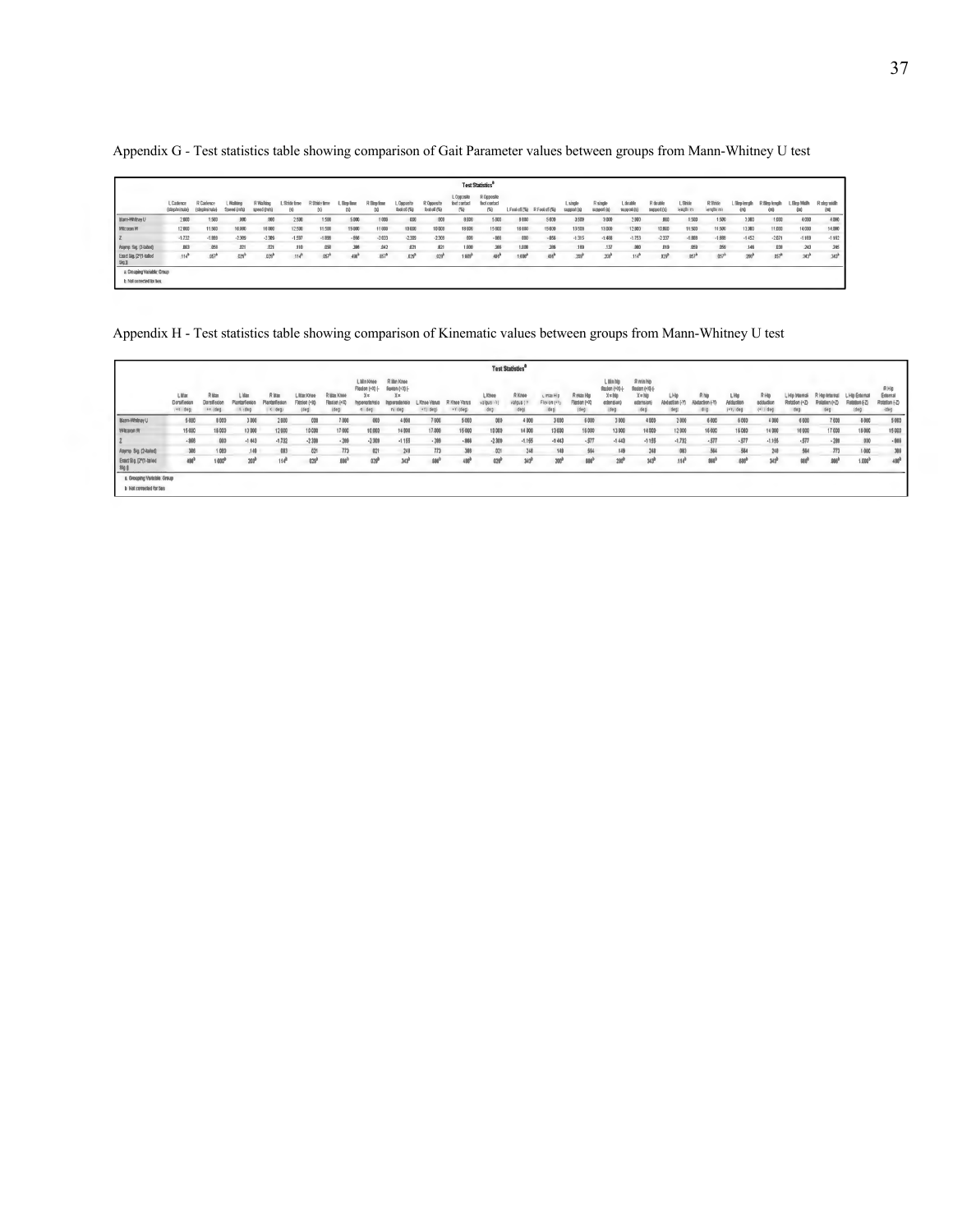### **References**

- *About*. Best of Both Worlds Westerville. (2013, April 8). Retrieved March 2, 2022, from <https://bobwwesterville.wordpress.com/about-2>/
- Almuhtaseb, S., Oppewal, A., & Hilgenkamp, T. I. (2014). Gait characteristics in individuals with intellectual disabilities: a literature review. *Research in developmental disabilities*, *35*(11), 2858–2883. <https://doi.org/10.1016/j.ridd.2014.07.017>
- Blomquist K. B. (2006). Healthy and ready to work--Kentucky: incorporating transition into a state program for children with special health care needs. *Pediatric nursing*, *32*(6), 515– 528.
- Calhoun, M., Longworth, M., & Chester, V. L. (2011). Gait patterns in children with autism. *Clinical biomechanics (Bristol, Avon)*, *26*(2), 200–206. <https://doi.org/10.1016/j.clinbiomech.2010.09.013>
- Chambers, H. G., & Sutherland, D. H. (2002). A practical guide to gait analysis. *The Journal of the American Academy of Orthopaedic Surgeons*, *10*(3), 222–231. <https://doi.org/10.5435/00124635-200205000-00009>
- Eggleston, J. D., Harry, J. R., Hickman, R. A., & Dufek, J. S. (2017). Analysis of gait symmetry during over-ground walking in children with autism spectrum disorder. *Gait & posture*, *55*, 162–166. <https://doi.org/10.1016/j.gaitpost.2017.04.026>
- Hausdorff, J. M., Rios, D. A., & Edelberg, H. K. (2001). Gait variability and fall risk in community-living older adults: A 1-year prospective study. *Archives of Physical Medicine and Rehabilitation*, *82*(8), 1050–1056. <https://doi.org/10.1053/apmr.2001.24893>
- Hausdorff J. M. (2005). Gait variability: methods, modeling and meaning. *Journal of neuroengineering and rehabilitation*, *2*, 19. <https://doi.org/10.1186/1743-0003-2-19>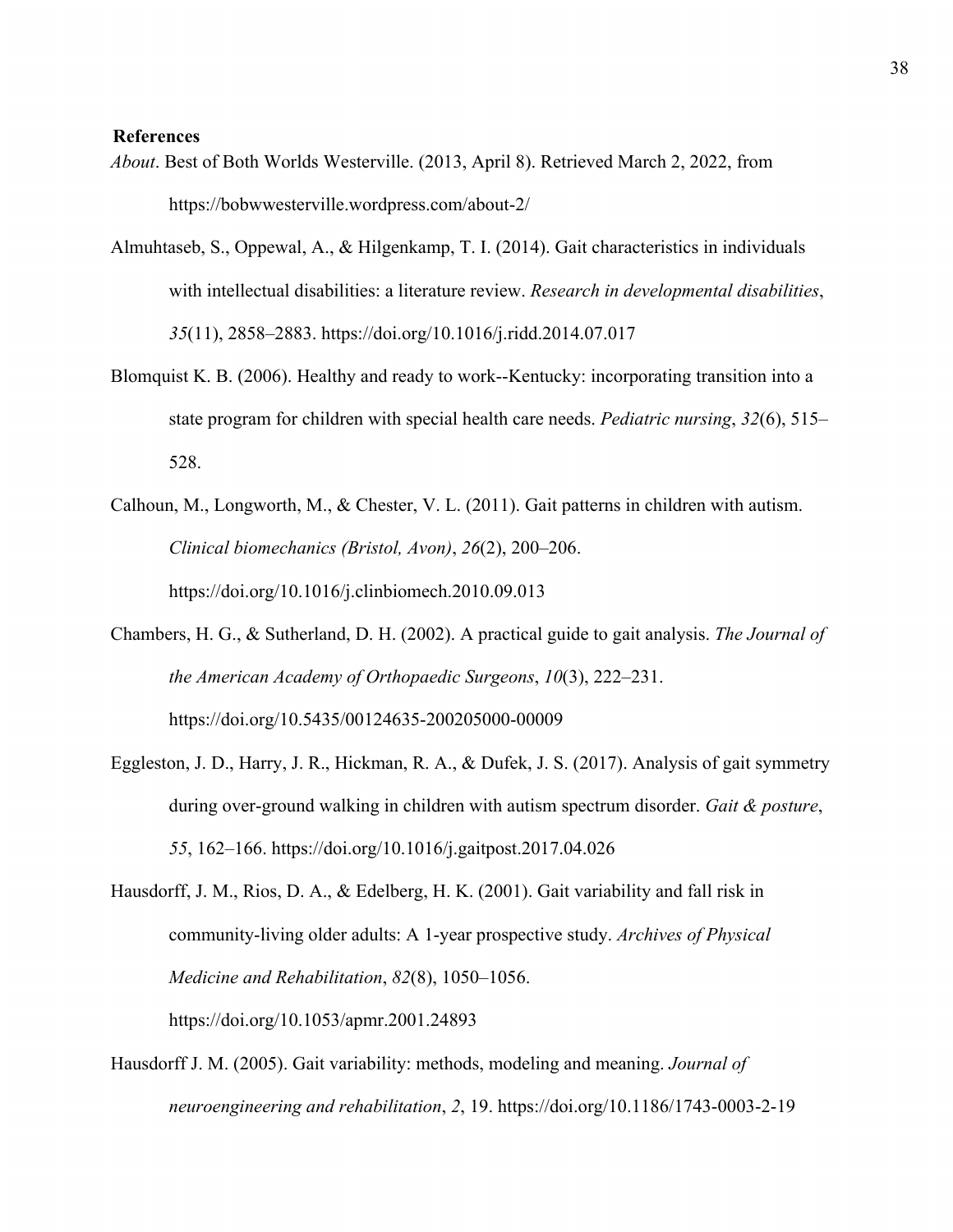- Hazari, A., Maiya, A. G., & Nagda, T. V. (2021). Kinematics and Kinetics of Gait. In *Conceptual Biomechanics and kinesiology* (pp. 181–196). essay, Springer.
- Jequier Gygax, M., Maillard, A. M., & Favre, J. (2021). Could Gait Biomechanics Become a Marker of Atypical Neuronal Circuitry in Human Development?-The Example of Autism Spectrum Disorder. *Frontiers in bioengineering and biotechnology*, *9*, 624522. <https://doi.org/10.3389/fbioe.2021.624522>
- Kadaba, M. P., Ramakrishnan, H. K., & Wootten, M. E. (1990). Measurement of lower extremity kinematics during level walking. *Journal of orthopaedic research : official publication of the Orthopaedic Research Society*, *8*(3), 383–392.

<https://doi.org/10.1002/jor.1100080310>

- Nandy, A., Chakraborty, S., Chakraborty, J., & Venture, G. (2021). Introduction. In *Modern methods for affordable clinical gait analysis: Theories and applications in Healthcare Systems* (pp. 1–15). introduction, Academic Press, an imprint of Elsevier.
- Ratzon, N., Schejter, T., Alon, E., & Schreuer, N. (2011). Are young adults with special needs ready for the physical work demands?.*Research in developmental disabilities*, *32*(1), 371–376. <https://doi.org/10.1016/j.ridd.2010.10.018>
- Rimmer, J. A., & Rowland, J. L. (2008). Physical activity for youth with disabilities: a critical need in an underserved population. *Developmental neurorehabilitation*, *11*(2), 141–148. <https://doi.org/10.1080/17518420701688649>
- Simonsen E. B. (2014). Contributions to the understanding of gait control. *Danish medical journal*, *61*(4), B4823.
- Ueda, J., Kurita, Y., Alamdari, A., & Krovi, V. (2017). 2: A Review of Computational Musculoskeletal Analysis of Human Lower Extremities. In *Human modeling for bio-*